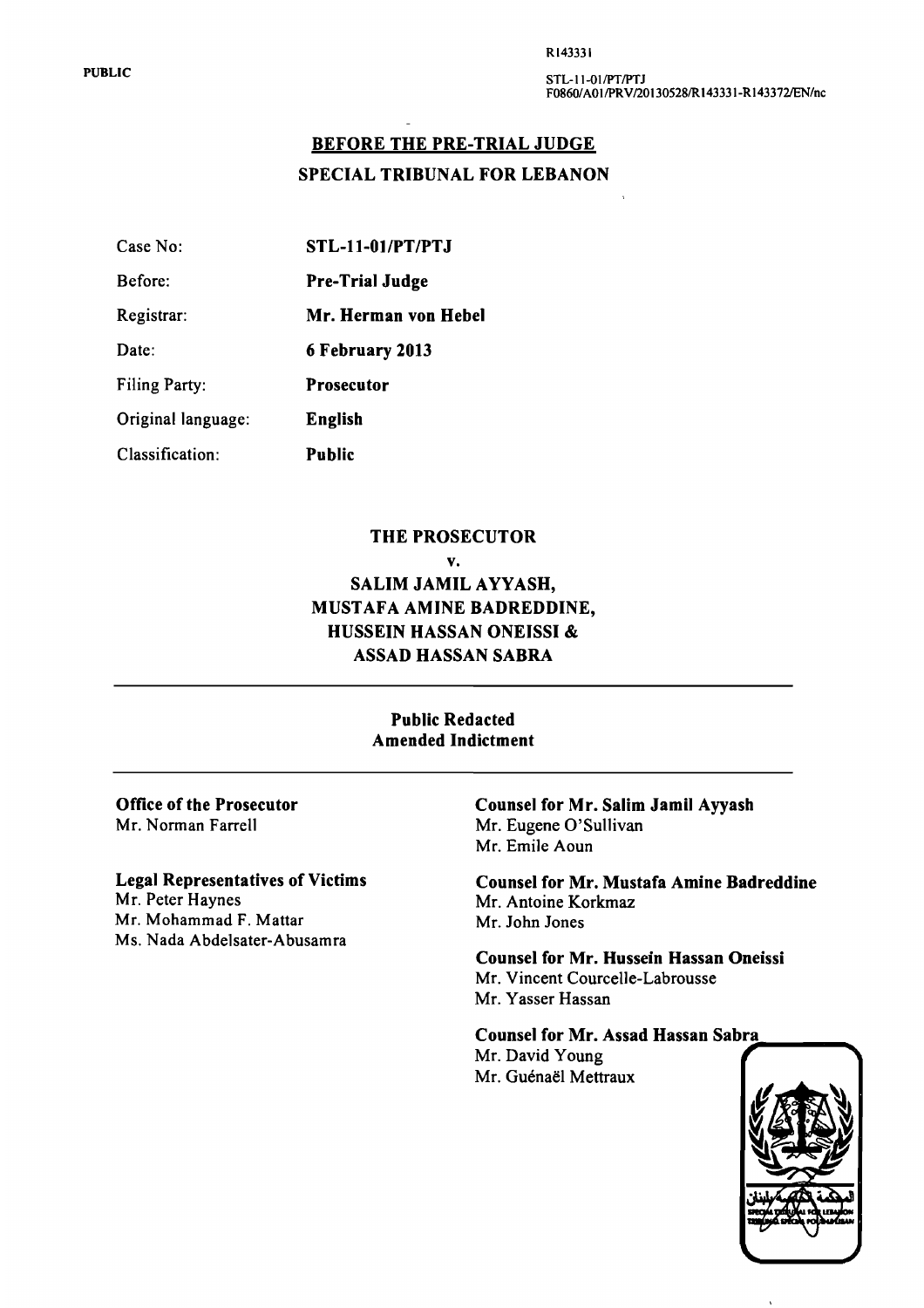## I. PREAMBLE

- 1. The Prosecutor of the Special Tribunal for Lebanon, pursuant to the authority stipulated in Articles 1 and 11 of the Statute for the Special Tribunal for Lebanon, charges under Articles 2 and 3 of the Statute, and thereby under the Lebanese Criminal Code' and the Lebanese Law of 11 January 1958 on 'Increasing the penalties for sedition, civil war and interfaith struggle $^{2}$ :
	- a. MUSTAFA AMINE BADREDDINE, SALIM JAMIL A YY ASH, HUSSEIN HASSAN ONEISSI, and ASSAD HASSAN SABRA, *each and together. with:*

Count 1 - Conspiracy aimed at committing a Terrorist Act; and

- b. MUSTAFA AMINE BADREDDINE and SALIM JAMIL A YY ASH, *each and together, with:* 
	- Count 2 Committing a Terrorist Act by means of an explosive device;
	- Count 3 Intentional Homicide (of Rafik HARIRI) with premeditation by using explosive materials;
	- Count 4 Intentional Homicide (of 21 persons in addition to the Intentional Homicide of Rafik HARIRI) with premeditation by using explosive materials;
	- Count 5 Attempted Intentional Homicide (of 226 persons in addition to the Intentional Homicide of Rafik HARIRI) with premeditation by using explosive materials; and

As translated from Arabic into English by the Languages Services Section of the Special Tribunal for Lebanon.

As translated from Arabic into English by the Languages Services Section of the Special Tribunal for Lebanon.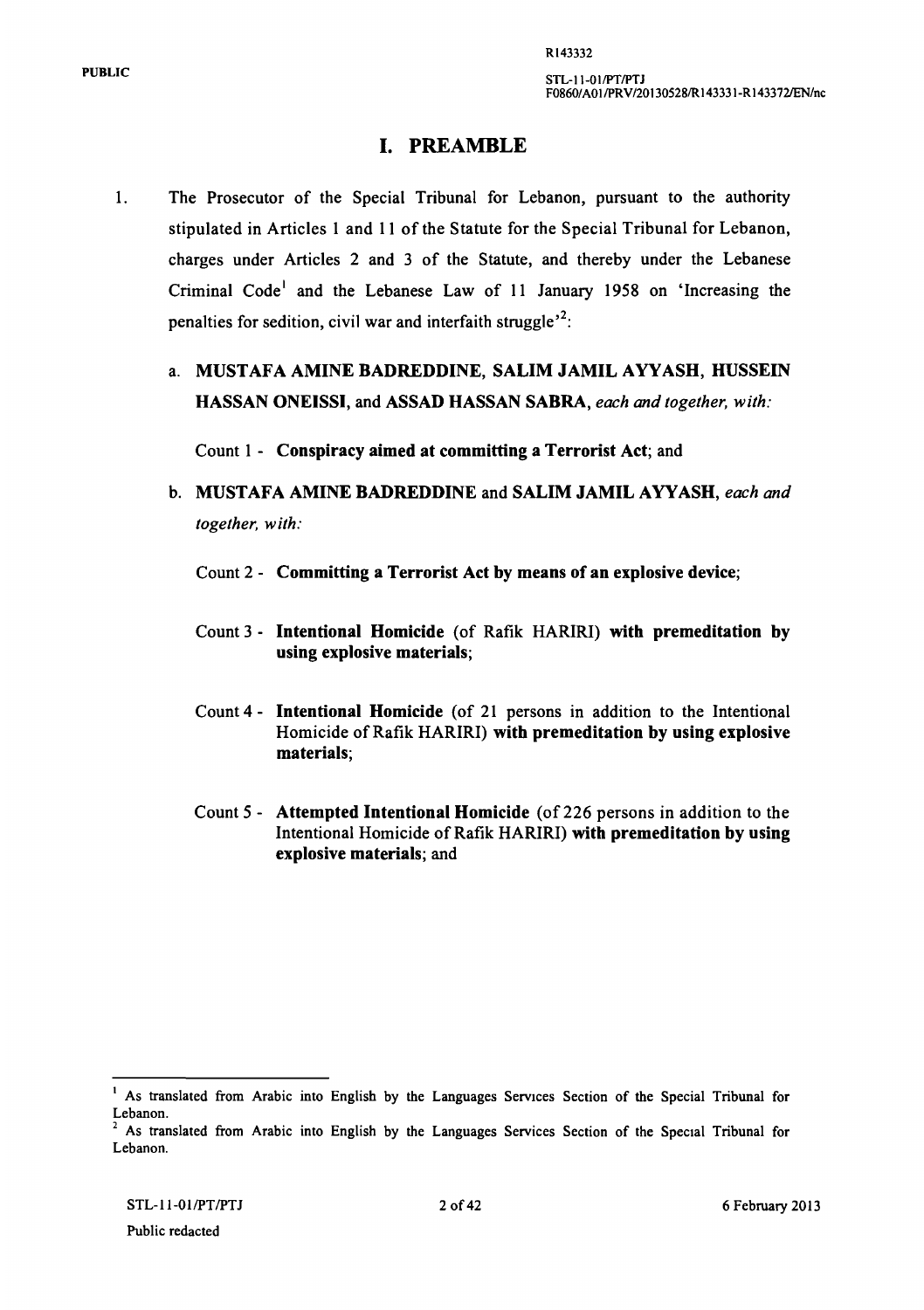$\overline{\mathcal{L}}$ 

- c. HUSSEIN HASSAN ONEISSI and ASSAD HASSAN SABRA, each and *together, with:* 
	- Count 6 Being an Accomplice to the felony of Committing a Terrorist Act by means of an explosive device;
	- Count 7- Being an Accomplice to the felony of Intentional Homicide (of Rafik HARlRI) with premeditation by using explosive materials;
	- Count 8 Being an Accomplice to the felony of Intentional Homicide (of 21 persons in addition to the Intentional Homicide of Rafik HARIRI with premeditation by using explosive materials; and
	- Count 9 Being an Accomplice to the felony of Attempted Intentional Homicide (of 226 persons in addition to the Intentional Homicide of Rafik HARlRl) with premeditation by using explosive materials.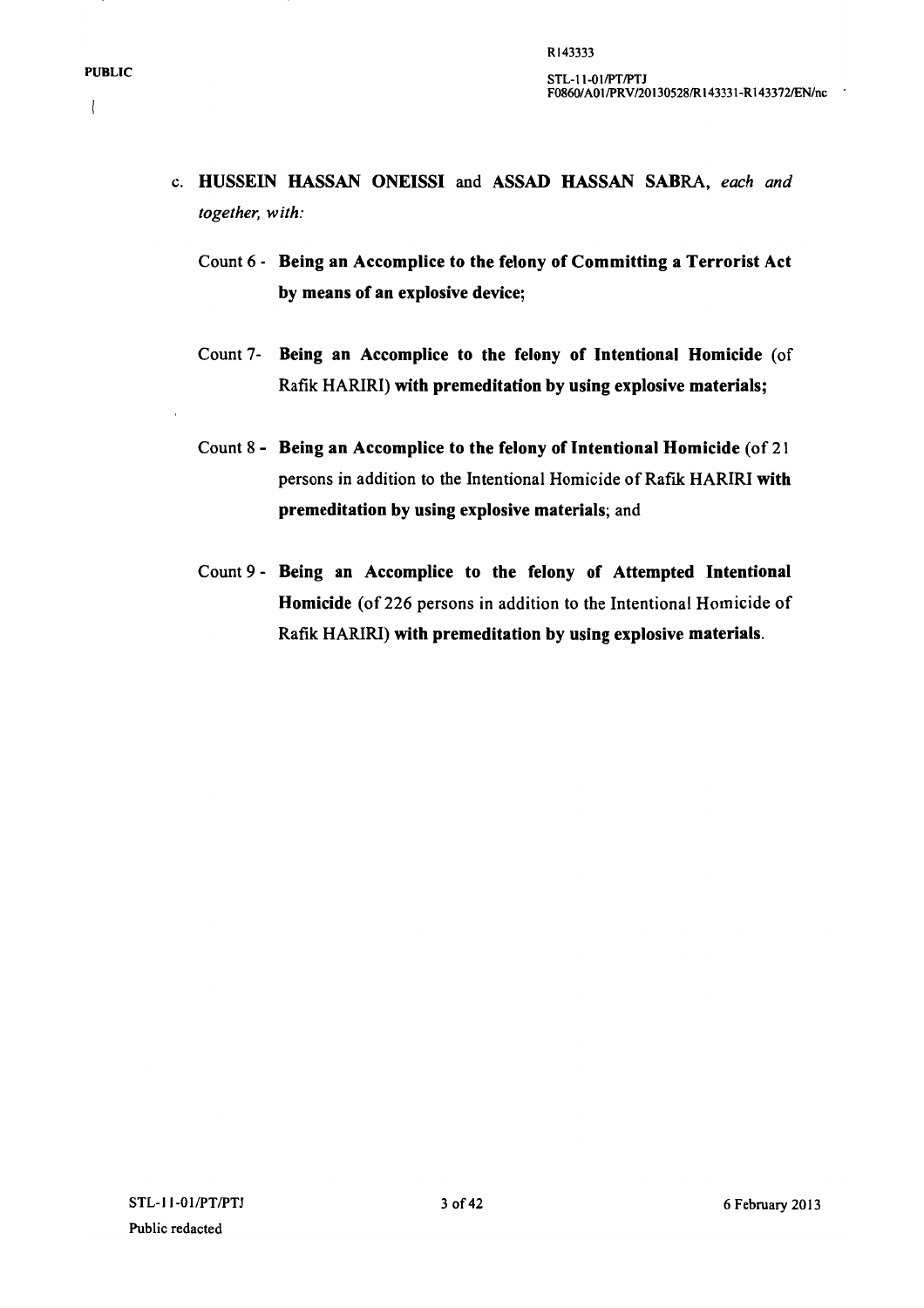## 11. THE ACCUSED

- 2 Pursuant to Rule 68(D) of the Rules of Procedure and Evidence of the Special Tribunal for Lebanon, the names and particulars of the Accused persons on this indictment are as follows:
	- a. MUSTAFA AMINE BADREDDINE<sup>3</sup> (BADREDDINE) (also known as 'Mustafa YoussefBADREDDINE', 'Sami ISSA' and 'Elias Fouad SAAB') was born on 6 April 1961 in AI-Ghobeiry, Beirut, Lebanon. He is the son of Amine BADREDDINE (father) and Fatima JEZEINI (mother). His precise address is not known, though he has been associated with: the property of Khalil AI-Raii, Abdallah AI-Hajj Street, AI-Ghobeiry, in south Beirut; and the AI-Jinan Building, AI-Odaimi Street, Haret Hreik, in Beirut. He is a citizen of Lebanon. His Lebanese civil registration is 341/AI-Ghobeiry. BADREDDINE, under the alias 'Elias Fouad SAAB', was convicted in Kuwait for a series of terrorist acts there on 12 December 1983, where *inter alia* the French and US embassies were attacked through the detonation of explosives contained in vehicles. He was sentenced to death but he escaped from prison when Iraq invaded Kuwait in 1990.
	- b. SALIM JAMIL AYYASH<sup>4</sup> (AYYASH) was born on 10 November 1963 in Harouf, Lebanon. He is the son of Jamil Dakhil A YY ASH (father) and Mahasen Issa SALAMEH (mother). He has resided *inter alia* at: AI-Jamous Street, Tabajah building, Hadath, in south Beirut; and at the AYYASH family compound in Harouf, Nabatiyeh in south Lebanon. He is a citizen of Lebanon. His Lebanese civil registration is 1971Harouf, his Hajj passport number is 059386, and his social security number is 63/690790.
	- c. HUSSEIN HASSAN ONEISSI<sup>5</sup> (ONEISSI) (also known as 'Hussein Hassan ISSA') was born on 11 February 1974 in Beirut, Lebanon. He is the son of Hassan ONEISSI (also known as 'Hassan ISSA') (father) and Fatima DARWISH

 $^3$  In Arabic مصطفى أمين بدر الدين

 $^4$  In Arabic سليم جميل عياش

<sup>&</sup>lt;sup>5</sup> In Arabic مسين حسن عنيسي , the birth name 'ISSA' having been changed to 'ONEISSI' by judicial declaration on 12 January 2004.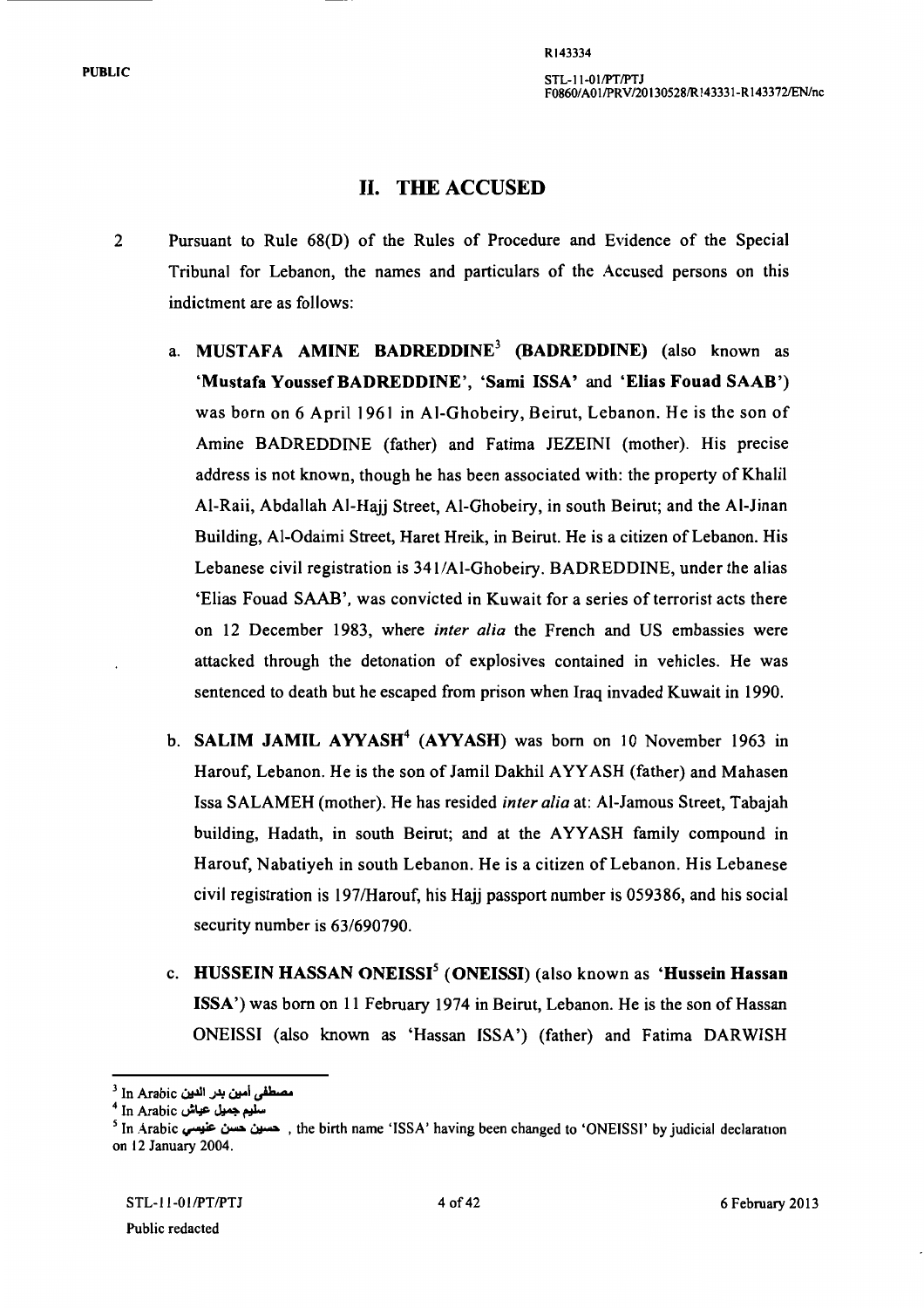(mother). He has resided in the Ahmad Abbas Building, at AI-Jamous St, near the Lycee des Arts, in Hadath, south Beirut. He is a citizen of Lebanon. His Lebanese civil registration is 7/Shahour.

- d. ASSAD HASSAN SABRA<sup>6</sup> (SABRA) was born on 15 October 1976 in Beirut, Lebanon. He is the son of Hassan Tahan SABRA (father) and Leila SALEH (mother). He has resided at apartment 2,  $4<sup>th</sup>$  floor, Building 28, Rue 58, in Hadath 3, south Beirut, also described as St. Thérèse Street, Hadath, in south Beirut. He is a citizen of Lebanon. His Lebanese civil registration is 1339/Zqaq AI-Blat.
- 3. The four Accused participated in a conspiracy with others aimed at committing a terrorist act to assassinate Raftk Baha'eddine AL-HARIRI (HARIRI) and their respective roles may be summarised as follows:
	- a. BADREDDINE monitored and, together with AYYASH, coordinated: (i) the surveillance of HARIRI in preparation for the attack; and (ii) the purchase of the van which was used to perpetrate the attack. BADREDDINE monitored the physical perpetration of the attack.
	- b. AYYASH, together with BADREDDINE, coordinated: (i) the surveillance of HARIRI in preparation for the attack; and (ii) the purchase of the van which was used to perpetrate the attack. AYYASH communicated with Purple 231 in relation to the preparation of the false claim of responsibility. AYYASH coordinated the physical perpetration of the attack. AYYASH participated in carrying out the surveillance and assassination of HARIRI.
	- c. ONEISSI, prior to the attack, participated together with SABRA in identifying a suitable individual, later identified as Ahmed ABU ADASS (ABU ADASS), who would be used to make a video-taped false claim of responsibility for the attack. ONEISSI, prior to the attack, participated in the disappearance of ABU ADASS for the purpose of creating a false claim of responsibility. Immediately following the attack, ONEISSI participated together with SA BRA in: (i) disseminating statements falsely attributing responsibility for the attack; (ii) ensuring the

 $^6$  In Arabic, اسد حسن صبرا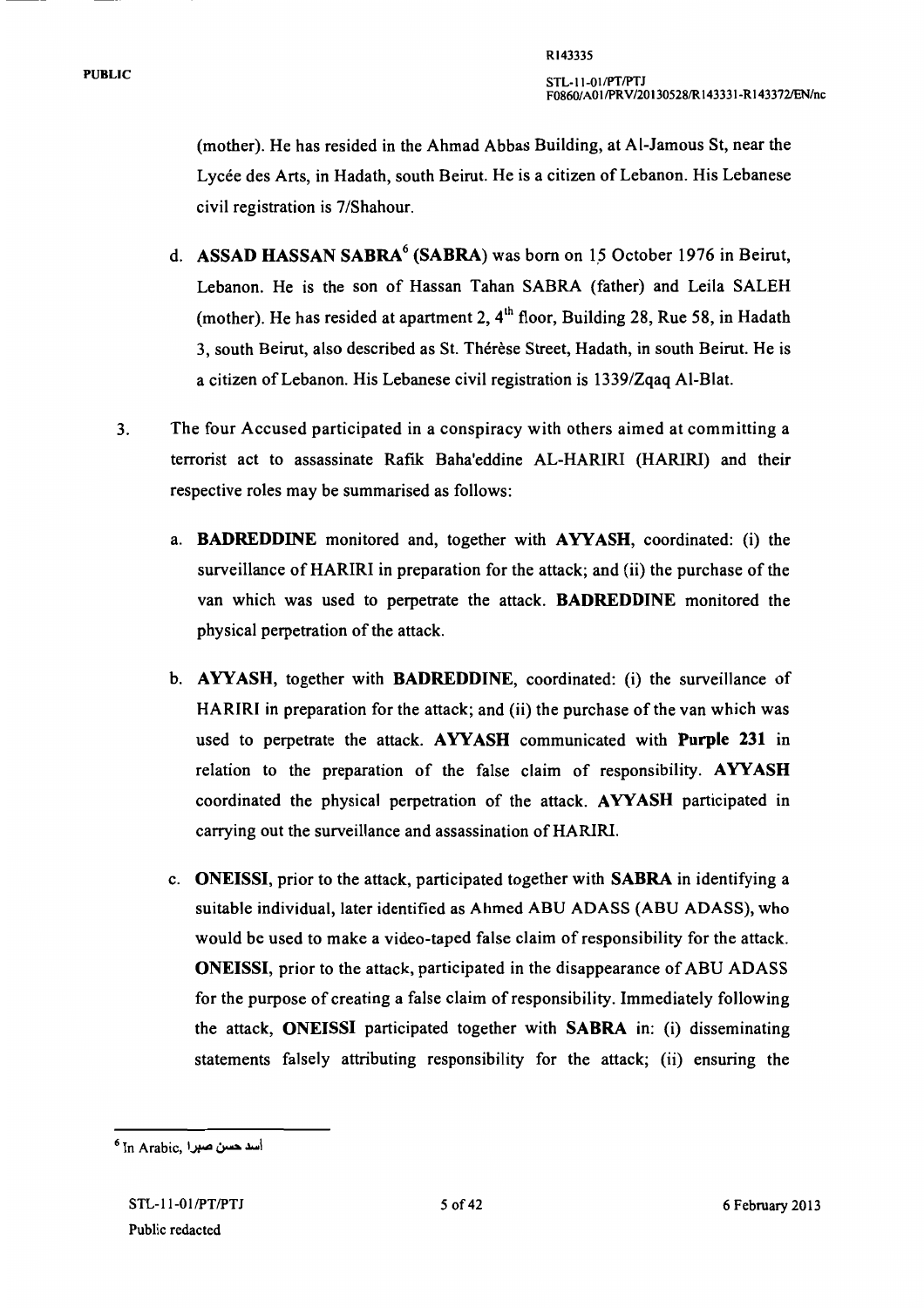delivery of the video, with a letter attached, containing the false claim of responsibility to AI-Jazeera; and (iii) ensuring the video would be broadcast.

d. SABRA, prior to the attack, participated together with ONEISSI in identifying a suitable individual, later identified as ABU ADASS, who would be used to make a video-taped false claim of responsibility for the attack. Immediately following the attack, SABRA participated together with ONEISSI in: (i) disseminating statements falsely attributing responsibility for the attack; (ii) ensuring the delivery of the video, with a letter attached, containing the false claim of responsibility to AI-Jazeera; and (iii) ensuring the video would be broadcast.

## Ill. A CONCISE STATEMENT OF THE FACTS

## A. OVERVIEW

- 4. On 14 February 2005, at 12:55 on Rue Minet el Hos'n in Beirut, Rafik HARIRI, the former Prime Minister of Lebanon, was assassinated as a result of a terrorist act in which a suicide bomber detonated a large quantity of high explosives concealed in a Mitsubishi Canter van. In addition to killing HARIRI, the explosion killed 21 other persons (listed in Schedule A) and injured 226 persons (listed in Schedule B).
- 5. Shortly after the explosion, AI-Jazeera news network in Beirut received a video with a letter attached on which a man named Ahmad ABU ADASS falsely claimed to be the suicide bomber on behalf of a fictional fundamentalist group called *'Victory and Jihad in Greater Syria'.* The video was later broadcast on television.

### B. RAFIK HARIRI

- 6. HARIRI was born on I November 1944 in the city of Sidon, Lebanon. HARIRI served as Prime Minister of Lebanon in five governments from 31 October 1992 to 4 December 1998, and from 26 October 2000 until his resignation on 26 October 2004.
- 7. From 20 October 2004 until his assassination, HARIRI was a Member of Parliament and a prominent political figure in Lebanon. Upon resigning as Prime Minister in 2004, he started preparing for parliamentary elections to be held in 2005.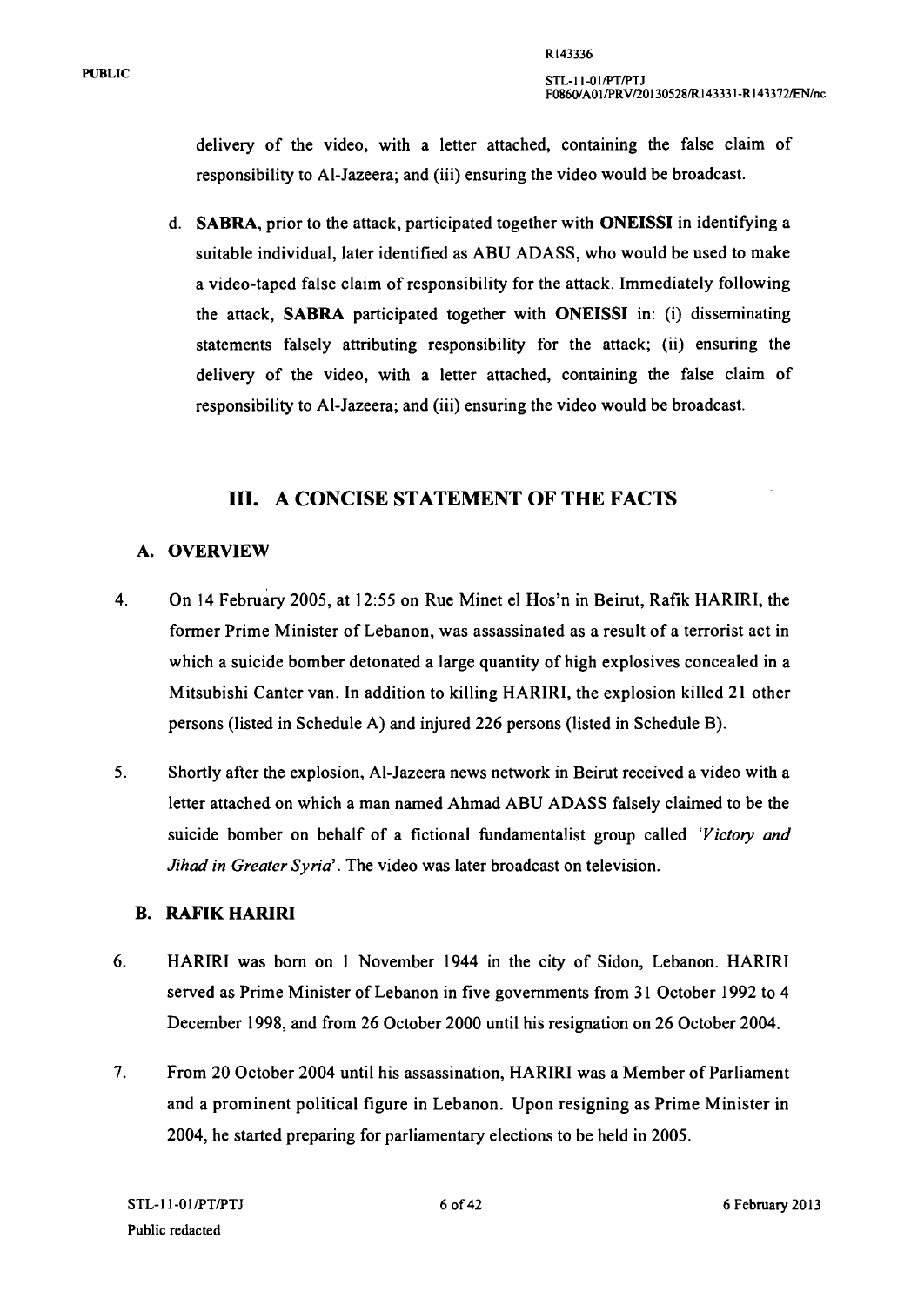- 8. In the morning of 14 February 2005, HARIRI departed his residence at Quraitem Palace, in West Beirut, to attend a session of Parliament, located at Place de l'Etoile, Beirut.
- 9. Shortly before 11:00, HARIRI arrived at Parliament where he met with many Members of Parliament, including his sister, MP Bahia HARIRI, and MP Marwan HAMADEH.
- 10. Shortly before 12:00, HARIRI left Parliament to go to Cafe Place de l'Etoile, located nearby where he stayed for approximately 45 minutes.
- 11. At about 12:45, HARIRI left the Cafe and asked his security detail to prepare the convoy to go back to his residence for a lunch appointment.
- 12. At about 12:49, HARIRI entered his armoured vehicle accompanied by MP Bassel FULEIHAN and the convoy then departed the Place de l'Etoile. His security detail had planned to drive back to Quraitem Palace along the coastal road.
- 13. Approximately 2 minutes ahead of the convoy, the Mitsubishi Canter van slowly moved towards its final position on Rue Minet el Hos'n. As the convoy passed, the suicide bomber detonated the explosives.

## C. PHONE NETWORKS INVOLVED IN THE ATTACK

- 14. Five interconnected mobile phone groups were involved in the assassination of HARIRI. Four of these five phone groups operated as networks. A network is defined as a group of phones with a high frequency of contact between the phones within that group. The analysis of these networks included the use of Call Data Records and attribution evidence, including the analytical technique of co-location.
	- a. Call Data Records are digital records of phone activity. The records contain details of the originating (outgoing) number and recipient (incoming) numbers, call duration as well as the international mobile equipment identity, international mobile subscriber identity and Cell ID data for mobile phones. These records therefore contain information such as time, date and duration of each phone call and the cell mast activated by the call, which provides an indication of the mobile phone user's location.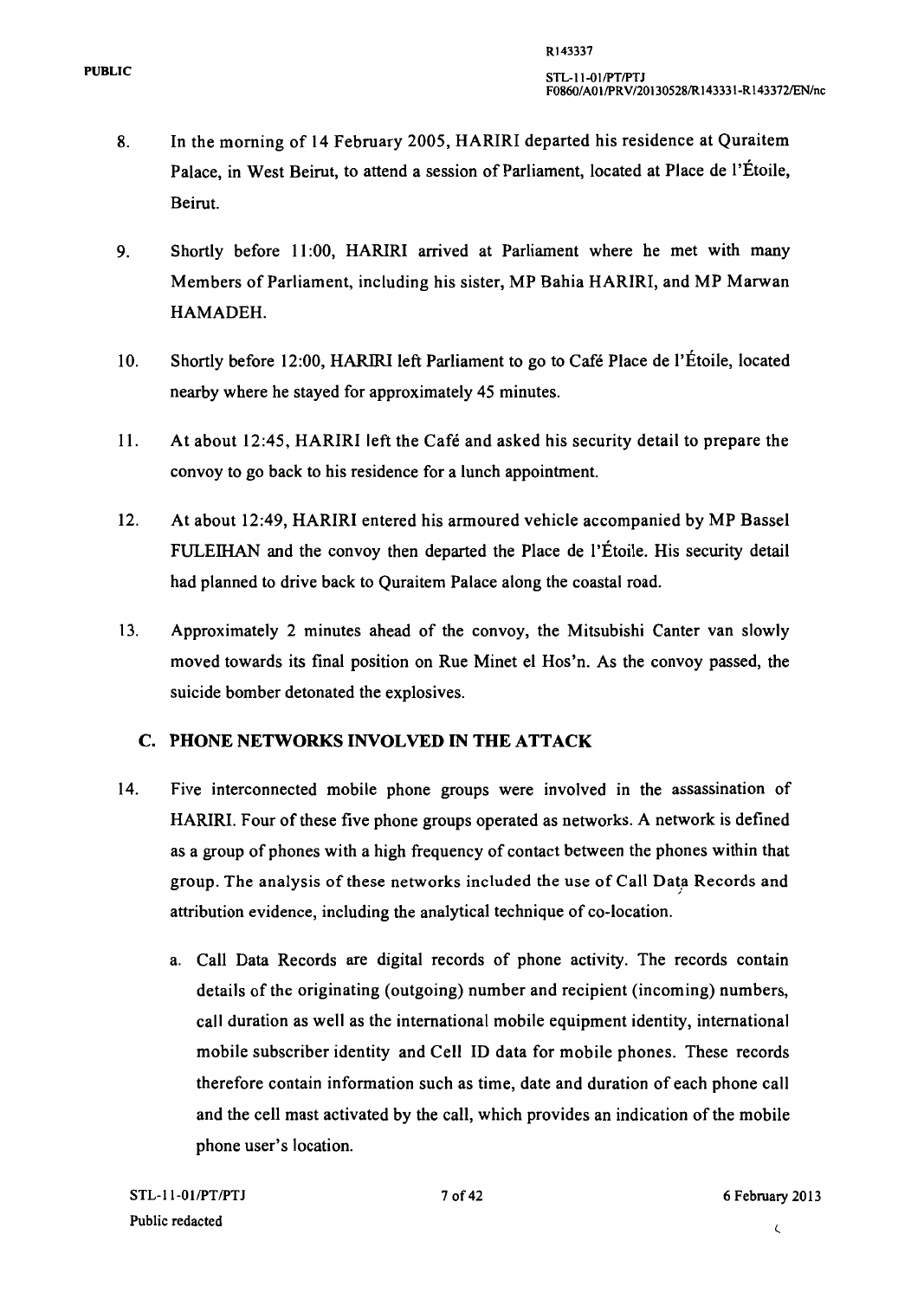- b. Attribution is evidence that supports the assertion that a SIM card (telephone number) was used by a specific person (the phone user) during a particular time period. Attribution evidence may include, but is not limited to: subscriber information, witness statements, other forms of documentary evidence and analysis of Call Data Records, including co-location analysis.
- c. Co-location analysis is used as a form of attribution evidence where multiple phones are attributed to a single user. It is an analytical technique designed to determine whether an identified person consistently uses two or more phones, at least one of which is a mobile phone.
- 15. Each phone group has been colour-coded for ease of reference.
	- a. Red Network: a network consisting of 8 phones which were used from 4 January 2005, until it ceased all activity 2 minutes before the attack on 14 February 2005. Red Network phones communicated almost exclusively with each other and had no outgoing short message service (SMS) use. All 8 Red Network phones were used to observe HARIRI or locations connected with him between 14 January 2005 and 12 February 2005. Six of the Red Network phones were used by the assassination team, consisting of AYYASH and five other unidentified individuals (S5, S6, S7, S8, and S9), for carrying out the assassination of HARIRI. The Red Network phones are listed below with their short-names:

| Red Network<br><b>Number</b> | 3292572        | 3125636        | 3129652        | 3478662        | 3129678        | 3123741        | 3129893        | 3127946        |
|------------------------------|----------------|----------------|----------------|----------------|----------------|----------------|----------------|----------------|
| <b>Short-name</b>            | <b>Red 572</b> | <b>Red 636</b> | <b>Red 652</b> | <b>Red 662</b> | <b>Red 678</b> | <b>Red 741</b> | <b>Red 893</b> | <b>Red 946</b> |

b. Green Network: a network consisting of 3 phones which were used from at least 30 September 2004 to 14 February 2005. From 13 October 2004 until they ceased all activity on 14 February 2005 about one hour before the attack, Green Network phones communicated exclusively with each other and had no outgoing SMS use. Two of the Green Network phones were used to monitor and coordinate the preparations, and to monitor the attack. The 3 Green Network phones are listed below with their short-names: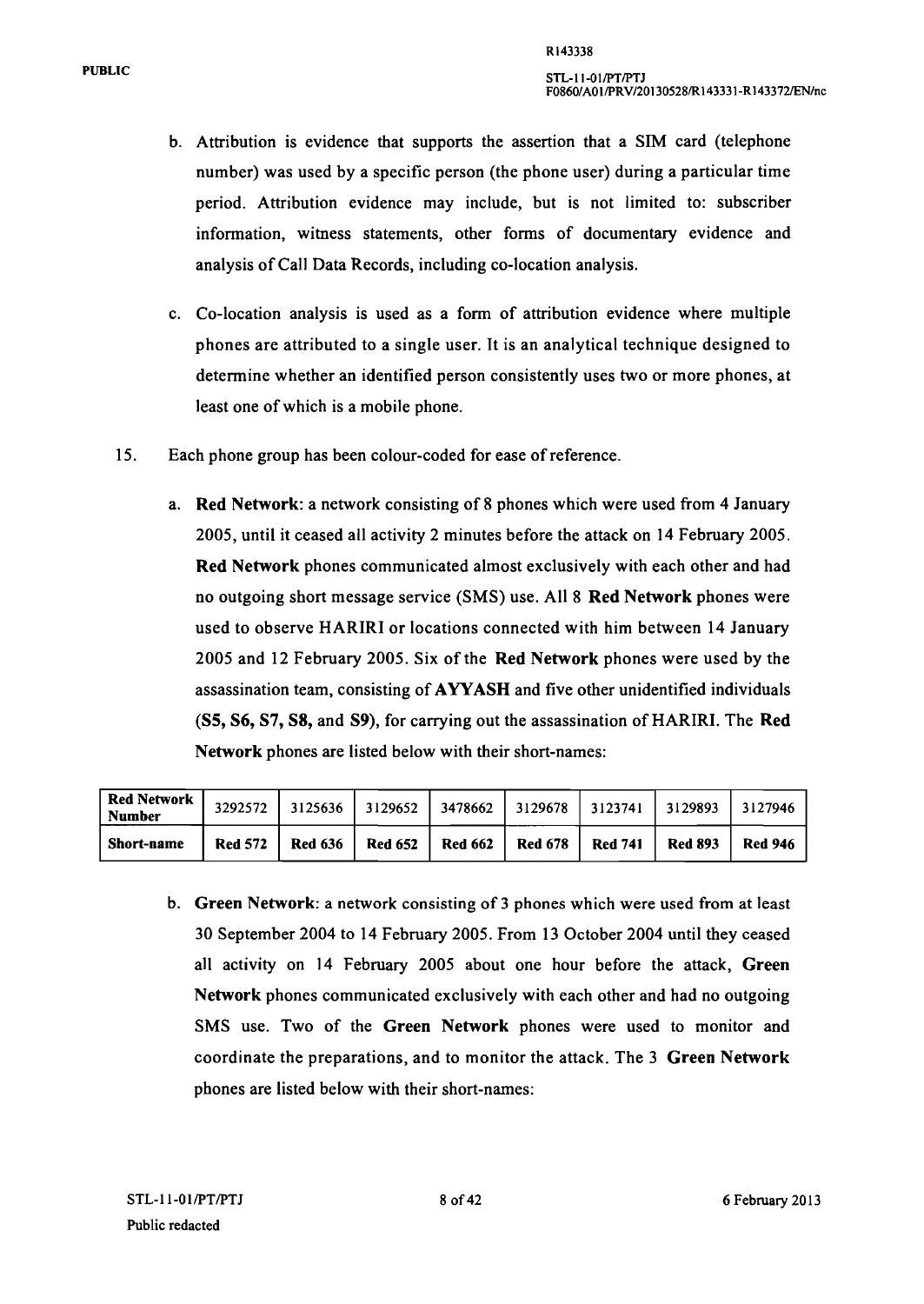#### STL-11-01/PT/PTJ F0860/A01/PRV/20130528/R143331-R143372/EN/nc

| <b>Green Network</b><br><b>Number</b> | 3140023   | 3150071   | 3159300   |
|---------------------------------------|-----------|-----------|-----------|
| <b>Short-name</b>                     | Green 023 | Green 071 | Green 300 |

c. Blue Network: a network consisting of 18 phones that were used between 18 October 2004 and 1 October 2005. Fifteen of these phones were used for preparations for the attack including some for surveillance of HARIRI between 18 October 2004 and 14 February 2005. These 15 phones communicated almost exclusively with each other and had almost no SMS use. Of these 15 phones, 6 were used by the assassination team, who also used Red Network phones. The other three phones (of the 18 phones) were 3085338, 3872349, and 3872354, and were activated on or after 7 March 2005. The 15 Blue Network phones used in relation to the attack are listed below with their short-names:

| Blue<br><b>Network</b><br><b>Number</b> | 3071233         | 3043585         | 3197610         | 3067324         | 3197817         | 3198864         | 3071235         | 3079501         |
|-----------------------------------------|-----------------|-----------------|-----------------|-----------------|-----------------|-----------------|-----------------|-----------------|
| <b>Short-name</b>                       | <b>Blue 233</b> | <b>Blue 585</b> | <b>Blue 610</b> | <b>Blue 324</b> | <b>Blue 817</b> | <b>Blue 864</b> | <b>Blue 235</b> | <b>Blue 501</b> |

| <b>Blue</b><br>Network<br>Number | 3067322 | 3193428                    | 3196742         | 3020967         | 3196813         | 3198940         | 3846965         |
|----------------------------------|---------|----------------------------|-----------------|-----------------|-----------------|-----------------|-----------------|
| <b>Short-name</b>                |         | <b>Blue 322   Blue 428</b> | <b>Blue 742</b> | <b>Blue 967</b> | <b>Blue 813</b> | <b>Blue 940</b> | <b>Blue 965</b> |

d. Yellow Network: a network consisting of 18 phones activated between 1999 and 2003 and operational until 7 January 2005. Of these 18 phones, 13 were used between 1 September 2004 and 7 January 2005. Four of the Yellow Network phones were used by AYYASH and three other members of the assassination team for preparation of the attack including for surveillance of HARIRI. The call activity of these four phones involved contact with other Yellow Network phones almost exclusively. The four Yellow Network phones used in relation to the attack are listed below with their short-names:

| Yellow Network<br><b>Number</b> | 3205294    | 3345457    | 3971933    | 3712024            |
|---------------------------------|------------|------------|------------|--------------------|
| <b>Short-name</b>               | Yellow 294 | Yellow 457 | Yellow 933 | $\perp$ Yellow 024 |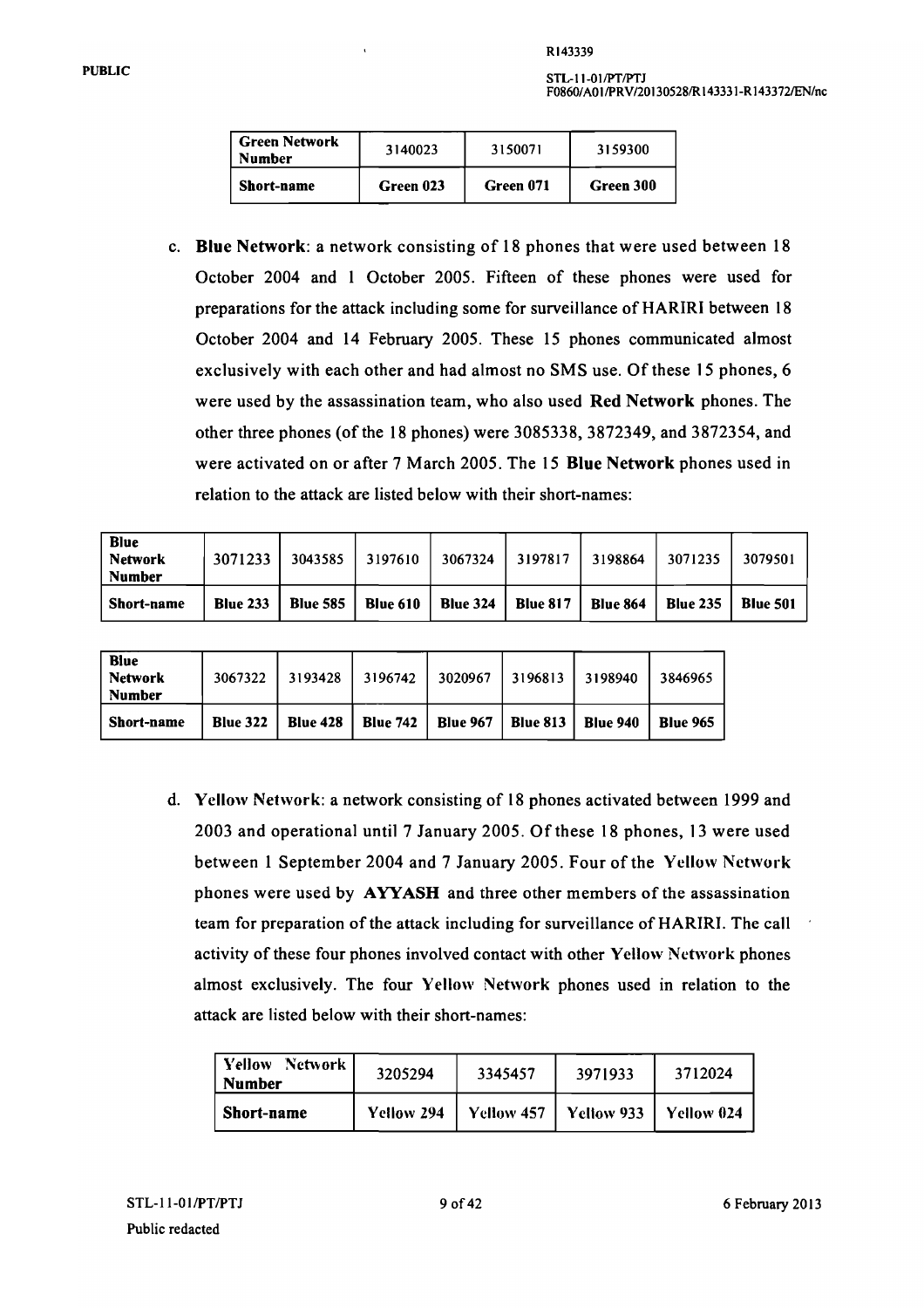e. Purple Phones: a group of three phones, which were used from at least 1 January 2003 until 16 February 2005. Purple Phones were used to communicate amongst each other and to communicate with others outside the group. Purple Phones were used to coordinate the false claim of responsibility. The Purple Phones are listed below with their short-names:

| <b>Purple Phones</b><br><b>Number</b> | 3598095    | 3419018    | 3575231    |
|---------------------------------------|------------|------------|------------|
| <b>Short-name</b>                     | Purple 095 | Purple 018 | Purple 231 |

16. Some users of the network phones carried and used mUltiple phones on the different networks. In addition to their network phones, both AYYASH and BADREDDINE used 'personal mobile phones' (PMPs), which were used for contacting friends and family and for business purposes. In addition, BADREDDINE used five 'sequential mobile phones' (SMPs) between September 2004 and November 2005. The phones were used in sequential order, meaning that each phone was used for a period of weeks or months and then replaced by another. The number of phone contacts was limited and SMS use was minimal. The table below sets out a list of all phones used by each of the Accused and the unidentified others who used relevant Yellow Network, Blue Network, Green Network, or Red Network phones, or Purple Phones. Unidentified phone users have been designated subject numbers, e.g., S6. In cases where one individual used multiple phones, all phones attributed to that individual have been listed.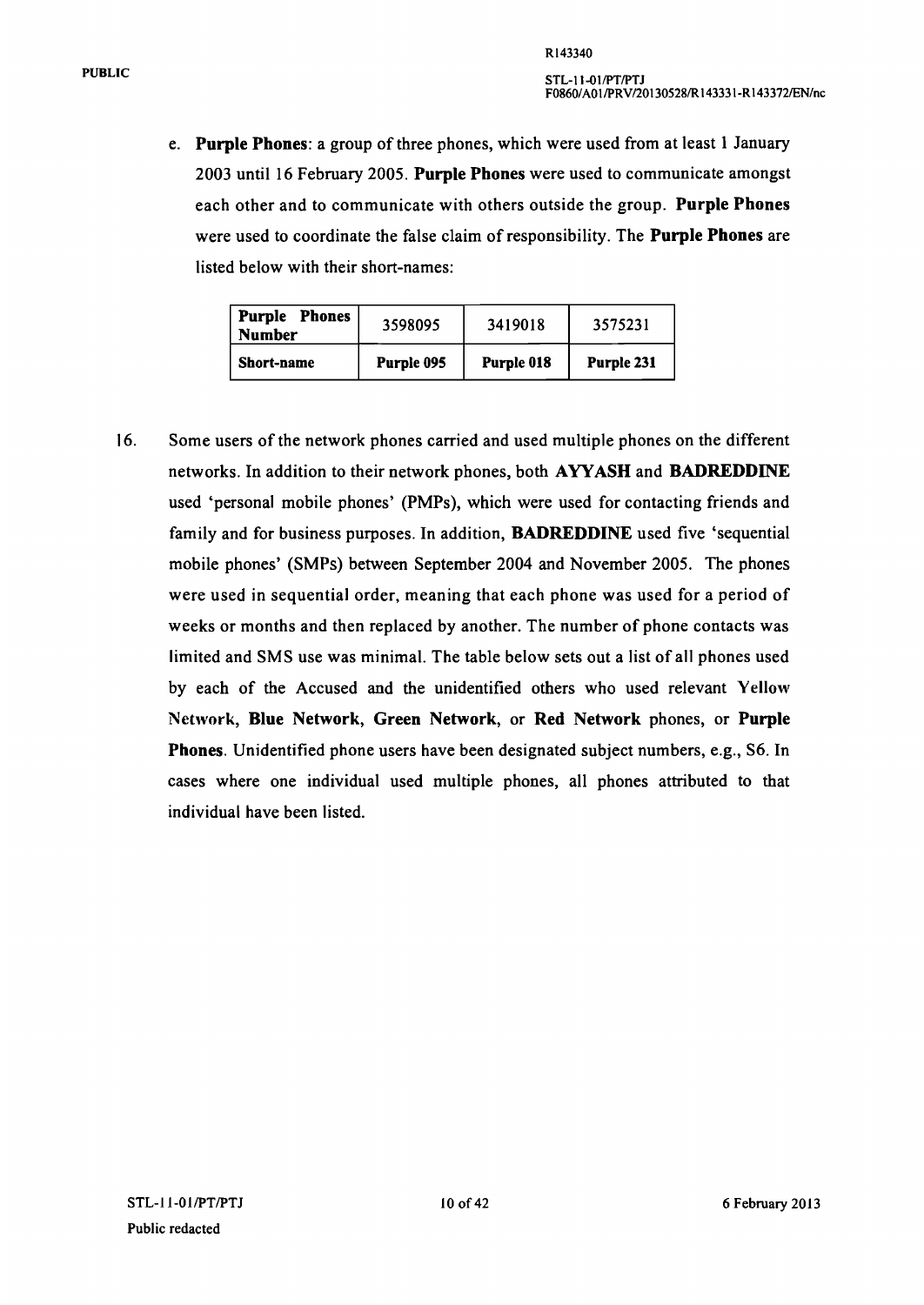#### STL-11-OIIPTIPTJ F0860/AOIIPRVl20130S281R 143331-R 143372lEN/nc

|                         | <b>Red</b>     | Green          | <b>Blue</b>     | Yellow        | <b>Purple</b> | <b>PMPs/SMPs</b>  |
|-------------------------|----------------|----------------|-----------------|---------------|---------------|-------------------|
|                         | <b>Network</b> | <b>Network</b> | <b>Network</b>  | <b>Phones</b> | <b>Phones</b> |                   |
| <b>BADREDDINE</b>       |                | 3140023        |                 |               |               | 3966663 (PMP 663) |
|                         |                | Green 023      |                 |               |               | 3833354 (PMP 354) |
|                         |                |                |                 |               |               | 3476683 (SMP 683) |
|                         |                |                |                 |               |               | 3293944 (SMP 944) |
|                         |                |                |                 |               |               | 3103195 (SMP 195) |
|                         |                |                |                 |               |               | 3121486 (SMP 486) |
|                         |                |                |                 |               |               | 3442593 (SMP 593) |
| <b>AYYASH</b>           | 3123741        | 3159300        | 3071233         | 3205294       |               | 3767165 (PMP 165) |
|                         | <b>Red 741</b> | Green 300      | <b>Blue 233</b> | Yellow 294    |               | 3523935 (PMP 935) |
|                         |                |                |                 |               |               | 3831170 (PMP 170) |
|                         |                |                |                 |               |               | 3020091 (PMP 091) |
| <b>ONEISSI</b>          |                |                |                 |               | 3598095       |                   |
|                         |                |                |                 |               | Purple 095    |                   |
|                         |                |                |                 |               |               |                   |
| <b>SABRA</b>            |                |                |                 |               | 3419018       |                   |
|                         |                |                |                 |               | Purple 018    |                   |
| S <sub>3</sub>          |                | 3150071        |                 |               |               |                   |
|                         |                | Green 071      |                 |               |               |                   |
| S <sub>5</sub>          | 3125636        |                | 3043585         |               |               |                   |
|                         | <b>Red 636</b> |                | <b>Blue 585</b> |               |               |                   |
| <b>S6</b>               | 3129678        |                | 3197610         | 3345457       |               |                   |
|                         | <b>Red 678</b> |                | <b>Blue 610</b> | Yellow 457    |               |                   |
| $\overline{\mathbf{s}}$ | 3127946        |                | 3067324         |               |               |                   |
|                         | <b>Red 946</b> |                | <b>Blue 324</b> |               |               |                   |
| <b>S8</b>               | 3129893        |                | 3197817         | 3971933       |               |                   |
|                         | <b>Red 893</b> |                | <b>Blue 817</b> | Yellow 933    |               |                   |
| S <sub>9</sub>          | 3129652        |                | 3198864         | 3712024       |               |                   |
|                         | <b>Red 652</b> |                | <b>Blue 864</b> | Yellow 024    |               |                   |
| <b>S10</b>              | 3478662        |                |                 |               |               |                   |
|                         | <b>Red 662</b> |                |                 |               |               |                   |
| <b>S11</b>              | 3292572        |                |                 |               |               |                   |
|                         | <b>Red 572</b> |                |                 |               |               |                   |
| <b>S12</b>              |                |                | 3071235         |               |               |                   |
|                         |                |                | <b>Blue 235</b> |               |               |                   |
| S <sub>13</sub>         |                |                | 3079501         |               |               |                   |
|                         |                |                | <b>Blue 501</b> |               |               |                   |
| <b>S14</b>              |                |                | 3067322         |               |               |                   |
|                         |                |                | <b>Blue 322</b> |               |               |                   |
| $\overline{S15}$        |                |                |                 |               | 3575231       |                   |
|                         |                |                |                 |               | Purple 231    |                   |
| <b>S18</b>              |                |                | 3193428         |               |               |                   |
|                         |                |                | <b>Blue 428</b> |               |               |                   |
| <b>S19</b>              |                |                | 3196742         |               |               |                   |
|                         |                |                | <b>Blue 742</b> |               |               |                   |
| S <sub>23</sub>         |                |                | 3020967         |               |               |                   |
|                         |                |                | <b>Blue 967</b> |               |               |                   |
| n/a                     |                |                | 3196813         |               |               |                   |
|                         |                |                | <b>Blue 813</b> |               |               |                   |
| n/a                     |                |                | 3198940         |               |               |                   |
|                         |                |                | <b>Blue 940</b> |               |               |                   |
| n/a                     |                |                | 3846965         |               |               |                   |
|                         |                |                | <b>Blue 965</b> |               |               |                   |
|                         |                |                |                 |               |               |                   |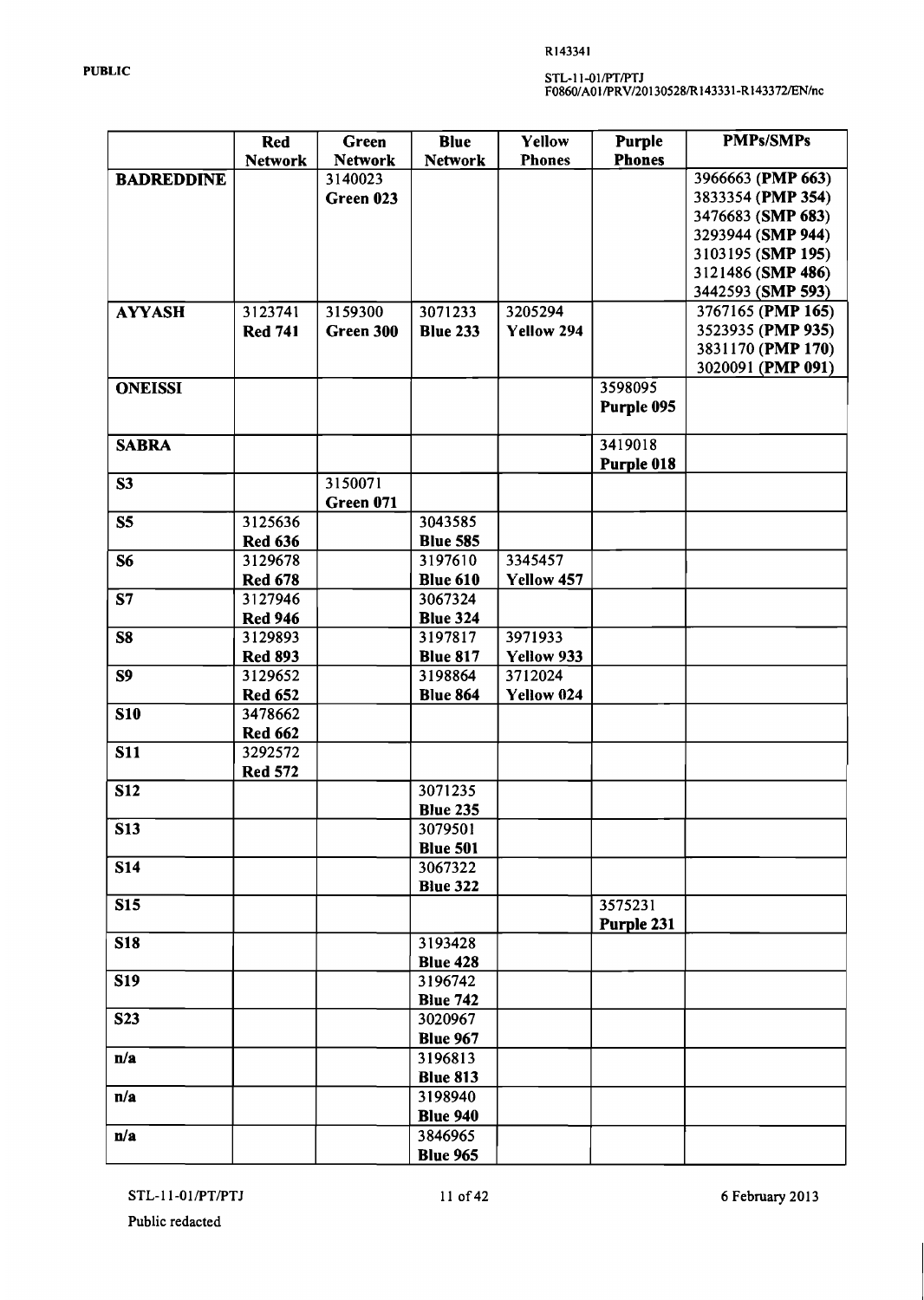- 17. A pictorial representation of the interconnected phone groups including the main phones attributed to the accused appears below. In general:
	- a. The Green Network was used by BADREDDINE to monitor, and together with AYYASH, coordinate the surveillance of HARIRI in preparation for the attack and the purchase of the van that was used for the attack. BADREDDINE also used the Green Network to monitor the physical perpetration of the attack.
	- b. The Yellow, Blue or Red Networks were used by AVYASH to coordinate various tasks related to the preparation of the attack against HARIRI and its perpetration. AYYASH also used network phones to participate in carrying out the surveillance and assassination of HARIRI.
	- c. AYYASH used his PMPs to contact Purple 231. In particular, during the preparations for the attack on HARIRI, AVYASH used PMP 091 to contact Purple 231 in relation to the preparation of the false claim of responsibility.
	- d. SABRA and ONEISSI communicated amongst each other and with Purple 231 using the Purple Phones in preparation for and carrying out of the false claim of responsibility.

The diagram illustrates the different phone groups, their attribution to the Accused and the links between the networks.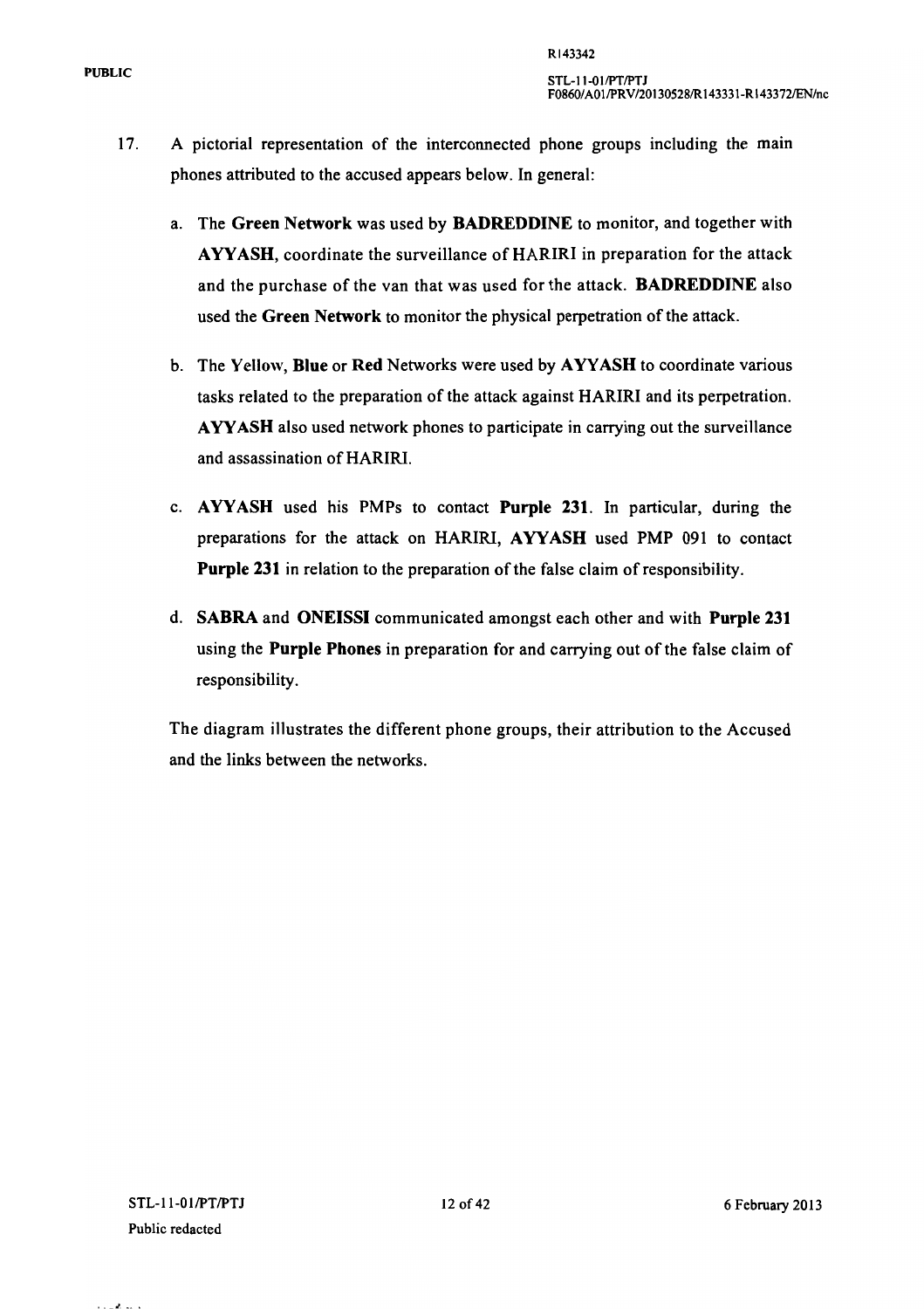#### STL-11-01/PT/PTJ F08601 AOIIPRV/201305281R 143331-RI43372/EN/nc



#### **Interconnected Phone Groups**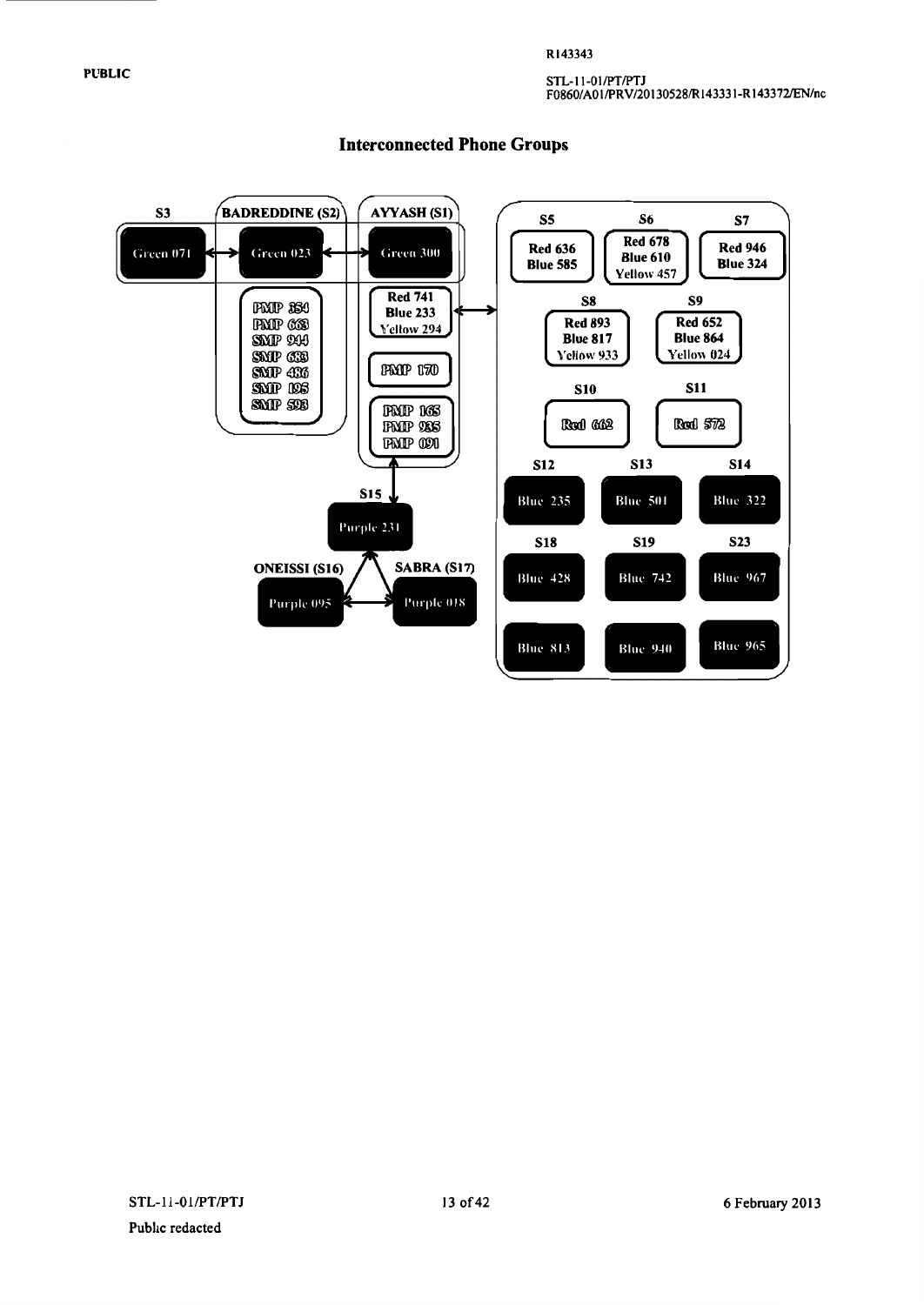#### D. CHRONOLOGY OF THE ATTACK

- I. Preparations
- 18. AYYASH, SS, S6, S7, S8, S9, S10, Sl1, S12, S14 and S23 observed HARIRI on a number of days prior to the attack. These observations were preparatory steps for the assassination.
- 19. On at least 20 days between 11 November 2004 and 14 February 2005, AYYASH, SS, S6, S7, S8, S9, S10, Sl1, S12, S14 and S23, communicating on their Blue Network phones and/or YelIow Network phones, and/or as of 14 January 2005, their respective Red Network phones, carried out acts in preparation for the attack including observation and surveillance, in order to learn the routes and movements of his convoy and the position of HARIRl's vehicle within it. Surveillance occurred on at least 15 days and in particular on 11 November 2004,1,7,14,20,28 and 31 January 2005, and 3, 4, 7, 8, 9, 10, 11 and 12 February 2005. By doing so, AYYASH and the assassination team determined the most suitable day, location and method for the attack, which they then executed on 14 February 2005.
- 20. As part of the assassination preparations, between 22 December 2004 and 17 January 2005, ONEISSI and SABRA were responsible for locating a suitable individual who would be used to make a false claim of responsibility, on a video, for the attack against HARIRI. With ONEISSI falsely calling himself 'Mohammed', the person they chose was ABU ADASS, a 22-year old Palestinian man, found at the Arab University Mosque of Beirut, also known as 'the AI-Houry Mosque'.
	- a. The activity of ONEISSI and SABRA is ilIustrated *inter alia* by the following: on 6 days, being on 22, 29, 30, and 31 December 2004 and 3 and 7 January 2005, ONEISSI was in the vicinity of the mosque. On 2 of those days, on 22 December 2004 and 7 January 2005, ONEISSI on Purple 095 was in contact with S 15 on Purple 231. In addition, on 2 of those days, on 30 and 31 December 2004, ONEISSI on Purple 095 was in contact with SABRA on Purple 018. On 8 days, being on 30 and 31 December 2004 and 1, 3, 4, 5, 6, and 7 January 2005, SABRA was in the vicinity of the mosque. On 2 of those days, 1 and 4 January 2005, SABRA on Purple 018 was in contact with S15 on Purple 231. In addition, on 6 of those days, 30 and 31 December 2004 and I, 4, 6 and 7 January 2005, SABRA on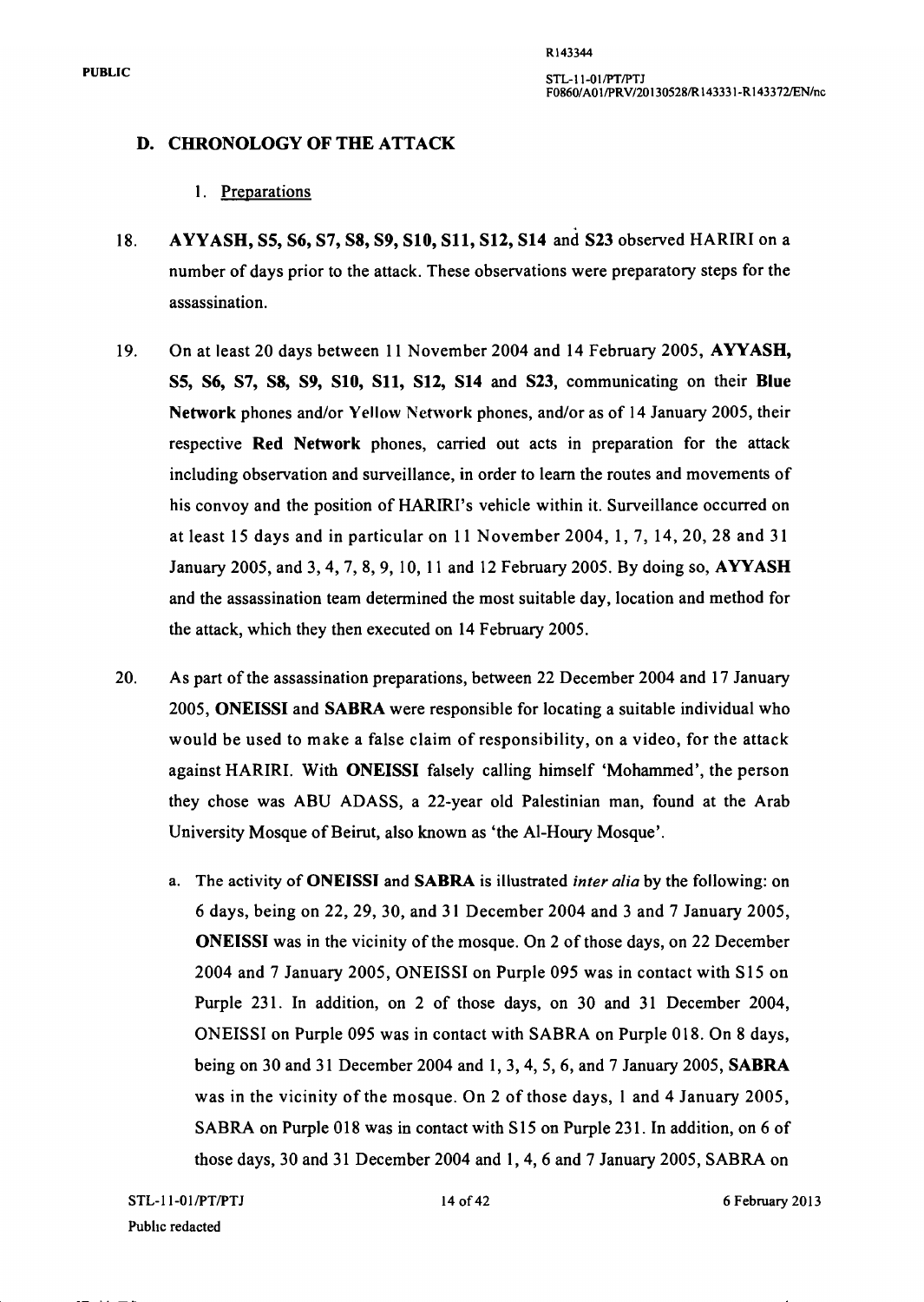Purple 018 was in contact with ONEISSI on Purple 095. On 17 January 2005, ONEISSI was in the vicinity of ABU ADASS' home and used Purple 095 to contact S 15 on Purple 231. ONEISSI and SABRA would later participate in ensuring delivery of the video for broadcast, accompanied by a letter in Arabic, after the assassination.

- b. ONEISSI and SABRA have a'history of contact with each other and with S15 on Purple 231. In particular, ONEISSI and SABRA were in contact with each other on their Purple phones 84 times between 12 January 2003 and 16 February 2005. SABRA has been in contact 212 times with S15 on Purple 231 between 7 January 2003 and 14 February 2005, and ONEISSI 195 times with S15 on Purple 231 between 25 June 2003 and 26 January 2005.
- c. Between 4 December 2003 and 6 February 2005, S15 on Purple 231 was in contact 32 times with AVYASH on PMP 165, PMP 935, and PMP 091, and in particular 7 times on PMP 091 between 23 January 2005 and 6 February 2005.
- 21. Between 1 January 2005 and 14 February 2005, often during activity by the assassination team, BADREDDINE on Green 023 was in contact 59 times with AVYASH on Green 300.
- 22. On 4 January 2005, S6 and S9 activated the eight Red Network phones in the Tripoli area over a period of approximately 30 minutes. The Red Network phones were all pre-paid and purchased without supplying subscriber information.
- 23. On 11 January 2005, AVYASH visited the area of Al-Beddaoui in Tripoli where vehicle showrooms are located including the one from which the Mitsubishi Canter van would be purchased on 25 January 2005. From the same area, AVYASH, on Green 300, contacted BADREDDINE twice on Green 023.
- 24. On 16 January 2005, at about 07:00, ABU ADASS left his home to meet with ONEISSI calling himself 'Mohammed'. ABU ADASS has been missing since that day.
- 25. [Redacted]. [Redacted].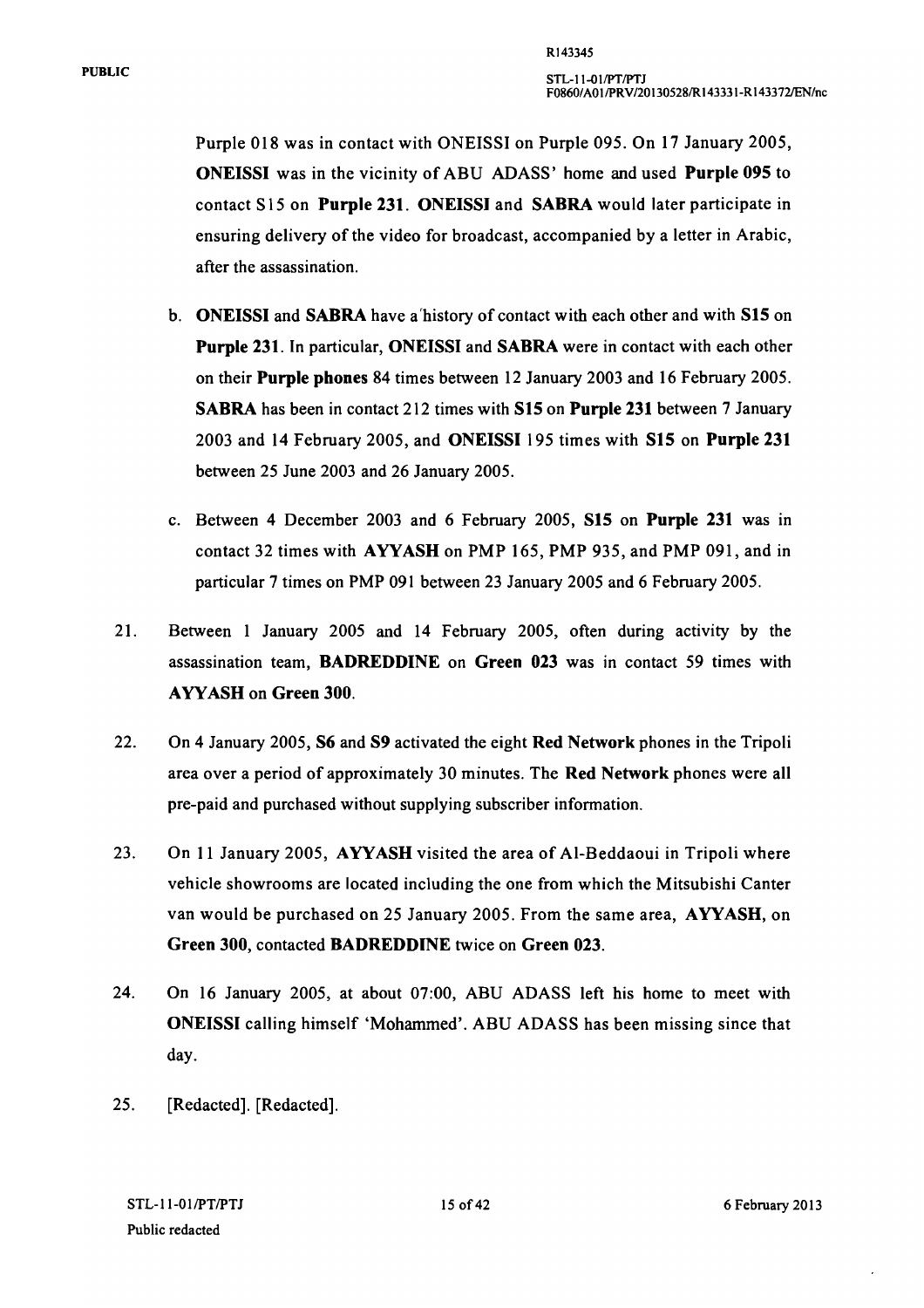- 26. On 20 January 2005, HARIRI was scheduled to attend the Grand Mosque of Beirut in the morning but instead attended the Imam Ali Mosque for Eid prayers. All active Red Network phones operated for less than one hour in the vicinity of Quraitem Palace and the Grand Mosque. AVYASH, on Red 741, participated in the observations on that day.
- 27. On 25 January 2005, six relevant Blue Phones were active, including Blue 233 belonging to AYYASH who made 16 calls. In particular:
	- a. Between 14:41 and 14:59, AVYASH on Blue 233 in Beirut was in contact 3 times with S6 on Blue 610 who was in the Tripoli area.
	- b. At 15:10, AVYASH on Green 300 called BADREDDINE on Green 023 for 81 seconds.
	- c. Between 15:30 and 16:00, S6 on Blue 610, with another unidentified person, both giving false names, purchased for \$11250 in cash a Mitsubishi Canter van with engine block number 4D33-JOI926 from a vehicle showroom in the AI-Beddaoui area of Tripoli. The assassination team later used the vehicle to carry the explosives in the attack.
	- d. At  $15:37$ , S6 on Blue 610 during the purchase negotiations called AYYASH on Blue 233 for 81 seconds.
- 28. On 28 January 2005, HARIRI stayed at Quraitem Palace throughout the day. The assassination team, using the Red Network phones, including AVYASH on Red 741, operated for more than six hours around Quraitem Palace and HARIRI's residence in Faqra.
- 29. On 31 January 2005, HARIRI was at Quraitem Palace before going to the Higher Shiite Council, later returning to the Palace. The assassination team, using the Red Network phones, were active for less than three hours covering the period before, during and after HARIRI's movements. They were located around Quraitem Palace and the Higher Shiite Council when HARIRI was present. In both areas and in the same timeframe, AYYASH used Red 741, Blue 233 and Green 300. In particular, on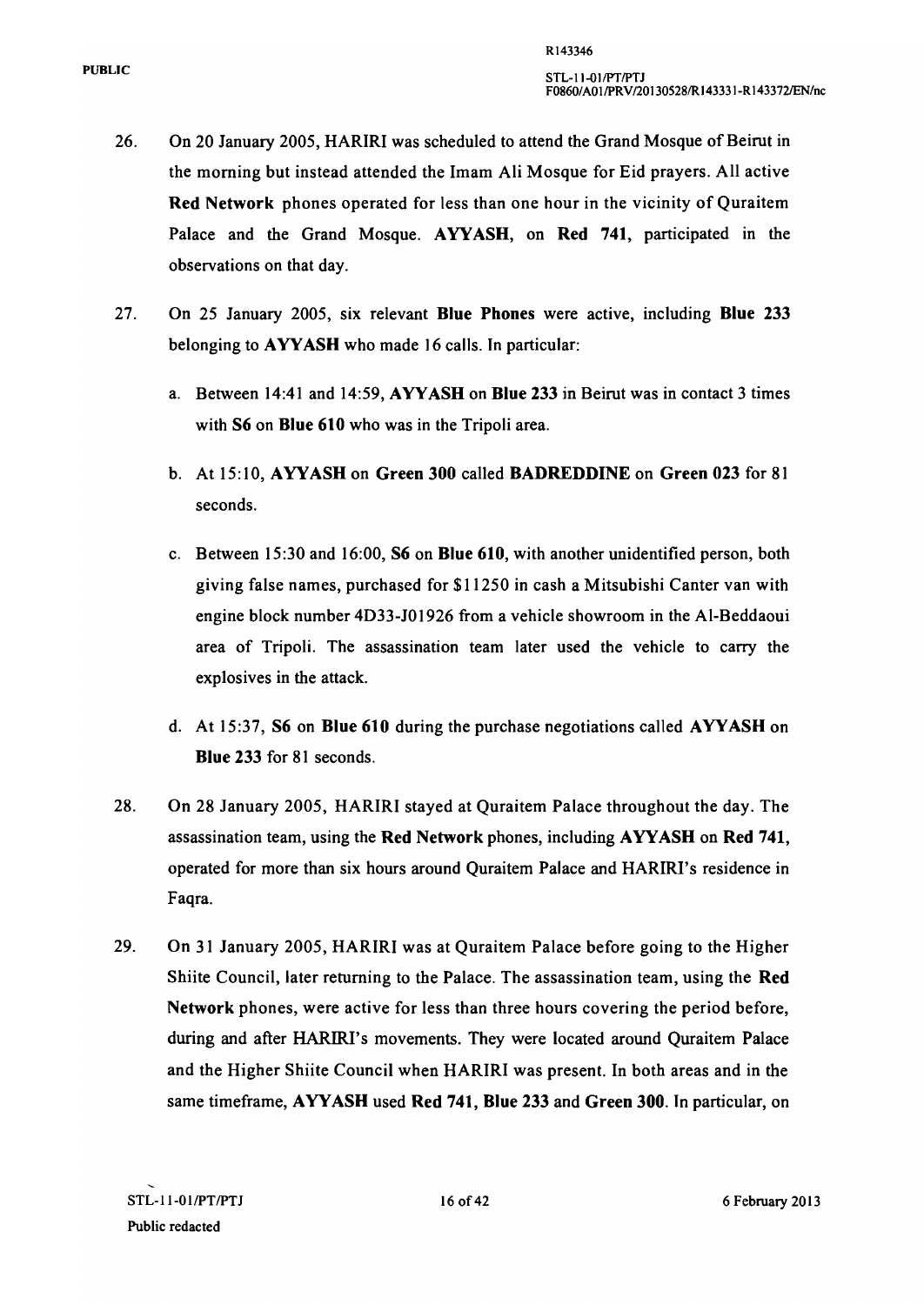Green 300, he was in communication 11 times between 10:49 and 12:07 with BADREDDINE on Green 023.

- 30. On 2 February 2005, S8, coordinating with AVYASH and S6, travelled to the greater Tripoli area where they, over a 45 minute period, topped up the credit of the eight Red Network phones. In the same area, within 10 minutes of the top-up, S8 on Blue 817, called S6 on Blue 610. Later, while travelling back to Beirut, S8, on Blue 817, was in communication 3 times with **AYYASH** in Beirut on **Blue 233**.
- 31. On 3 February 2005, HARIRI had a meeting close to his residence before going to the St. Georges Yacht Club for lunch and later returning to Quraitem Palace. AYYASH, SS, S6, S7, S8, S9, and S10 were all active on their Red Network and/or Blue Network phones around Quraitem Palace and/or the St. Georges Yacht Club at the same time that HARIRI was having lunch there. In particular:
	- a. AVYASH, on Red 741, was around the St. Georges Yacht Club and in regular contact with SS, S7 and S8.
	- b. Between 13:56 and 15:44, AVYASH had contact four times on Green 300 with BADREDDINE on Green 023.
	- c. Between the first and third Green Network call, BADREDDINE travelled from south Beirut to the area of the St. Georges Yacht Club.
	- d. By around 15:44, the time of the final call, AVYASH and BADREDDINE were both in the vicinity of the St. Georges Yacht Club and the location that would be used for the attack on 14 February 2005.
- 32. On 8 February 2005, HARIRl's movements and those of the assassination team are similar to their respective movements on 14 February 2005, being the day of the attack. HARIRI was at Quraitem Palace in the morning before attending Parliament and afterwards returning to the Palace at around 13:45. AVYASH and the other members of the assassination team were active on their Red Network and/or Blue Network phones around Quraitem Palace, Parliament and the routes normally used by HARIRI to travel between both locations. In particular: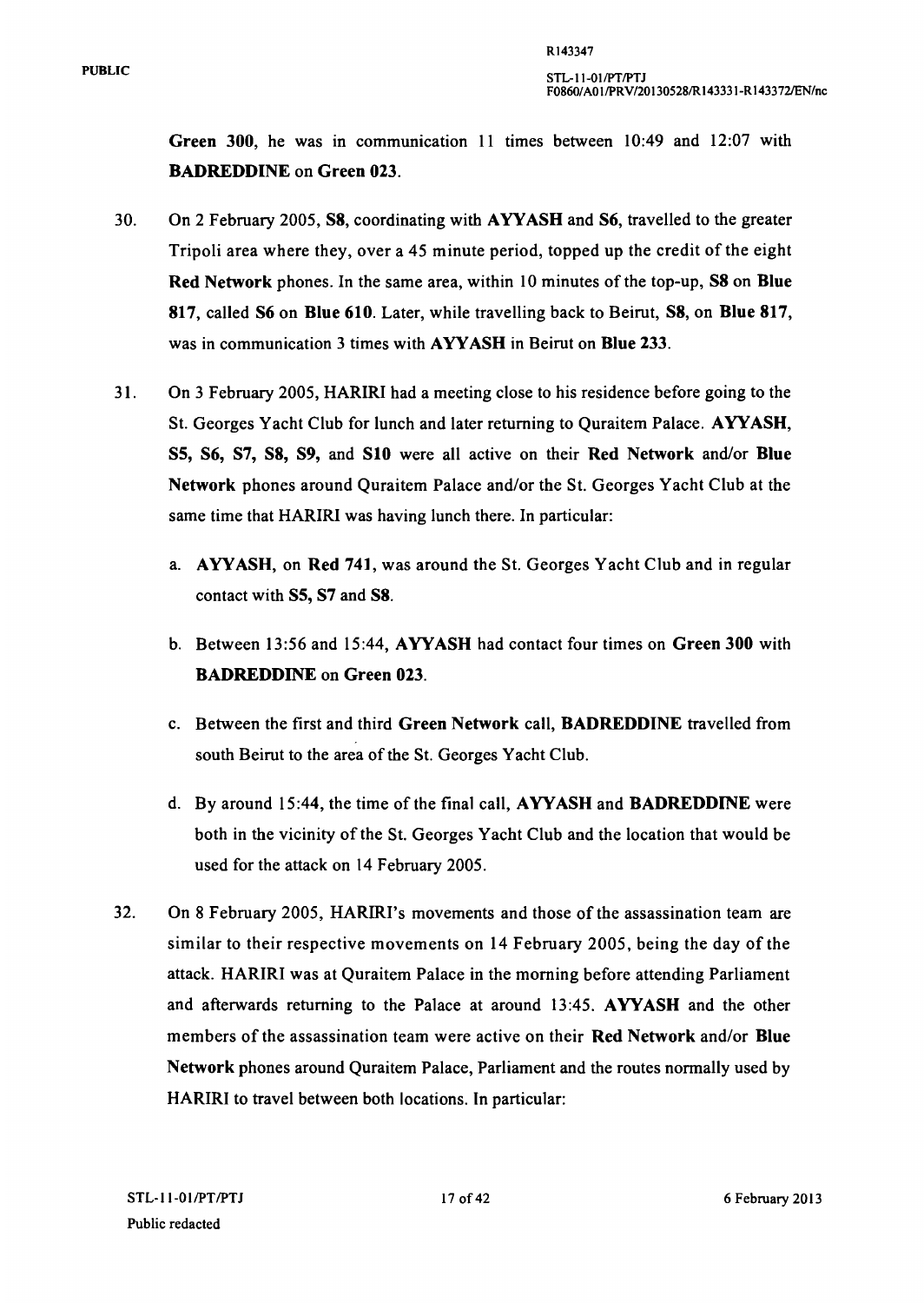- a. AYYASH was active on Red 741, Blue 233, Green 300, and on his PMP 170 and PMP 091, at relevant locations, in particular around Parliament and where the attack would take place on 14 February 2005.
- b. At 13:40 and 15:05, AVYASH on Green 300 was twice in communication with BADREDDINE on Green 023.
	- 2. The Attack
- 33. On 14 February 2005, AVYASH and the other members of the assassination team positioned themselves in locations where they were able to track and observe HARIRI's convoy from his residence at Quraitem Palace in Beirut to Parliament and thereafter, travelling back to his residence, into the area of the St. Georges Hotel. They kept in frequent contact with each other, first on their Blue Network phones and later on their Red Network phones. In particular, there were 33 calls within the Red Network between 11:00 and 12:53, mostly in the vicinity of Parliament and the St. Georges Hotel. Significant calls included:
	- a. At 11:58, AYYASH, on Green 300, while positioned close to the area of the St. Georges Hotel, contacted BADREDDINE on Green 023 for 14 seconds. The Green Network phones were never used again.
	- b. At 12:50:34, as HARIRI was leaving Parliament to drive home, S8 on Red 893 located near Parliament, called for 5 seconds to S7 on Red 946 located in the vicinity of the St. Georges Hotel and near the Mitsubishi Canter van. Immediately after, at 12:50:55, S8 on Red 893 then called AVYASH on Red 741 for 10 seconds who was located between Parliament and the St. Georges Hotel. At 12:51 :32, S8 on Red 893 called S9 on Red 652 for 7 seconds. At 12:52:02, S9 on Red 652 called SS on Red 636 for 20 seconds. At 12:52:09, S8 on Red 893 called S6 on Red 678 for 13 seconds. At around this time, from a location close to AYYASH, the van began moving towards the St. Georges Hotel. Through these calls, S8 informed AVYASH, S7, S9, S6 and (through S9) SS of HARIRI's departure from Parliament so that the van could move into its final position for attack.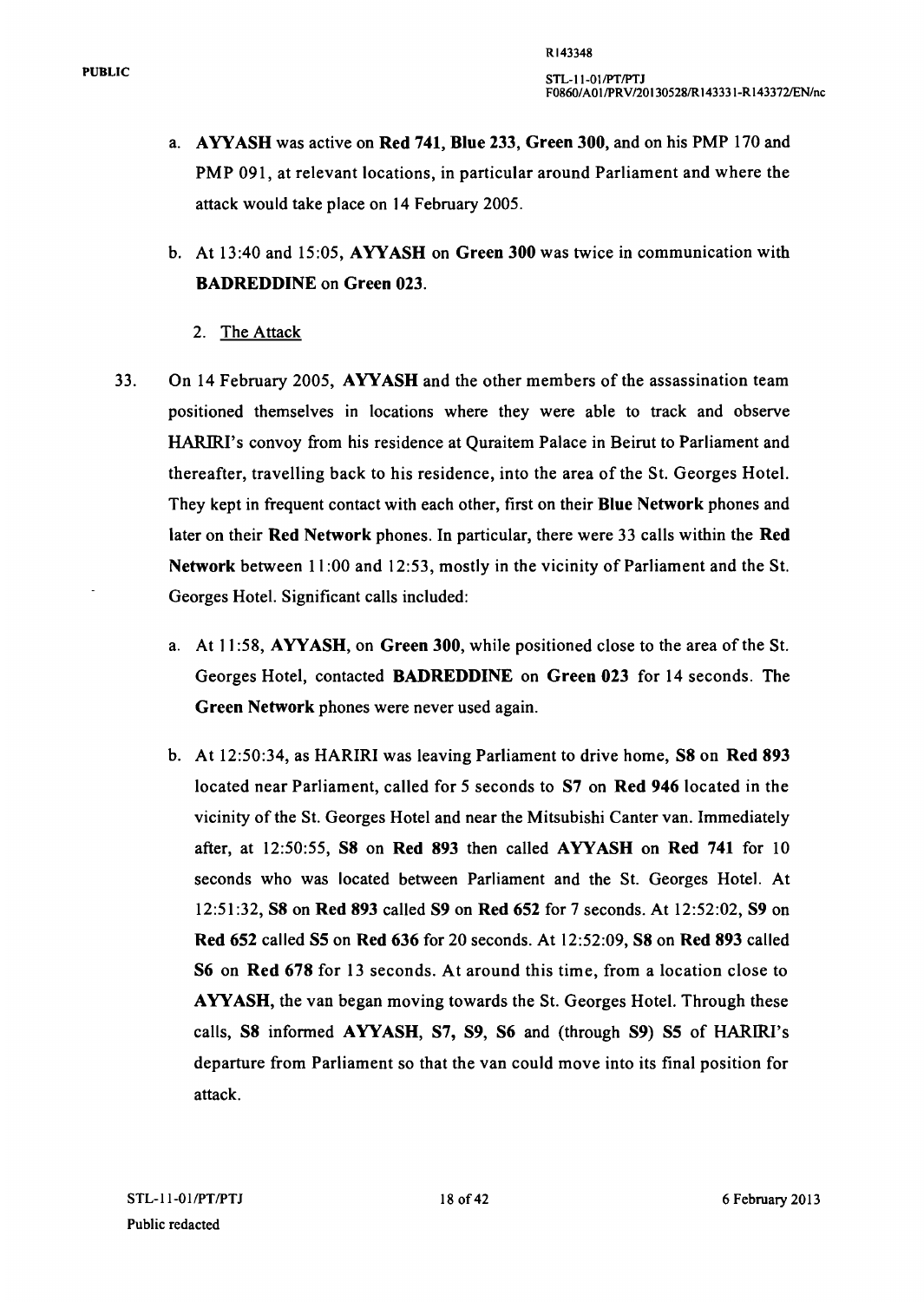- c. At 12:53, the last ever call within the Red Network took place, from S9 on Red 652 to S6 on Red 678, while both were in the vicinity of Parliament. By that time, all members of the assassination team had been informed of HARIRI's final movements. The Red Network phones were never used again.
- 34. On 14 February 2005, at about 12:52, closed-circuit TV footage shows the Mitsubishi Canter van move slowly towards the St. Georges Hotel.
- 35. On 14 February 2005, at about 12:55, a male suicide bomber detonated a large quantity of high explosives concealed in the cargo area of the Mitsubishi Canter van with engine block number 4D33-J01926, killing HARIRI as his convoy of six vehicles on Rue Minet el Hos'n passed the St. Georges Hotel.
- 36. The explosion took place on a busy public street and was enormous and terrifying. Forensic examination has established the quantity of explosives was approximately 2500 kilogrammes of TNT (trinitrotoluene) equivalent. In addition to HARIRI, 8 members of his convoy and 13 members of the public were killed. Not including the suicide bomber, the explosion killed a total of 22 persons. Due to the size of the explosion, the attack attempted to kill a further 226 persons who were injured, and also caused partial destruction of the St. Georges Hotel and nearby buildings.
- 37. Fragments of the suicide bomber were recovered at the scene and forensic examination has established both that the remains were: (a) of a male, and (b) not of ABU ADASS. The identity of the suicide bomber remains unknown.
	- 3. Deliverv of the Video
- 38. ONEISSI and SABRA acted together in disseminating statements falsely attributing responsibility for the attack, ensuring the delivery of the video and ensuring that the video would be broadcast. Starting about 75 minutes after the attack, ONEISSI or SABRA made a total of 4 calls to the offices of the Reuters and AI-Jazeera news networks in Beirut. All 4 phone calls were made using the same prepaid Telecard 6162569 from 4 different public payphones: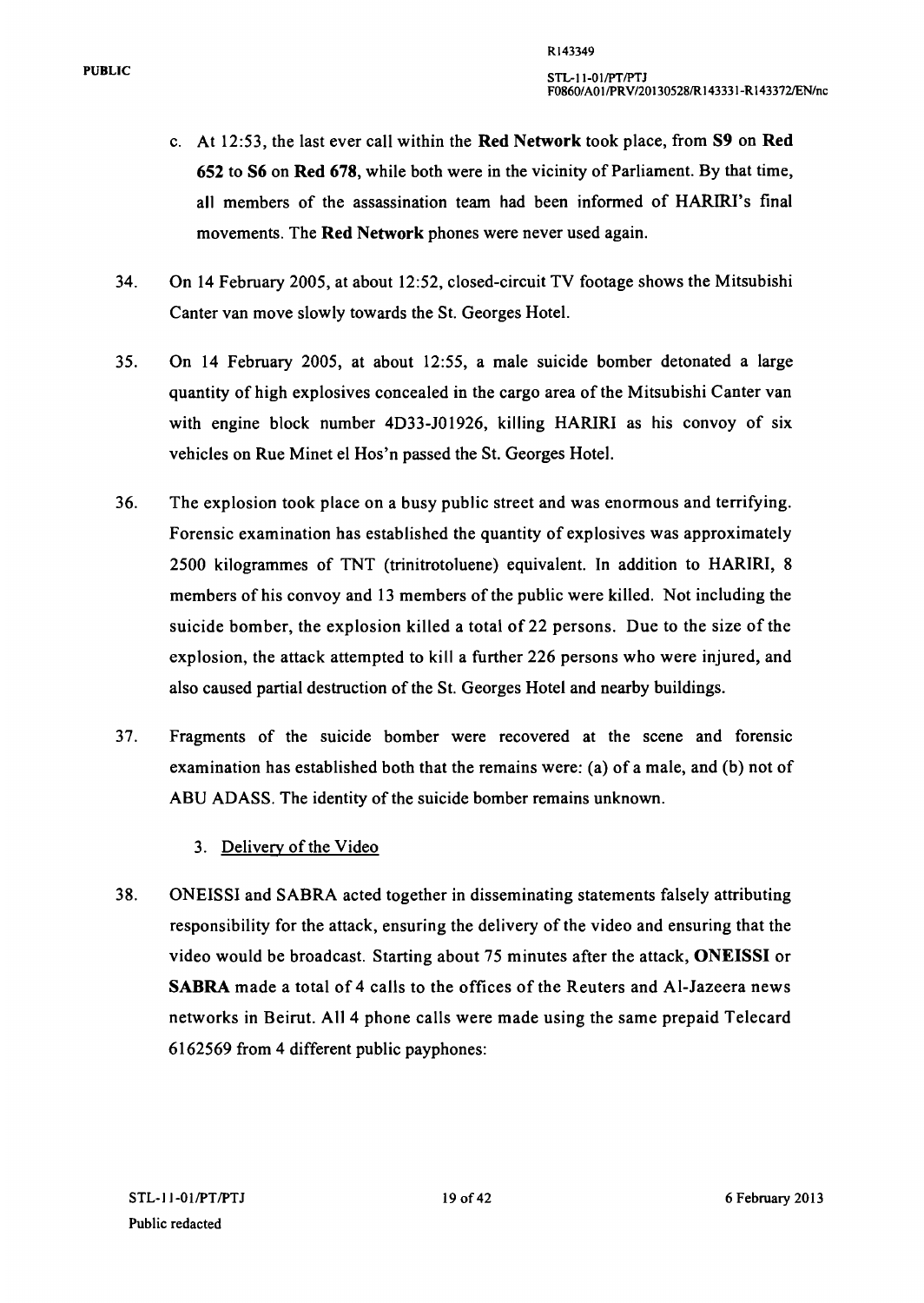- a. At about 14:11, ONEISSI or SABRA claimed to Reuters that a fictional fundamentalist group called *'Victory and Jihad in Greater Syria'* executed the attack.
- b. At about 14:19, ONEISSI or SABRA uttered into the phone to AI-Jazeera a claim of responsibility from *'Victory and Jihad in Greater Syria',* a report of which was broadcast shortly after.
- c. At about 15:27, SABRA called AI-Jazeera and gave information on where to find a videocassette which had been placed in a tree at the ESCW A Square near the AI-Jazeera offices at Shakir Ouayeh building, Beirut. ONEISSI was watching the location to confirm receipt by Al-Jazeera of the videocassette. On the video, ABU ADASS claimed responsibility for the attack, that it was in support of 'Mujahidin' in Saudi Arabia, and that further attacks would follow. Attached to the videocassette was a letter in Arabic which stated *inter alia* that ABU ADASS was the suicide bomber.
- d. At about 17:04, ONEISSIor SABRA demanded with menace that Al-Jazeera broadcast the video, which was done shortly after.
- 39. On 14 February 2005, between about 14:03 and 17:24, before, between and after these 4 public payphones calls to the news networks, SABRA on Purple 018 was in contact with S15 on Purple 231 on 7 occasions.
- 40. On 15 February 2005, Purple 231 ceased being used.
- 41. On 16 February 2005, ONEISSI's Purple 095 and SABRA's Purple 018 ceased being used.

### E. THE CONSPIRACY

42. BADREDDINE, AYYASH, ONEISSI and SABRA, together with others as yet unidentified, including the assassination team and S15 on Purple 231, agreed to commit a terrorist act by means of an explosive device in order to assassinate HARIRI.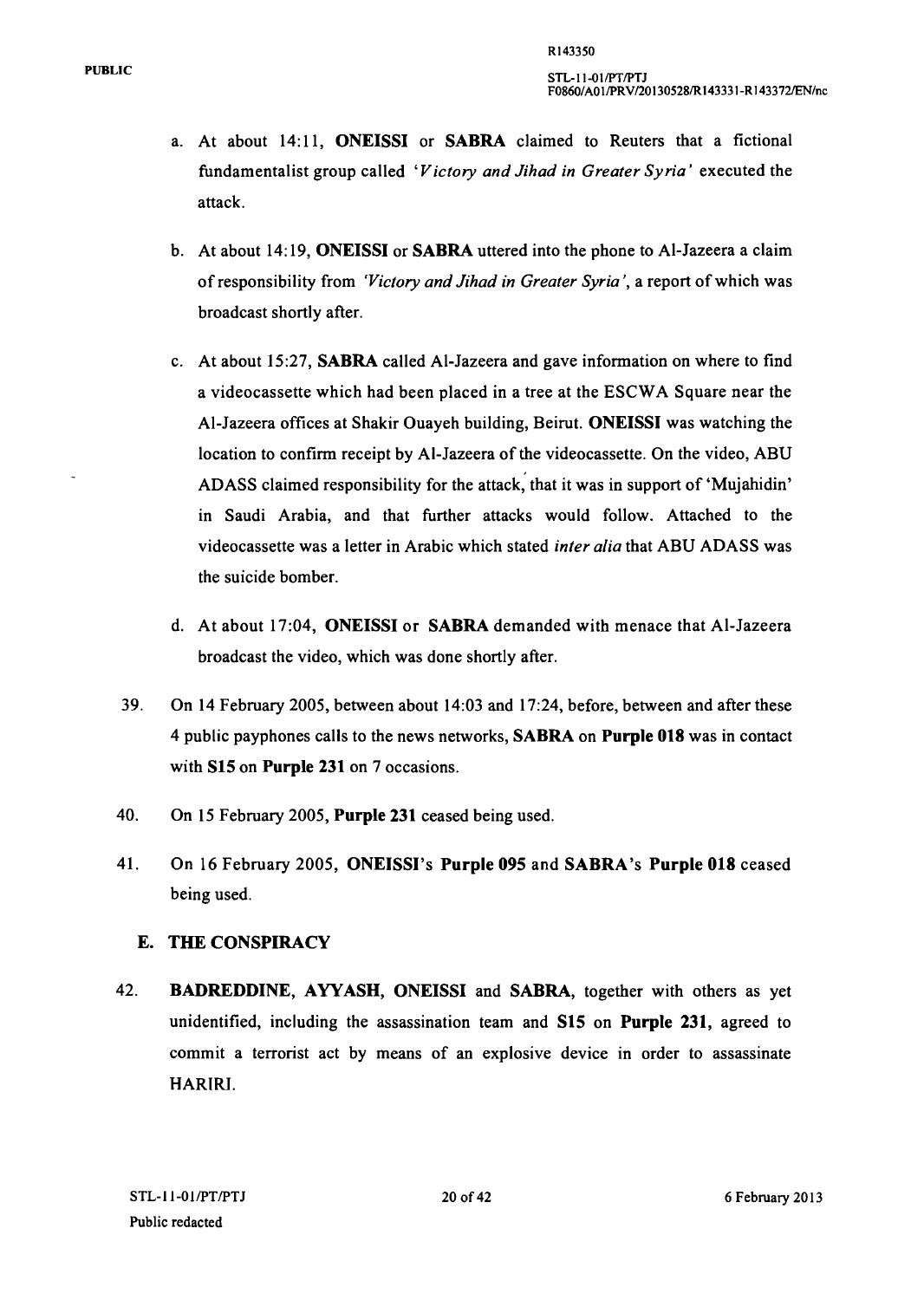- a. BADREDDINE and AYYASH agreed to commit a terrorist act by means of an explosive device in order to assassinate HARIRI between 11 November 2004 and the morning of 14 February 2005 prior to the attack ..
- b. **BADREDDINE**, as monitor/coordinator, AYYASH, as the assassination team coordinator, and the other members of the assassination team were early members of the conspiracy.
- c. ONEISSI and SABRA, together with S15 on Purple 231, joined the conspiracy between 22 December 2004 and the morning of 14 February 2005 prior to the attack. In the conspiracy, they performed supporting tasks for the assassination, namely:
	- i. to seek a suitable individual, later identified as ABU ADASS, who would be used to make a false claim of responsibility, on a video, for the attack against HARIRI; and,
	- ii. to ensure delivery of the video, with a letter attached, for broadcast after the assassination.
- 43. All four Accused are supporters of Hezbollah, which is a political and military organisation in Lebanon.
- 44. All who concluded or joined the criminal agreement were perpetrators of the conspiracy against state security. BADREDDINE, A YY ASH, and the assassination team, were also perpetrators of the substantive offences of committing a terrorist act, intentional homicide of HARIRI, and of 21 others, and attempted intentional homicide of 226 others. Additionally, ONEISSI, SABRA, and S15 on Purple 231, were accomplices to the above substantive offences by preparing and delivering the false claim of responsibility in order to shield the co-perpetrators and themselves from justice.
- 45. The aim of the conspiracy, to which all conspirators knowingly agreed, was to commit a terrorist act by detonating a large quantity of explosives in a public place, in order to kill HARIRI.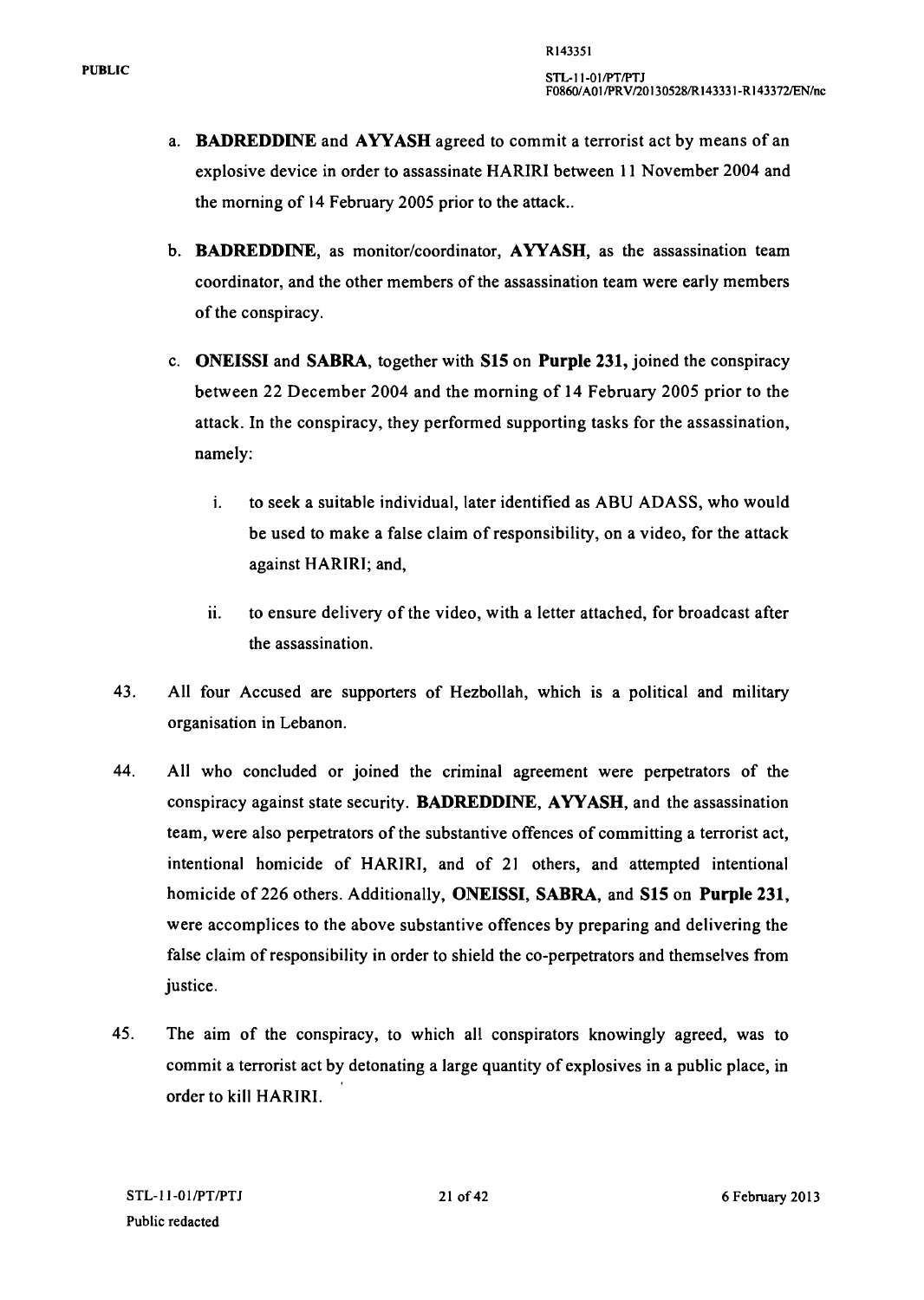# **IV. THE COUNTS**

46. WHEREFORE, pursuant to Rule 68(D) of the Rules of Procedure and Evidence of the Special Tribunal for Lebanon, the Prosecutor charges the Accused persons with the following counts:

### COUNT ONE

#### **Statement of Offence**

#### 47. **Conspiracy aimed at committing a Terrorist Act,**

- a. pursuant to Articles 188,212,213,270, and 314 of the Lebanese Criminal Code, and
- b. Articles 6 and 7 of the Lebanese Law of **11** January 1958 on 'Increasing the penalties for sedition, civil war and interfaith struggle', and
- c. Article 3(1)(a) of the Statute of the Special Tribunal for Lebanon.

#### **Particulars of Offence**

- 48. **MUSTAFA AMINE BADREDDINE** and **SALIM JAMIL AVYASH,** between the eleventh day of November 2004 and the morning of fourteenth day of February 2005 prior to the attack, and **HUSSEIN HASSAN ONEISSI** and **ASSAD HASSAN** SABRA, between the twenty-second day of December 2004 and the morning of fourteenth day of February 2005 prior to the attack,
	- a. together with others unidentified,
	- b. each bearing individual criminal responsibility as co-perpetrators with shared intent,
	- c. concluded or joined an agreement, aimed at committing a terrorist act intended to cause a state of terror by a predetermined means liable to create a public danger,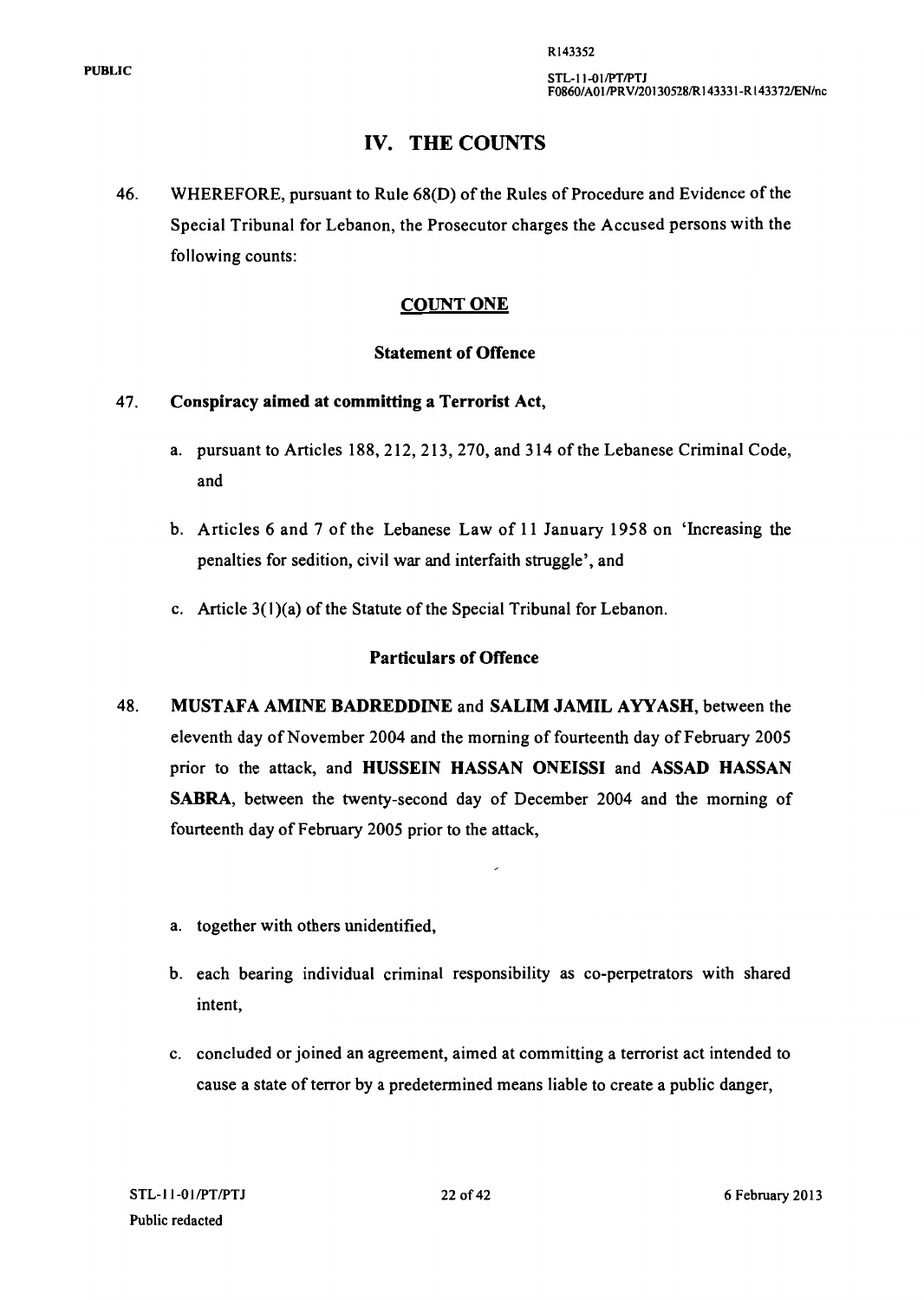- d. namely by the assassination by means of a large explosive device in a public place of the former Prime Minister, and leading political figure, Rafik HARIRI,
- e. which intentionally with premeditation should,
- f. or they foresaw and accepted the risk would,
- g. kill and attempt to kill others in the immediate vicinity of the explosion, and cause the partial destruction of buildings,
- h. and in so doing thereby together they committed a conspiracy against state security.

#### COUNT TWO

#### Statement of Offence

#### 49. Committing a Terrorist Act by means of an explosive device,

- a. pursuant to Articles 188, 212, 213, and 314 of the Lebanese Criminal Code, and
- b. Article 6 of the Lebanese Law of 11 January 1958 on 'Increasing the penalties for sedition, civil war and interfaith struggle', and
- c. Article 3(I)(a) of the Statute of the Special Tribunal for Lebanon.

#### Particulars of Offence

- a. on the fourteenth day of February 2005,
- b. together with others unidentified,
- c. each bearing individual criminal responsibility as co-perpetrators with shared intent,
- d. committed a terrorist act intended to cause a state of terror by a means liable to create a public danger,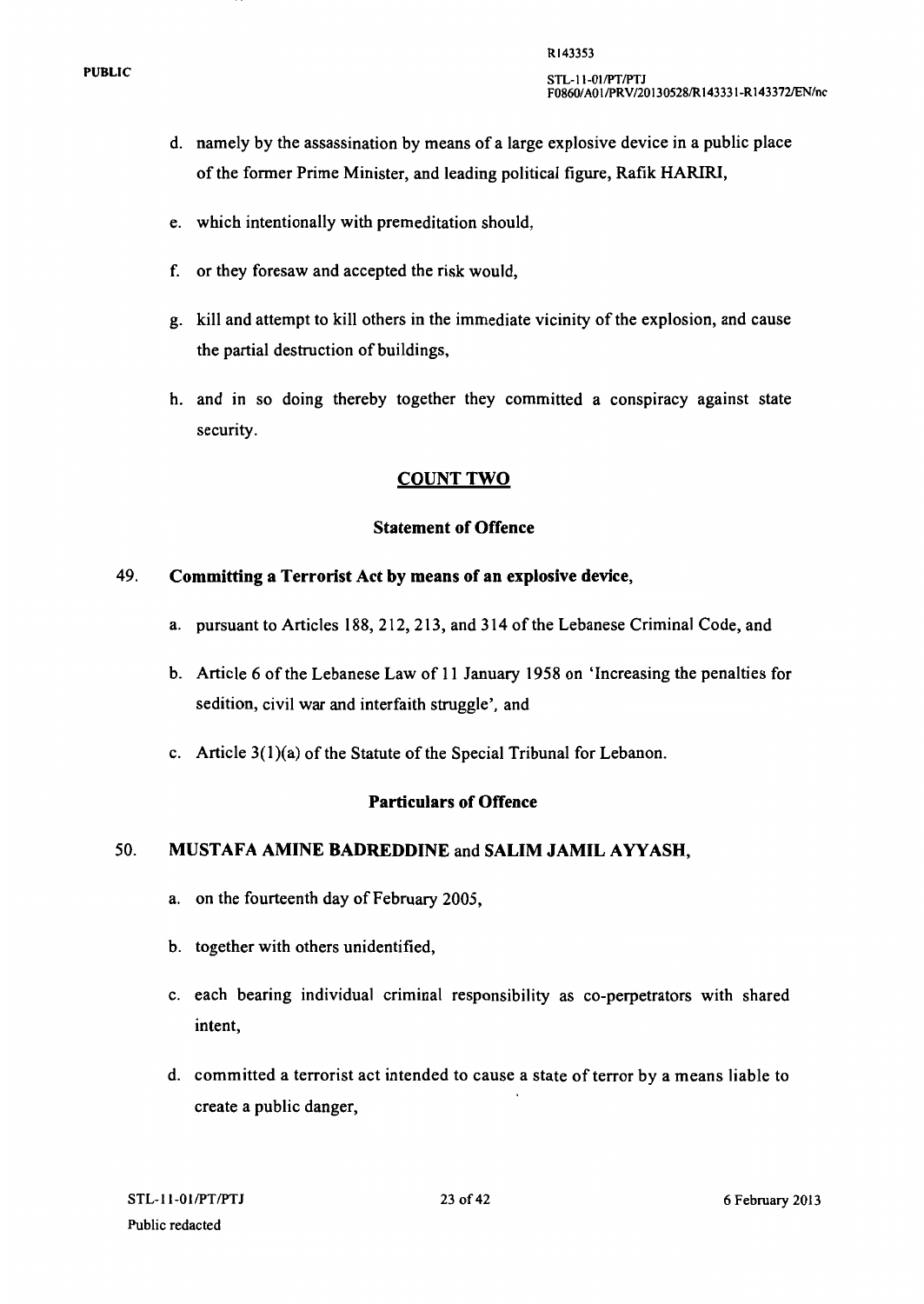- e. namely by the assassination by means of a large explosive device in a public place of the former Prime Minister, and leading political figure, Rafik HARIRI,
- f. thereby bringing about the detonation at 12:55 on the fourteenth day of February 2005 at Rue Minet el Hos'n, Beirut, Lebanon, being a public street, of approximately 2500 kilogrammes of TNT equivalent,
- g. and, it being an aggravating circumstance that, in so doing,
	- i. resulting in the deaths of Rafik HARIRI and 21 other persons, and
	- ii. in the partial destruction of the St. Georges Hotel and nearby buildings.

#### COUNT THREE

#### Statement of Offence

# 51. Intentional Homicide (of Rafik HARIRI) with premeditation by using explosive materials,

- a. pursuant to Articles 188, 212, 213, 547 and 549(1) and (7), of the Lebanese Criminal Code, and
- b. Article 3(l)(a) of the Statute of the Special Tribunal for Lebanon.

#### Particulars of Offence

- a. on the fourteenth day of February 2005,
- b. together with others unidentified,
- c. each bearing individual criminal responsibility as co-perpetrators with shared intent to cause Rafik HARIRI's death and by knowingly bringing about the detonation of a large explosive device resulting in his death,
- d. committed the intentional homicide of Rafik HARIRI,
- e. in the aggravating circumstance of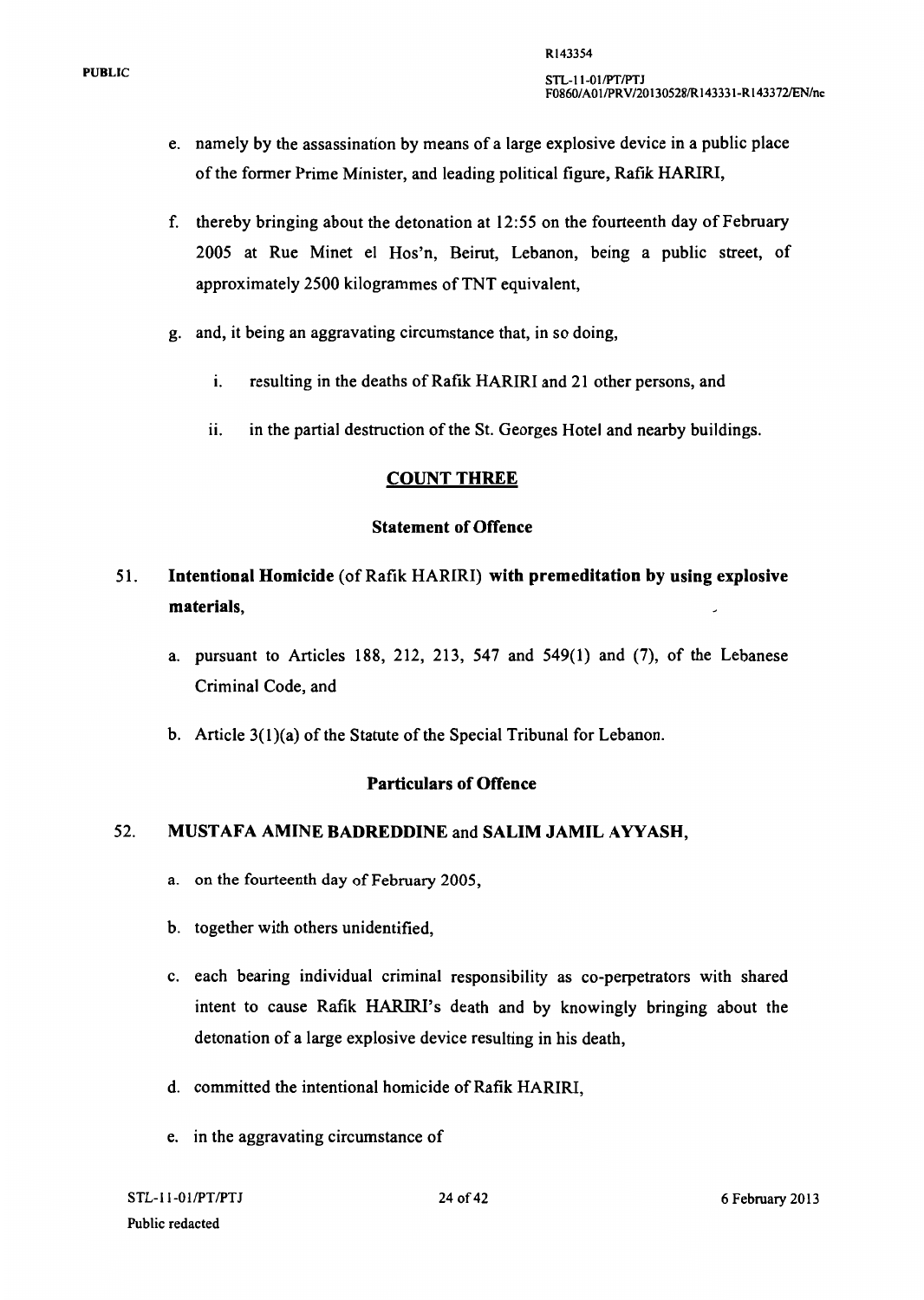Rl43355

- i. premeditation, and
- ii. by knowingly bringing about the detonation at 12:55 at Rue Minet el Hos'n, Beirut, Lebanon, of explosive materials of approximately 2500 kilogrammes of TNT equivalent that may cause death.

#### COUNT FOUR

#### Statement of Offence

- 53. Intentional Homicide (of21 persons in addition to the Intentional Homicide of Rafik HARIRI) with premeditation by using explosive materials,
	- a. pursuant to Articles 188, 189, 212, 213, 547 and 549(1) and (7) of the Lebanese Criminal Code, and
	- b. Article 3(1)(a) of the Statute of the Special Tribunal for Lebanon.

#### Particulars of Offence

- a. on the fourteenth day of February 2005,
- b. or subsequently as a result of injuries sustained on the fourteenth day of February 2005,
- c. together with others unidentified,
- d. each bearing individual criminal responsibility as co-perpetrators,
- e. by using a large quantity of explosive materials in a public place with shared intent and premeditation to commit the intentional homicide of former Prime Minister, and leading political figure, Rafik HARIRI, within his motor convoy,
- f. in addition, either intending to kill members of the said convoy and members of the general public in the vicinity,
- g. or by reason of foreseeing and accepting the risk that deaths would occur within the said motor convoy and among the general public in the vicinity, (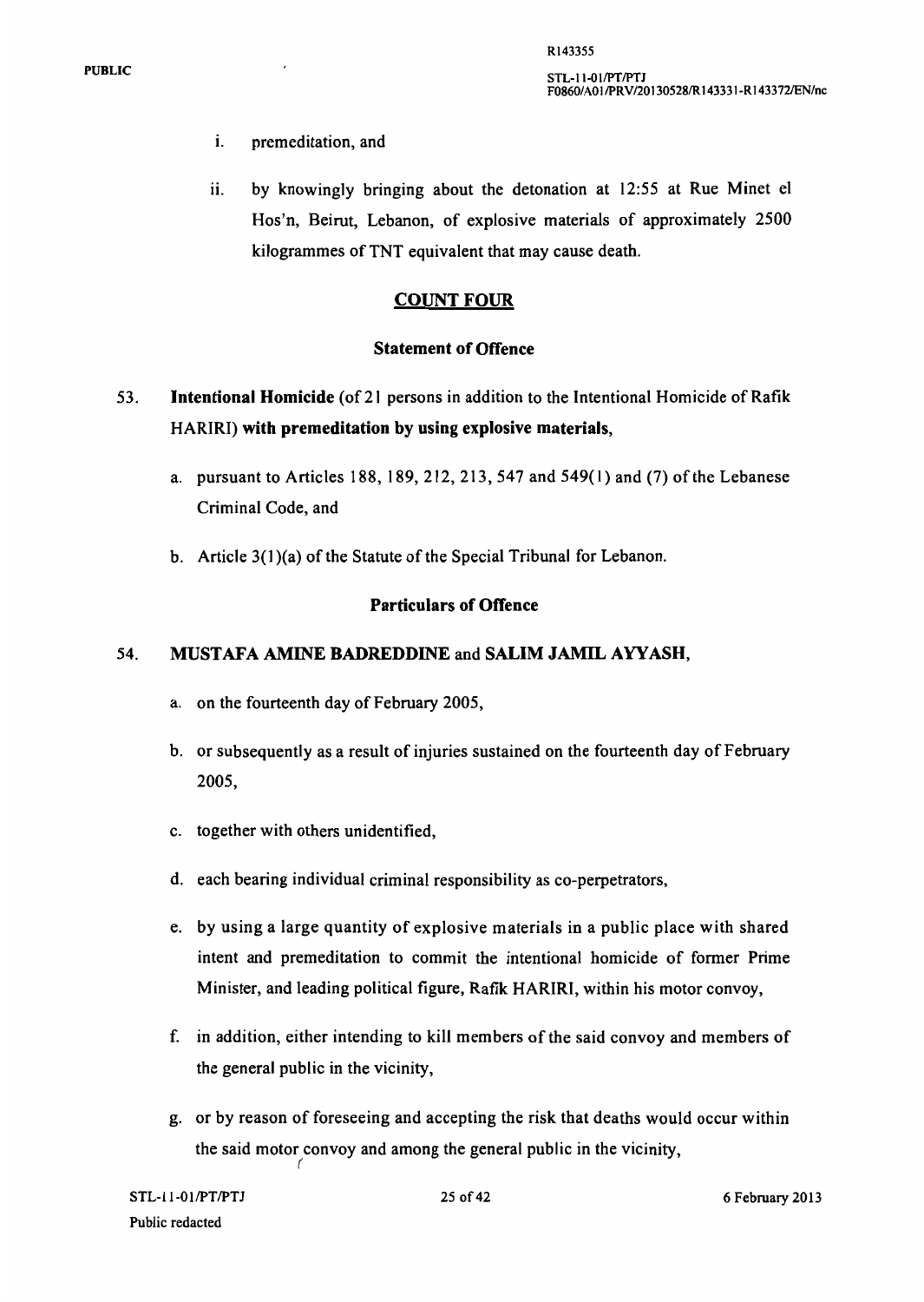- h. by then knowingly bringing about the detonation at 12:55 at Rue Minet el Hos'n, Beirut, Lebanon, being a public street, of approximately 2500 kilogrammes of TNT equivalent that may cause death,
- i. thereby with shared intent,
- j. and in the aggravating circumstance of
	- i. premeditation, and
	- ii. by bringing about the said detonation of explosive materials,
- k. committed the intentional homicide, as named alphabetically in Schedule A,
- 1. of eight members of the said convoy, namely:
	- 1. Yahya Mustafa AL-ARAB,
	- 2. Omar Ahmad AL-MASRI,
	- 3. Mazen Adnan AL-ZAHABI,
	- 4. Mohammed Saadeddine DAR WISH,
	- 5. Bassel Farid FULEIHAN (who died on 18 April 2005 as a result of injuries sustained on 14 February 2005),
	- 6. Mohammed Riyadh Hussein GHALA YEENI,
	- 7. Talal Nabih NASSER, and
	- 8. Ziad Mohammed TARRAF;
- m. and of thirteen members of the general public, namely:
	- 1. Joseph Emile AOUN,
	- 2. Zahi Halim ABU RJEILY (who died on 15 February 2005 as a result of injuries sustained on 14 February 2005),
	- 3. Mahmoud Saleh AL-HAMAD AL-MOHAMMED,
	- 4. Mahmoud Saleh AL-KHALAF,
	- 5. Sobhi Mohammed AL-KHODR,
	- 6. Rima Mohammed RaifBAZZI,
	- 7. Abdo Tawfik BOU FARAH,
	- 8. Yamama Kamel DAMEN,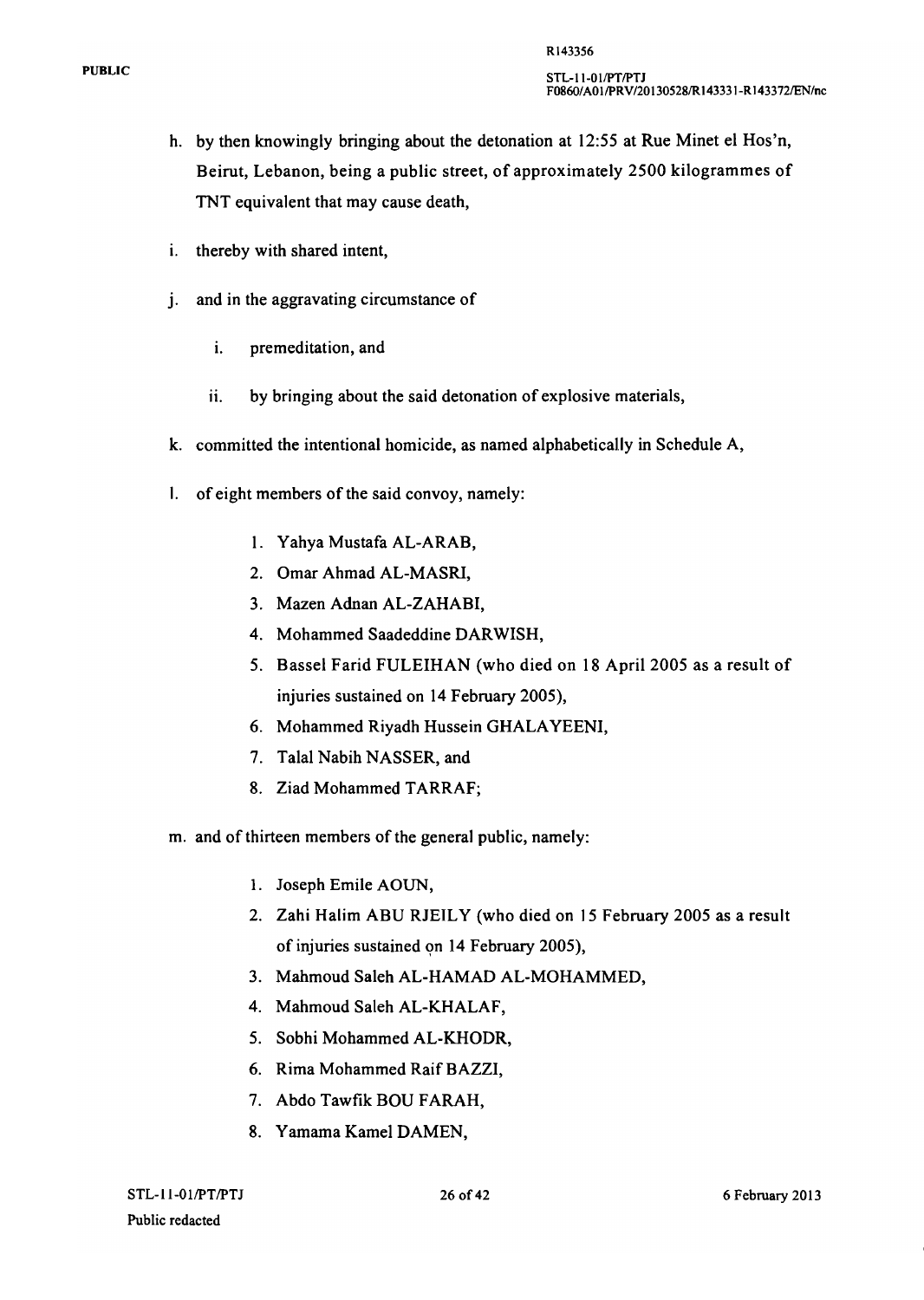Rl43357

- 9. Abd AI-Hamid Mohammed GHALA YEENI,
- 10. Rawad Hussein Suleiman HAIDAR,
- 11. Farhan Ahmad ISSA,
- 12. Alaa Hassan OSFOUR, and
- 13. Haitham Khaled OTHMAN (who died on 15 February 2005 as a result of injuries sustained on 14 February 2005).

## COUNT FIVE

#### Statement of Offence

- 55. Attempted Intentional Homicide (of 226 persons in addition to the Intentional Homicide of Rafik HARIRI) with premeditation by using explosive materials,
	- a. pursuant to Articles 188, 189,200,201,212,213,547, and 549(1) and (7) ofthe Lebanese Criminal Code, and
	- b. Article 3(1)(a) of the Statute of the Special Tribunal for Lebanon.

#### Particulars of Offence

- a. on the fourteenth day of February 2005,
- b. together with others unidentified,
- c. each bearing individual criminal responsibility as co-perpetrators,
- d. by using a large quantity of explosive materials in a public place with shared intent and premeditation to commit the intentional homicide of former Prime Minister, and leading political figure, Rafik HARIRI, within his motor convoy,
- e. in addition, either intending to kill members of the said convoy and members of the general public in the vicinity,
- f. or by reason of foreseeing and accepting the risk that deaths would occur within the said motor convoy and among the general public in the vicinity,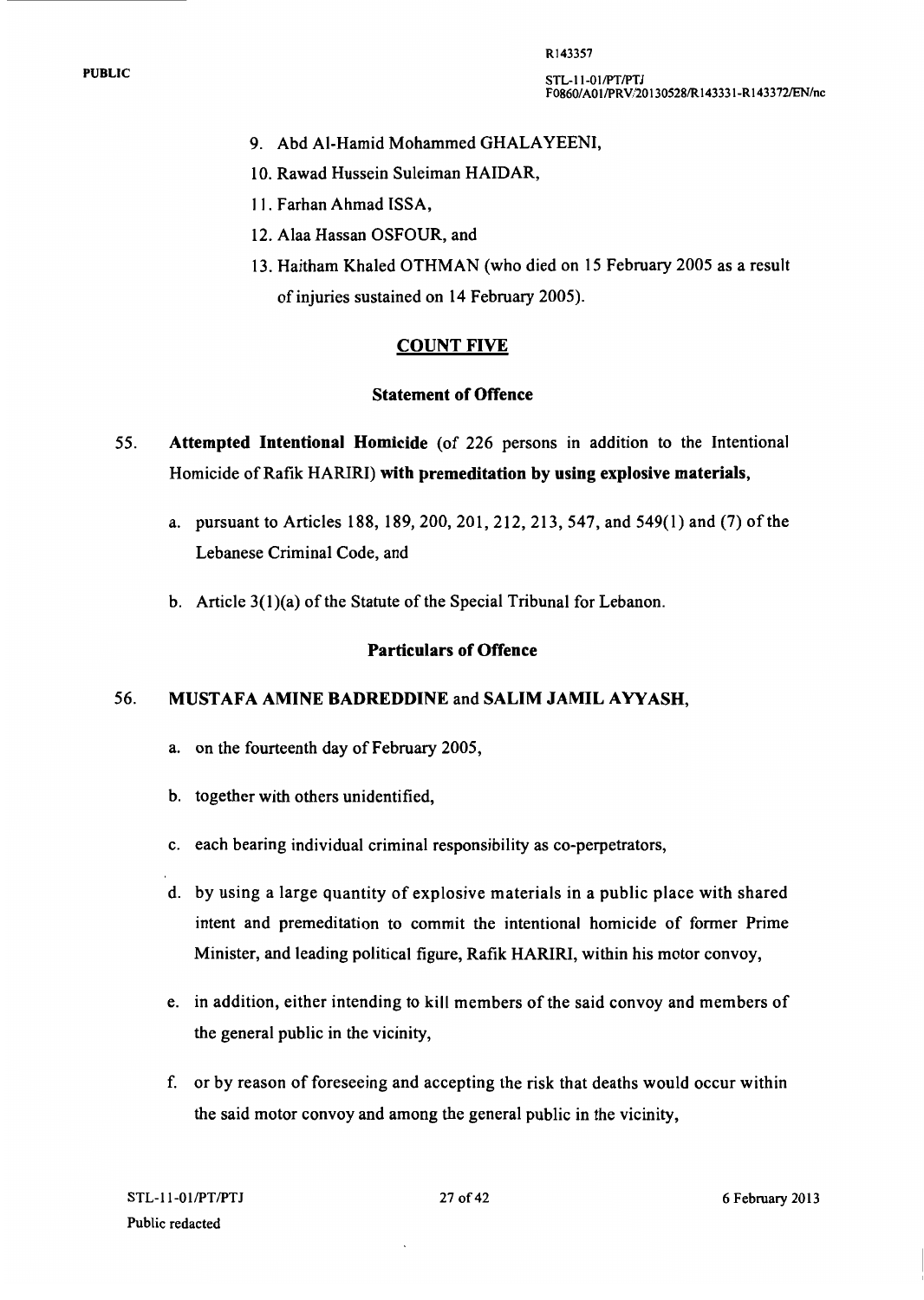- g. by then knowingly bringing about the detonation at 12:55 at Rue Minet el Hos'n, Beirut, Lebanon, of approximately 2500 kilogrammes of TNT equivalent that may cause death,
- h. thereby, with shared intent,
- 1. and in the aggravating circumstance of
	- i. premeditation, and
	- ii. by bringing about the said detonation of explosive materials,
- J. in so causing injury in the explosion to persons from the said convoy and general public, attempted to commit the intentional homicide of 226 other persons, as named alphabetically in Schedule B, which attempt failed to reach the intended result due to circumstances beyond the control of the co-perpetrators.

### COUNT SIX

#### Statement of Offence

# 57. Being an Accomplice to the felony of Committing a Terrorist Act by means of an explosive device,

- a. pursuant to Articles 188,219(4) and (5), and 314 of the Lebanese Criminal Code, and
- b. Article 6 of the Lebanese Law of 11 January 1958 on 'Increasing the penalties for sedition, civil war and interfaith struggle', and
- c. Article 3(l)(a) of the Statute of the Special Tribunal for Lebanon.

#### Particulars of Offence

### 58. HUSSEIN HASSAN ONEISSI and ASSAD HASSAN SABRA,

a. between the twenty-second day of December 2004 and the fourteenth day of February 2005,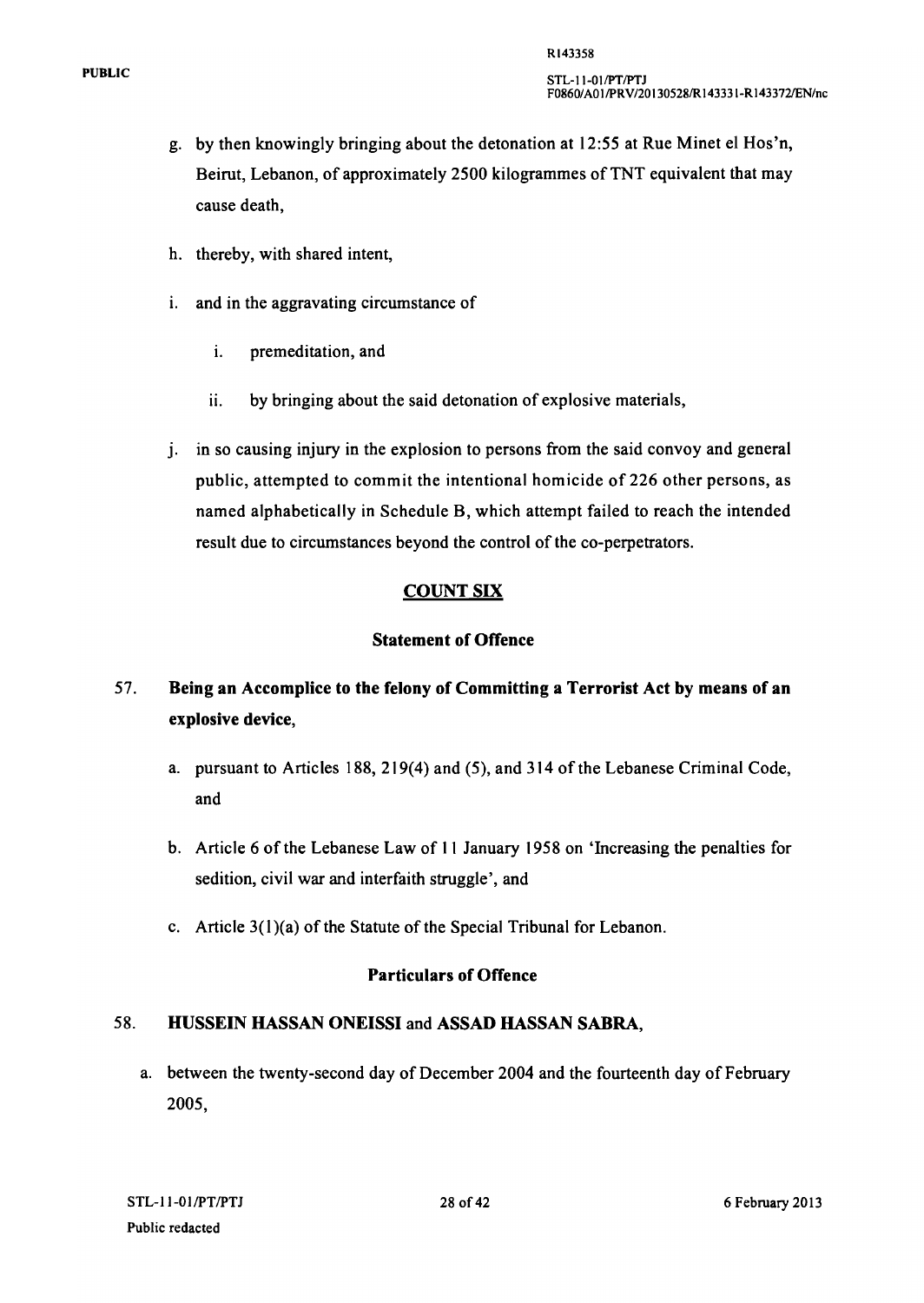- b. knowing that others as co-perpetrators intended to, and on the fourteenth day of February 2005 then did,
- c. commit a terrorist act intended to cause a state of terror by a means liable to create a public danger, namely by means of a large explosive device in a public place;
- d. ONEISSI and SABRA, knowing the intent of the said co-perpetrators to commit the said terrorist act,
- e. together with shared intent,
	- I. each bearing individual criminal responsibility and participating as an accomplice to the terrorist act, and
	- 2. each aiding and abetting the co-perpetrators of the felony,
- f. agreed with the co-perpetrators to perform, and then performed, acts preparatory to the offence, and acts to shield the co-perpetrators and themselves from justice, which would falsely blame others in a fictional fundamentalist group, as follows:
	- 1. as preparatory to the offence and/or acts to shield the co-perpetrators and themselves from justice, by identifying and then using a 22-year old Palestinian man named Ahmad ABU ADASS in order to create a false claim of responsibility from him on video for the forthcoming offence on behalf of a group called *'Victory and Jihad in Greater Syria* '; and
	- ii. as acts to shield the co-perpetrators and themselves from justice, by then ensuring the video, with the attached letter, of the false claim of responsibility would be broadcast on the television in Lebanon immediately after the said offence.

### COUNT SEVEN

#### Statement of Offence

# 59. Being an Accomplice to the felony of Intentional Homicide (of Rafik HARIRI) with premeditation by using explosive materials,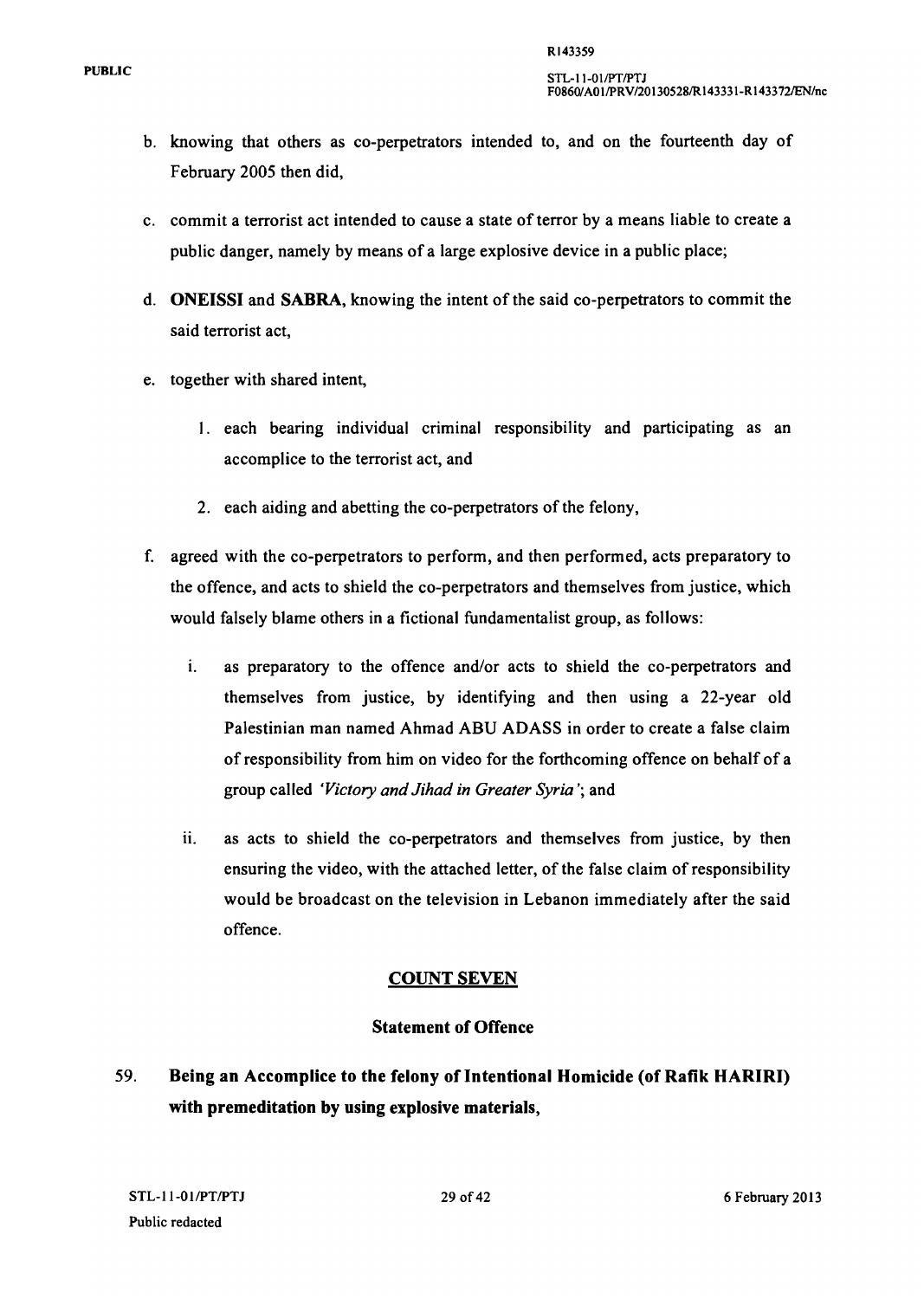- a. pursuant to Articles 188, 219(4) and  $(5)$ , 547, and 549(1) and  $(7)$  of the Lebanese Criminal Code, and
- b. Article 3(1)(a) of the Statute of the Special Tribunal for Lebanon.

#### Particulars of Offence

#### 60. HUSSEIN HASSAN ONEISSI and ASSAD HASSAN SABRA,

- a. between the twenty-second day of December 2004 and the fourteenth day of February 2005,
- b. knowing that others as co-perpetrators intended to, and on the fourteenth day of February 2005 then did,
- c. commit with premeditation by using explosive materials the intentional homicide of the former Prime Minister, and leading political figure, Rafik HARIRI;
- d. ONEISSI and SABRA, knowing the intent of the said co-perpetrators to commit the said intentional homicide of Rafik HARIRI,
- e. together with shared intent,
	- i. each bearing individual criminal responsibility and participating as an accomplice to the intentional homicide of Rafik HARIRI, and
	- ii. each aiding and abetting the co-perpetrators of the felony,
- f. agreed with the co-perpetrators to perform, and then performed, acts preparatory to the offence, and acts to shield the co-perpetrators and themselves from justice, which would falsely blame others in a fictional fundamentalist group as follows:
	- i. as preparatory to the offence and/or acts to shield the co-perpetrators and themselves from justice, by identifying and then using a 22-year old Palestinian man named Ahmad ABU ADASS in order to create a false claim of responsibility from him on video for the forthcoming offence on behalf of a group called *'Victory and Jihad in Greater Syria* '; and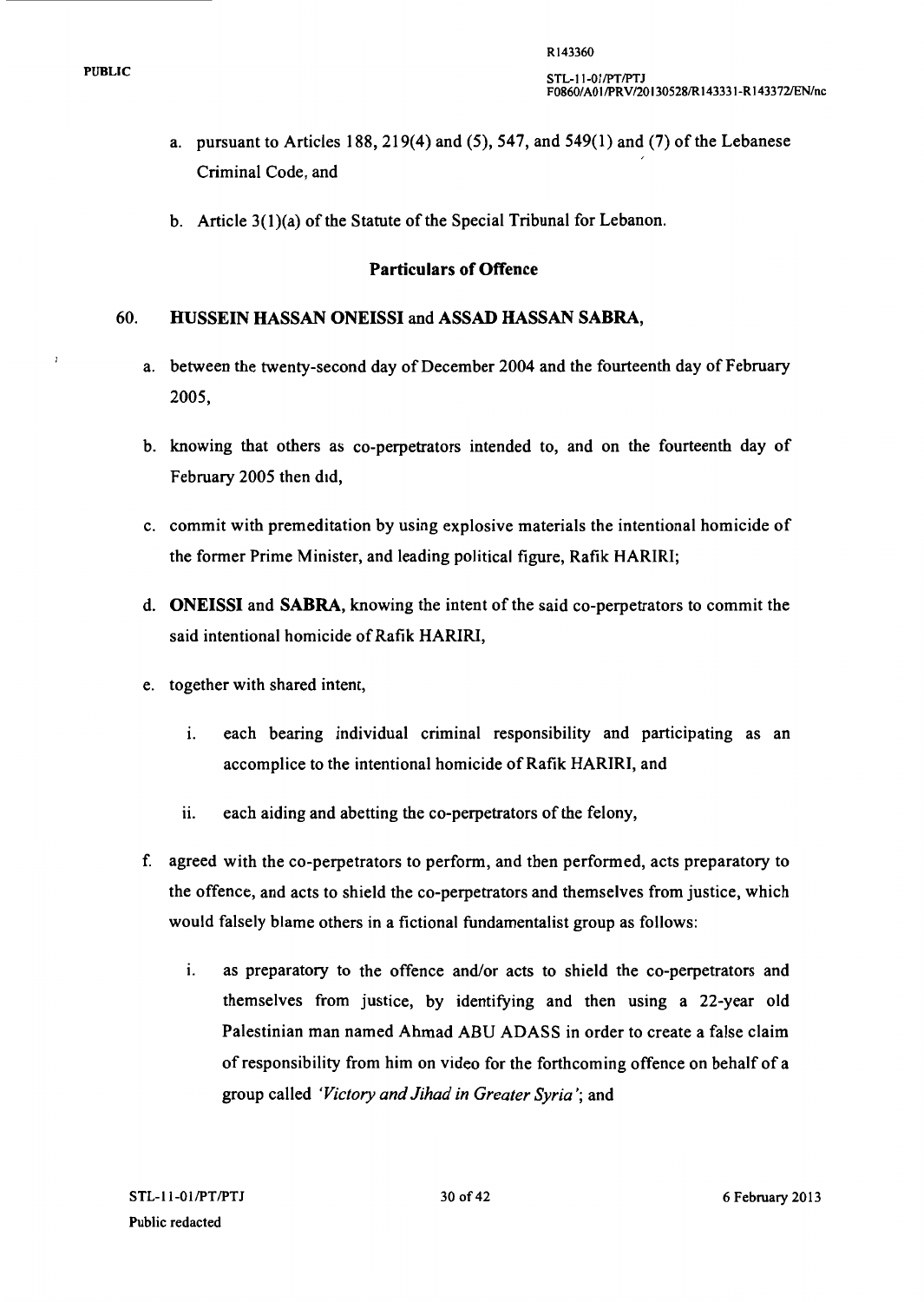ii. as acts to shield the co-perpetrators and themselves from justice, by then ensuring the video, with the attached letter, of the false claim of responsibility would be broadcast on the television in Lebanon immediately after the said offence.

#### COUNT EIGHT

#### Statement of Offence

- 6l. Being an Accomplice to the felony of Intentional Homicide (of 21 persons in addition to the Intentional Homicide of Rafik HARIRI) with premeditation by using explosive materials,
	- a. pursuant to Articles 188, 189, 219(4) and (5), 547 and 549(1) and (7) of the Lebanese Criminal Code, and
	- b. Article 3(1)(a) of the Statute of the Special Tribunal for Lebanon.

#### Particulars of Offence

#### 62. HUSSEIN HASSAN ONEISSI and ASSAD HASSAN SABRA,

- a. between the twenty-second day of December 2004 and the fourteenth day of February 2005,
- b. knowing that others as co-perpetrators intended to, and on the fourteenth day of February 2005 then did,
- c. commit with premeditation by using explosive materials the intentional homicide of the fonner Prime Minister, and leading political figure, Rafik HARIRI,
- d. which in addition, as shown by the large quantity of explosive materials used, they intended, or foresaw and accepted the risk, that this act would kill others in the vicinity of the explosion,
- e. and who thereby committed the intentional homicide of 21 others,
- f. ONEISSI and SABRA, knowing the intent of the said co-perpetrators to kill others in addition to killing Rafik HARIRI,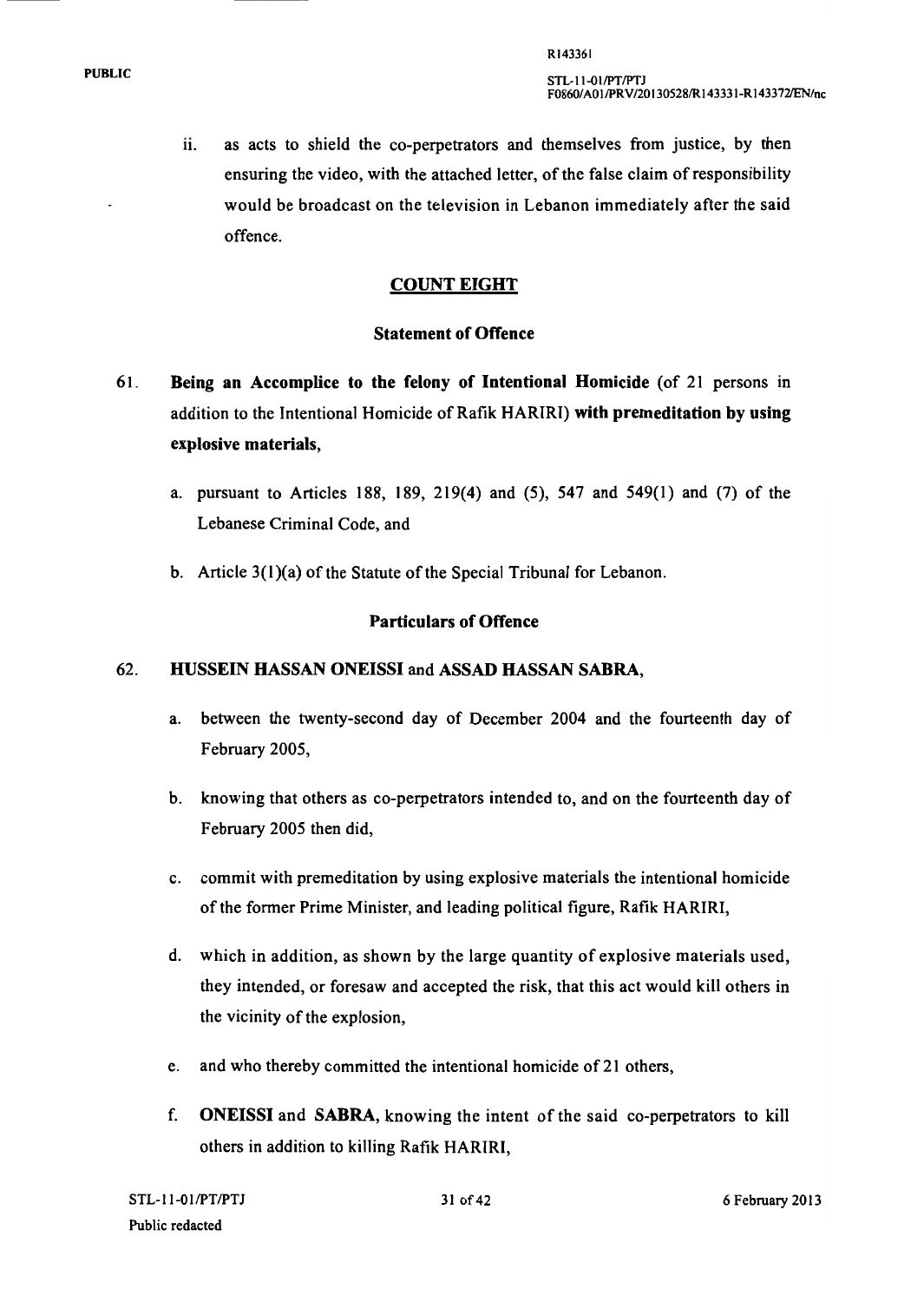- g. together with shared intent,
	- 1. each bearing individual criminal responsibility and participating as an accomplice to the intentional homicide of 21 others, and
	- ii. each aiding and abetting the co-perpetrators of the felony,
- h. agreed with the said co-perpetrators to perform, and then performed, acts preparatory to the offence, and acts to shield the co-perpetrators and themselves from justice, which would falsely blame others in a fictional fundamentalist group, as follows:
	- 1. as preparatory to the offence and/or acts to shield the co-perpetrators and themselves from justice, by identifying and then using a 22-year old Palestinian man named Ahmad ABU ADASS in order to create a false claim of responsibility from him on video for the forthcoming offence on behalf of a group called *'Victory and Jihad in Greater Syria';* and
	- ii. as acts to shield the co-perpetrators and themselves from justice, by then ensuring the video, with the attached letter, of the false claim of responsibility would be broadcast on the television in Lebanon immediately after the said offence.

### COUNT NINE

#### Statement of Offence

- 63. Being an Accomplice to the felony of Attempted Intentional Homicide (of 226 persons in addition to the Intentional Homicide of Rafik HARIRI) with premeditation by using explosive materials,
	- a. pursuant to Articles 188, 189,200,201,219(4) and (5),547 and 549(1) and (7) of the Lebanese Criminal Code, and
	- b. Article 3(1)(a) of the Statute of the Special Tribunal for Lebanon.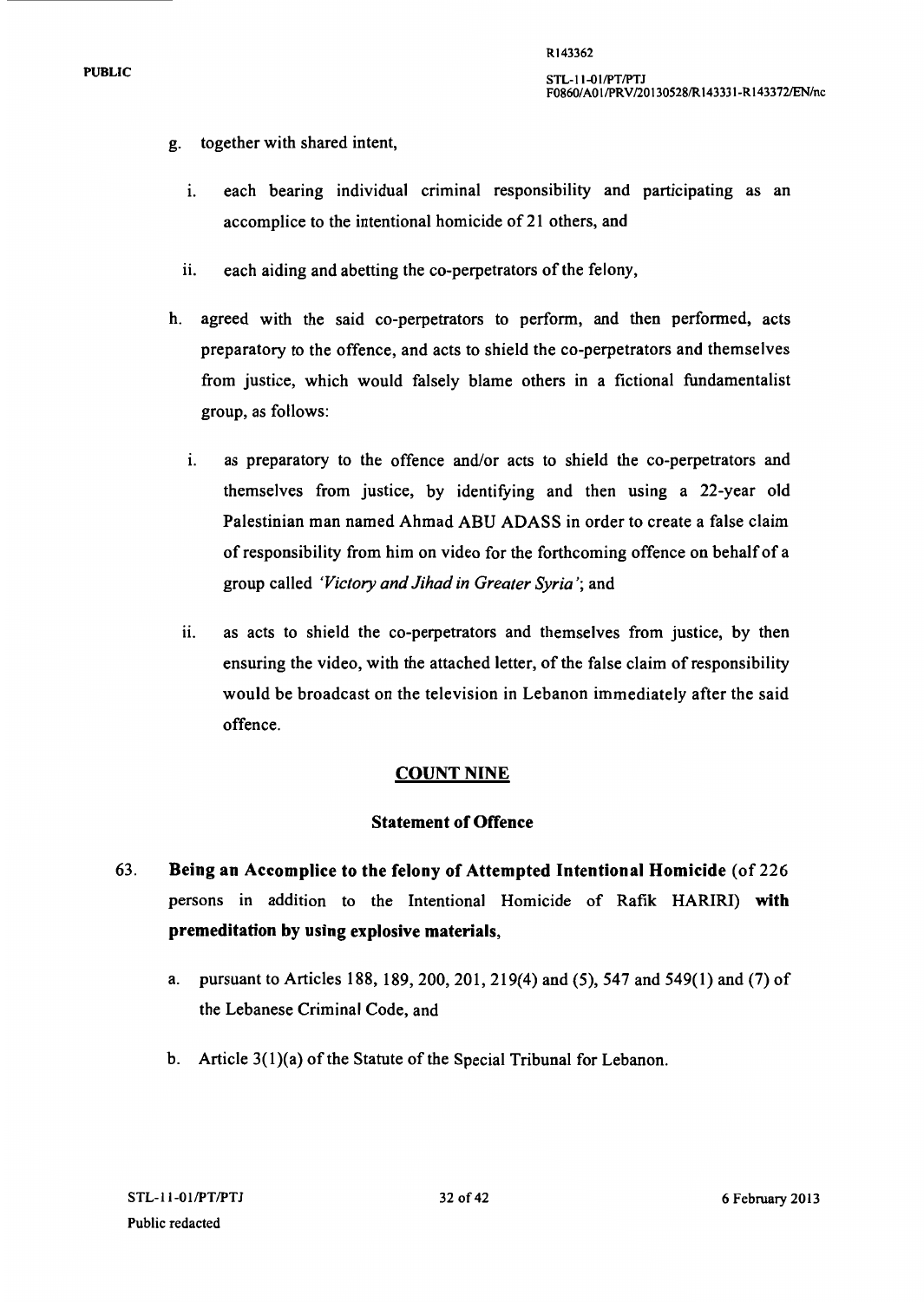#### Particulars of Offence

#### 64. HUSSEIN HASSAN ONEISSI and ASSAD HASSAN SABRA,

- a. between the twenty-second day of December 2004 and the fourteenth day of February 2005,
- b. knowing that others as co-perpetrators intended to, and on the fourteenth day of February 2005 then did,
- c. commit with premeditation by using explosive materials the intentional homicide of the former Prime Minister, and leading political figure, Rafik HARIRI,
- d. which in addition, as shown by the large quantity of explosive materials used, they intended, or foresaw and accepted the risk, that this act would attempt to kill others in the vicinity of the explosion,
- e. and who thereby committed the attempted intentional homicide of 226 others, which attempt failed to reach the intended result due to circumstances beyond the control of the co-perpetrators,
- f. ONEISSI and SABRA, knowing the intent of the said co-perpetrators to attempt to kill others in addition to killing Rafik HARIRI,
- g. together with shared intent,
	- i. each bearing individual criminal responsibility and participating as an accomplice to the attempted intentional homicide of 226 others, and
	- ii. each aiding and abetting the co-perpetrators of the felony,
- h. agreed with the said co-perpetrators to perform, and then performed, acts preparatory to the offence, and acts to shield the co-perpetrators and themselves from justice, which would falsely blame others in a fictional fundamentalist group, as follows:
	- 1. as preparatory to the offence and/or acts to shield the co-perpetrators and themselves from justice, by identifying and then using a 22-year old Palestinian man named Ahmad ABU ADASS in order to create a false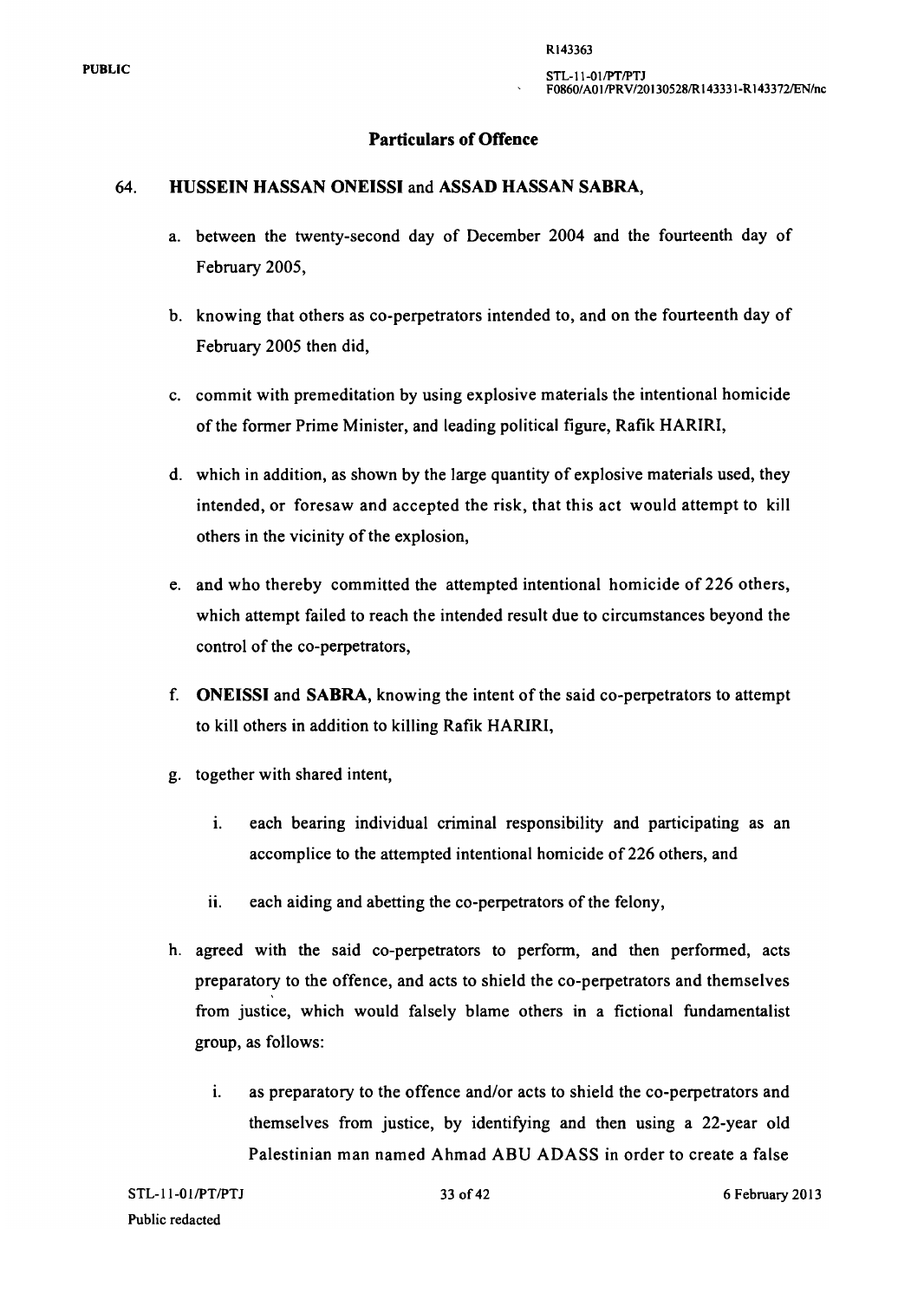STL-11-01/PT/PTJ F0860/A01/PRV/20130528/R143331-R143372/EN/nc

claim of responsibility from him on video for the forthcoming offence on behalf of a group called *'Victory and Jihad in Greater Syria* '; and

R143364

ii. as acts to shield the co-perpetrators and themselves from justice, by then ensuring the video, with the attached letter, of the false claim of responsibility would be broadcast on the television in Lebanon immediately after the said offence.

This  $6<sup>th</sup>$  day of February 2013, Leidschendam, The Netherlands

| 8,337      |  |  |  |  |
|------------|--|--|--|--|
| Word Count |  |  |  |  |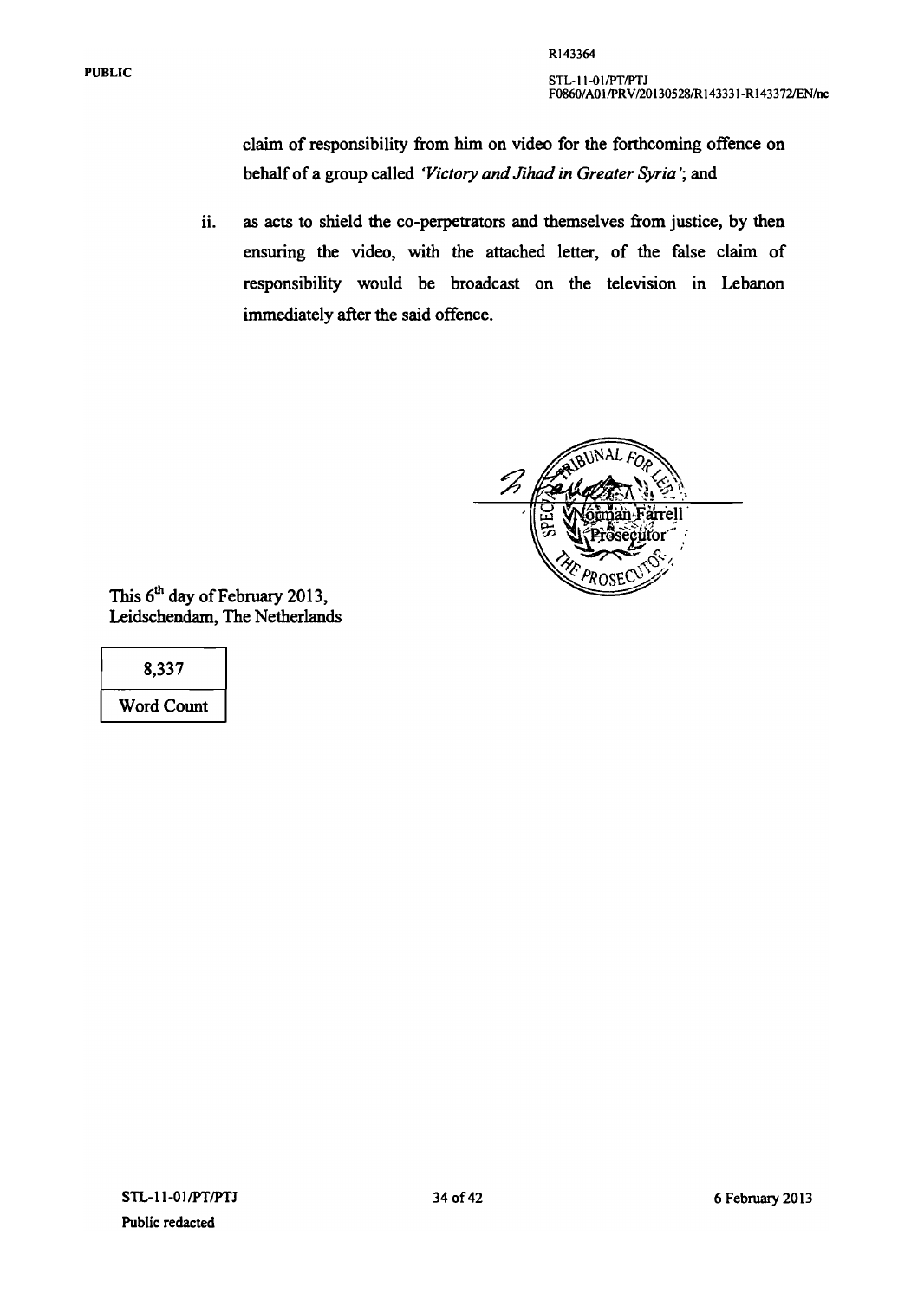# Schedule A

Below is an alphabetical list of 21 other persons intentionally or foreseeably killed as a direct consequence of the public explosion on 14 February 2005 intended to kill the fonner Prime Minister Rafik HARIRI, and who Counts 4 and 8 plead were each and collectively subject to intentional homicide with premeditation.

In addition to Rafik HARIRI, eight members of Rafik HARIRI's motor convoy were killed, (following in alphabetical order):

- 1. Yahya Mustafa AI-Arab, [Redacted]; died 14 February 2005, cause of death burns due to an explosion.
- 2. Omar Ahmad AI-Masri, [Redacted]; died 14 February 2005, cause of death (not provided on death certificate).
- 3. Mazen Adnan AI-Zahabi, [Redacted]; died 14 February 2005, cause of death burns to more than 90% of the body due to an explosion.
- 4. Mohammed Saadeddine Darwish, [Redacted]; died 14 February 2005, cause of deathheart attack due to explosion of 14 February 2005 and bums to entire body.
- 5. Bassel Farid Fuleihan, [Redacted]. Mr. Fuleihan was a Member of Parliament who was travelling with Mr. HARIRI. He initially survived the explosion but received third degree burns to 96% of his body. He was flown to Paris for emergency treatment. He remained in hospital in a coma for 60 days before he died on 18 April 2005.
- 6. Mohammed Riyadh Hussein Gbalayeeni, [Redacted]; died 14 February 2005, cause of death - bums due to an explosion.
- 7. Talal Nabih Nasser, [Redacted]; died 14 February 2005, cause of death bums due to an explosion.
- 8. Ziad Mohammed Tarraf, [Redacted]; died 14 February 2005, cause of death bums due to an explosion.

In addition, thirteen public bystanders were also killed (following in alphabetical order):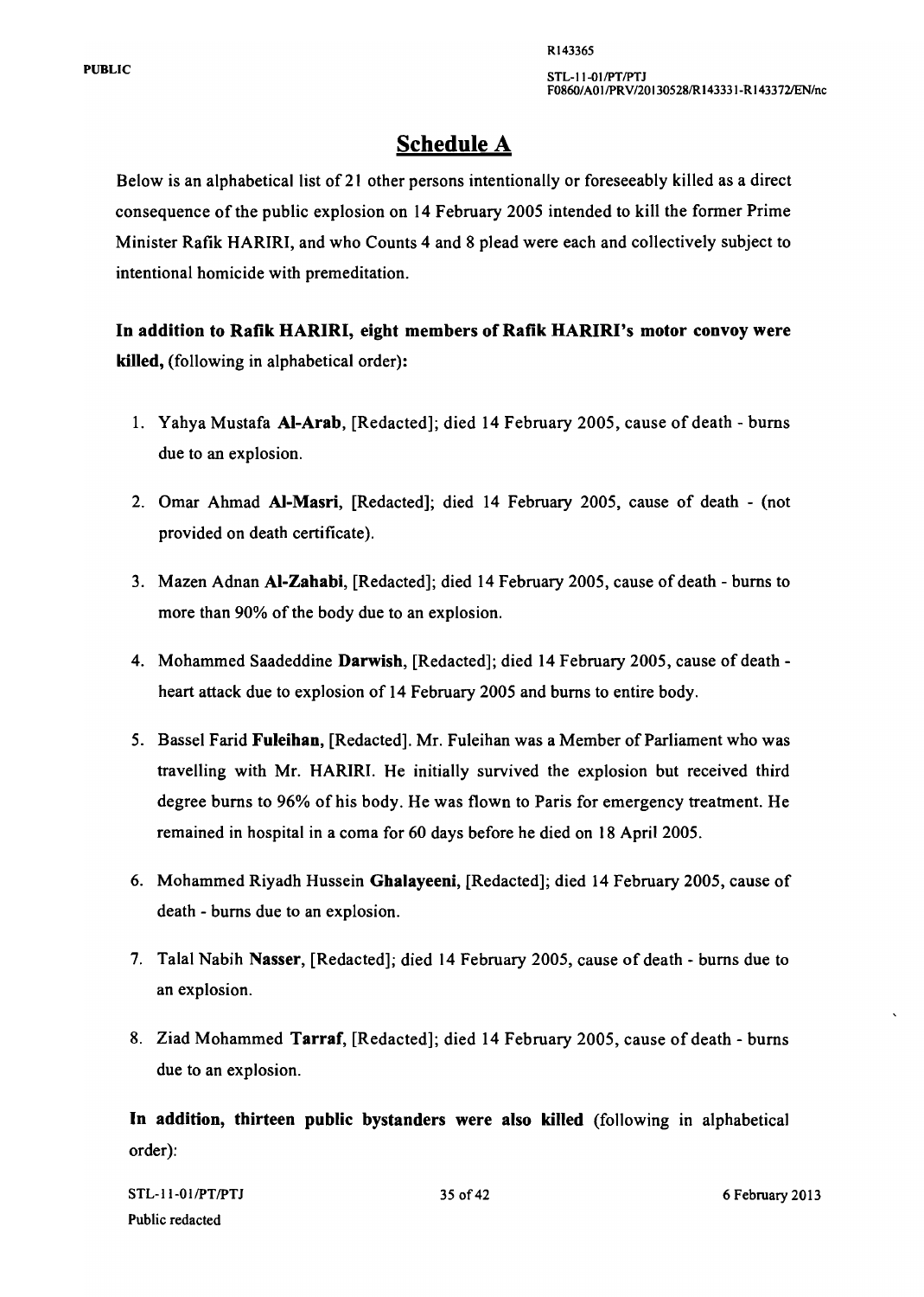- 9. Joseph Emile Aoun, [Redacted]; died 14 February 2005, cause of death crushed and disfigured in explosion.
- 10. Zahi Halim Abu Rjeily, [Redacted]; died 15 February 2005, cause of death blockage of the respiratory tract as a result of the heavy accumulation of debris due to an explosion in the St. Georges area.
- 11. Mahmoud Saleh Al-Hamad Al-Mohammed, [Redacted]; died 14 February 2005, cause of death - explosion leading to death.
- 12. Mahmoud Saleh AI-Khalaf, [Redacted]; died 14 February 2005, cause of death explosion leading to death.
- 13. Sobhi Mohammed AI-Khodr, [Redacted]; died 14 February 2005.
- 14. Rima Mohammed Raif Bazzi, [Redacted]; died 14 February 2005, cause of death multiple injuries caused by the St. George's explosion.
- 15. Abdo Tawfik Bou Farah, [Redacted]; died 14 February 2005, cause of death explosion of the brain as a result of shattering of the skull due to a bomb explosion.
- 16. Yamama Kamel Damen, [Redacted]; died 14 February 2005, cause of death bums due to an explosion.
- 17. Abd Al-Hamid Mohammed Ghalayeeni, [Redacted]; died 14 February 2005, cause of death - injuries due to an explosion.
- 18. Rawad Hussein Suleiman Haidar, [Redacted]; died 14 February 2005, cause of death cardiac and respiratory arrest due to an explosion.
- 19. Farhan Ahmad Issa, [Redacted].
- 20. Alaa Hassan Osfour, [Redacted]; died 14 February 2005, cause of death burns due to an explosion.
- 21. Haitham Khaled Othman, [Redacted]; died 15 February 2005, cause of death -[illegible] ... explosion.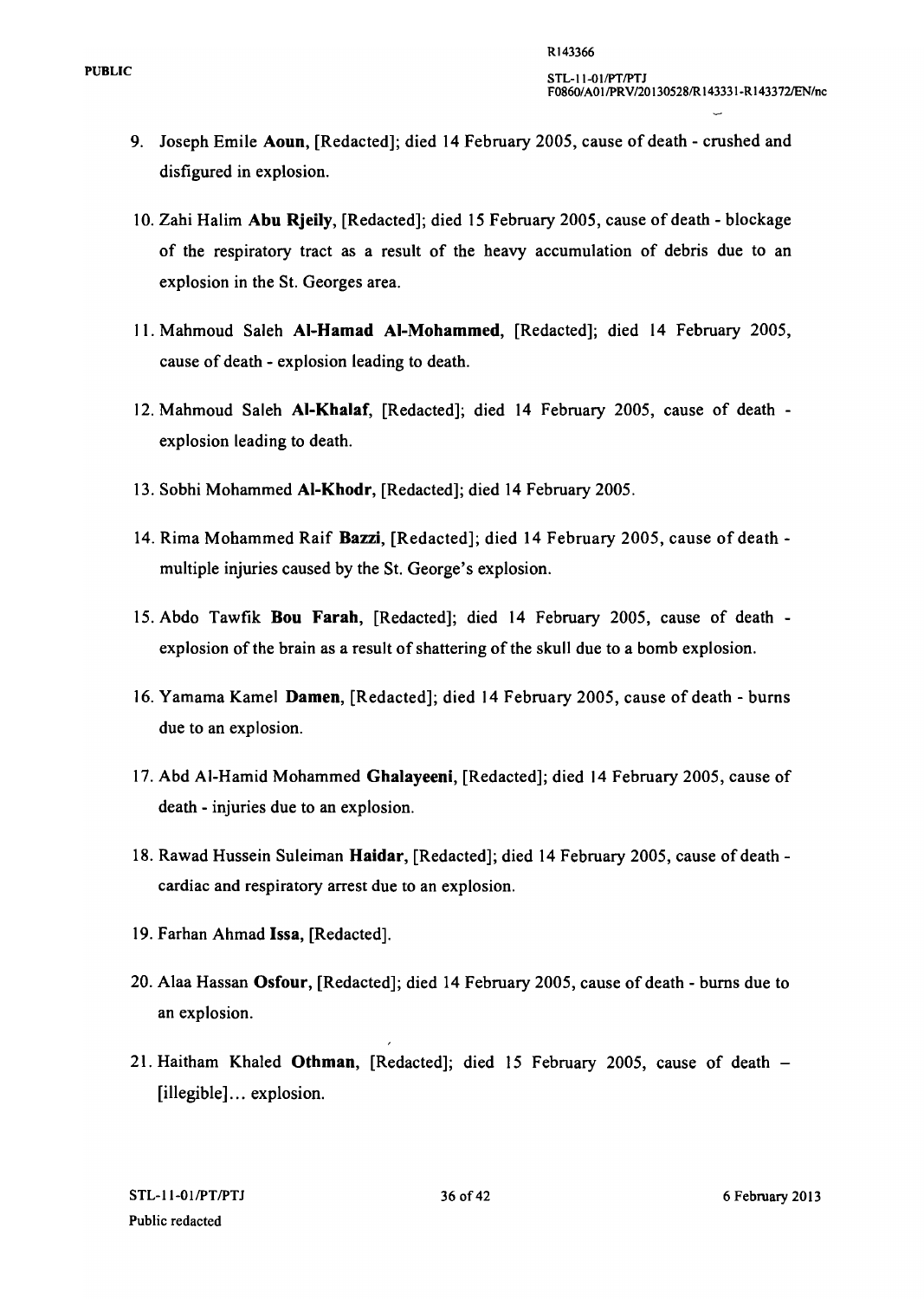# Schedule **B**

Below is an alphabetical list of 226 persons<sup>7</sup> intentionally or foreseeably injured as a direct consequence of the public explosion intended to kill the former Prime Minister Rafik HARIRI and who Counts 5 and 9 plead were each and collectively subject to attempted intentional homicide with premeditation.

|                         | <b>Last Name</b> | <b>First Name(s)</b> | <b>Father's Name</b> |
|-------------------------|------------------|----------------------|----------------------|
| $\mathbf{1}$            | [Redacted]       | [Redacted]           | [Redacted]           |
| $\overline{2}$          | [Redacted]       | [Redacted]           | [Redacted]           |
| 3                       | [Redacted]       | [Redacted]           | [Redacted]           |
| $\overline{\mathbf{4}}$ | Redacted]        | [Redacted]           | [Redacted]           |
| 5                       | [Redacted]       | [Redacted]           | [Redacted]           |
| 6                       | [Redacted]       | [Redacted]           | [Redacted]           |
| 7                       | [Redacted]       | [Redacted]           | [Redacted]           |
| 8                       | [Redacted]       | [Redacted]           | [Redacted]           |
| 9                       | [Redacted]       | [Redacted]           | [Redacted]           |
| 10                      | [Redacted]       | [Redacted]           | [Redacted]           |
| 11                      | [Redacted]       | [Redacted]           | [Redacted]           |
| 12                      | [Redacted]       | [Redacted]           | [Redacted]           |
| 13                      | [Redacted]       | [Redacted]           | [Redacted]           |
| 14                      | [Redacted]       | [Redacted]           | [Redacted]           |
| 15                      | [Redacted]       | [Redacted]           | [Redacted]           |
| 16                      | [Redacted]       | [Redacted]           | [Redacted]           |
| 17                      | [Redacted]       | [Redacted]           | [Redacted]           |
| 18                      | [Redacted]       | [Redacted]           | [Redacted]           |
| 19                      | [Redacted]       | [Redacted]           | [Redacted]           |
| 20                      | [Redacted]       | [Redacted]           | [Redacted]           |
| 21                      | Redacted]        | [Redacted]           | Redacted]            |
| 22                      | [Redacted]       | [Redacted]           | [Redacted]           |
| 23                      | [Redacted]       | [Redacted]           | [Redacted]           |
| 24                      | [Redacted]       | [Redacted]           | [Redacted]           |
| 25                      | [Redacted]       | [Redacted]           | [Redacted]           |
| 26                      | [Redacted]       | [Redacted]           | [Redacted]           |
| 27                      | [Redacted]       | [Redacted]           | [Redacted]           |
| 28                      | [Redacted]       | [Redacted]           | [Redacted]           |
| 29                      | [Redacted]       | [Redacted]           | [Redacted]           |
| 30                      | [Redacted]       | [Redacted]           | [Redacted]           |
| 31                      | [Redacted]       | [Redacted]           | [Redacted]           |
| 32                      | [Redacted]       | [Redacted]           | [Redacted]           |
| 33                      | [Redacted]       | [Redacted]           | [Redacted]           |
| 34                      | [Redacted]       | [Redacted]           | [Redacted]           |

 $7$  This figure and the listed names are subject to change, as further evidence is gathered.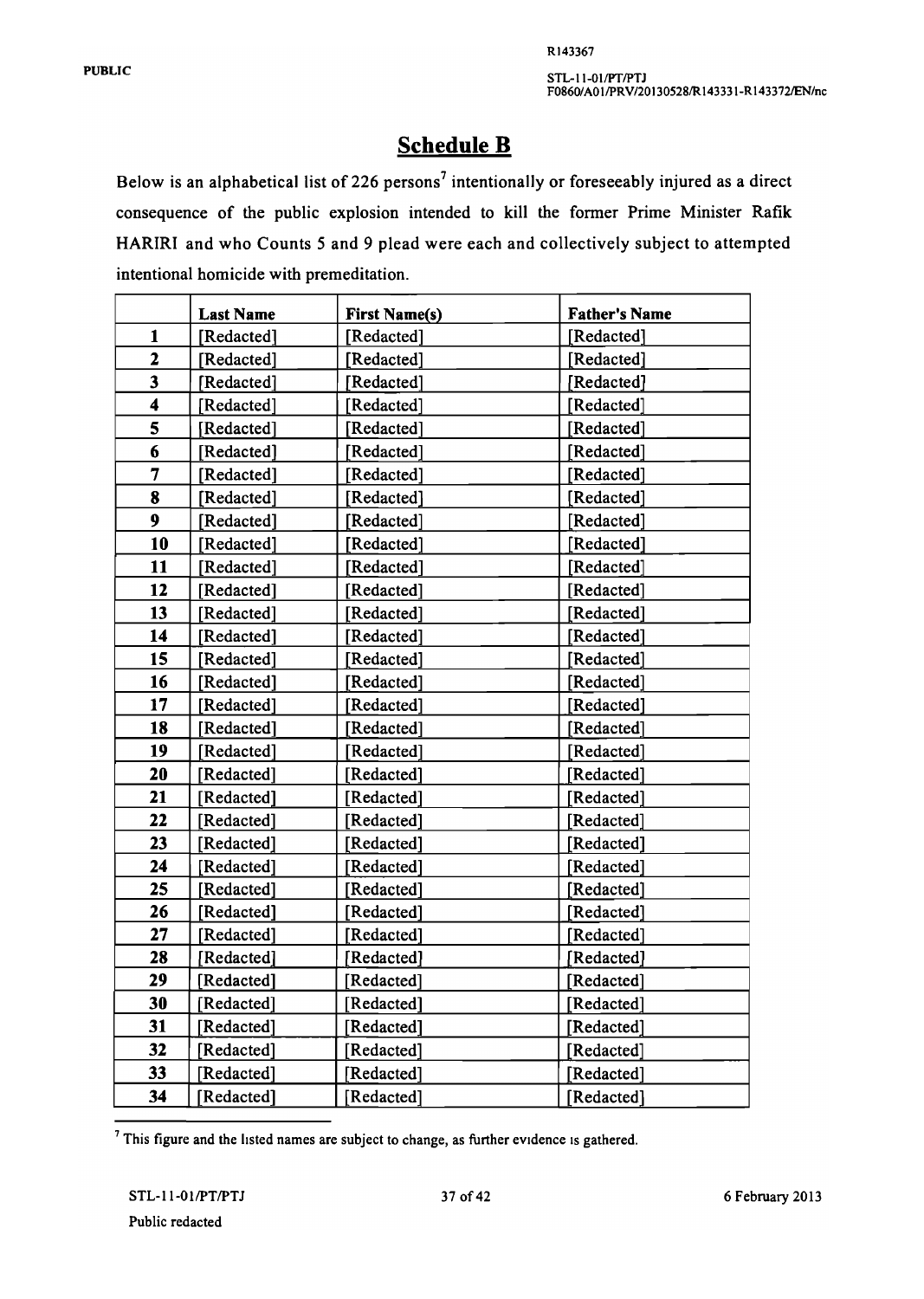$\hat{E}$ 

#### STL-ll-011PTIPTJ F08601 AO 1 IPRV/20 1 305281R14333 l-R 1 43372lEN/nc

|          | <b>Last Name</b>         | <b>First Name(s)</b>    | <b>Father's Name</b>    |
|----------|--------------------------|-------------------------|-------------------------|
| 35       | [Redacted]               | [Redacted]              | [Redacted]              |
| 36       | [Redacted]               | [Redacted]              | [Redacted]              |
| 37       | Redacted]                | [Redacted]              | [Redacted]              |
| 38       | Redacted]                | [Redacted]              | [Redacted]              |
| 39       | Redacted]                | [Redacted]              | [Redacted]              |
| 40       | Redacted]                | [Redacted]              | [Redacted]              |
| 41       | Redacted]                | [Redacted]              | [Redacted]              |
| 42       | Redacted]                | [Redacted]              | [Redacted]              |
| 43       | Redacted]                | [Redacted]              | [Redacted]              |
| 44       | [Redacted]               | [Redacted]              | [Redacted]              |
| 45       | Redacted]                | [Redacted]              | [Redacted]              |
| 46       | [Redacted]               | [Redacted]              | [Redacted]              |
| 47       | Redacted]                | [Redacted]              | [Redacted]              |
| 48       | Redacted]                | [Redacted]              | [Redacted]              |
| 49       | Redacted]                | [Redacted]              | [Redacted]              |
| 50       | Redacted]                | [Redacted]              | [Redacted]              |
| 51       | Redacted]                | [Redacted]              | [Redacted]              |
| 52       | Redacted]                | [Redacted]              | [Redacted]              |
| 53       | Redacted]                | [Redacted]              | [Redacted]              |
| 54       | [Redacted]               | [Redacted]              | [Redacted]              |
| 55       | Redacted]                | [Redacted]              | [Redacted]              |
| 56       | Redacted]                | [Redacted]              | [Redacted]              |
| 57       | [Redacted]               | [Redacted]              | [Redacted]              |
| 58       | [Redacted]               | [Redacted]              | [Redacted]              |
| 59       | [Redacted]               | [Redacted]              | [Redacted]              |
| 60       | [Redacted]               | [Redacted]              | [Redacted]              |
| 61       | Redacted]                | [Redacted]              | [Redacted]              |
| 62       | Redacted]                | [Redacted]              | [Redacted]              |
| 63       | Redacted]                | [Redacted]              | [Redacted]              |
| 64       | Redacted]                | [Redacted]              | Redacted]               |
| 65       | Redacted]                | [Redacted]              | [Redacted]              |
| 66       | [Redacted]               | [Redacted]              | [Redacted]              |
| 67       | Redacted]                | [Redacted]              | [Redacted]              |
| 68       | Redacted]                | [Redacted]              | [Redacted]              |
| 69<br>70 | Redacted]                | [Redacted]              | Redacted]               |
|          | [Redacted]               | [Redacted]              | [Redacted]              |
| 71<br>72 | [Redacted]<br>[Redacted] | Redacted]<br>Redacted]  | [Redacted]              |
| 73       | Redacted]                |                         | [Redacted]              |
| 74       | [Redacted]               | Redacted]<br>[Redacted] | Redacted]<br>[Redacted] |
| 75       | [Redacted]               | Redacted <sup>1</sup>   | Redacted]               |
| 76       |                          |                         |                         |
|          | [Redacted]               | [Redacted]              | [Redacted]              |
| 77       | [Redacted]               | [Redacted]              | [Redacted]              |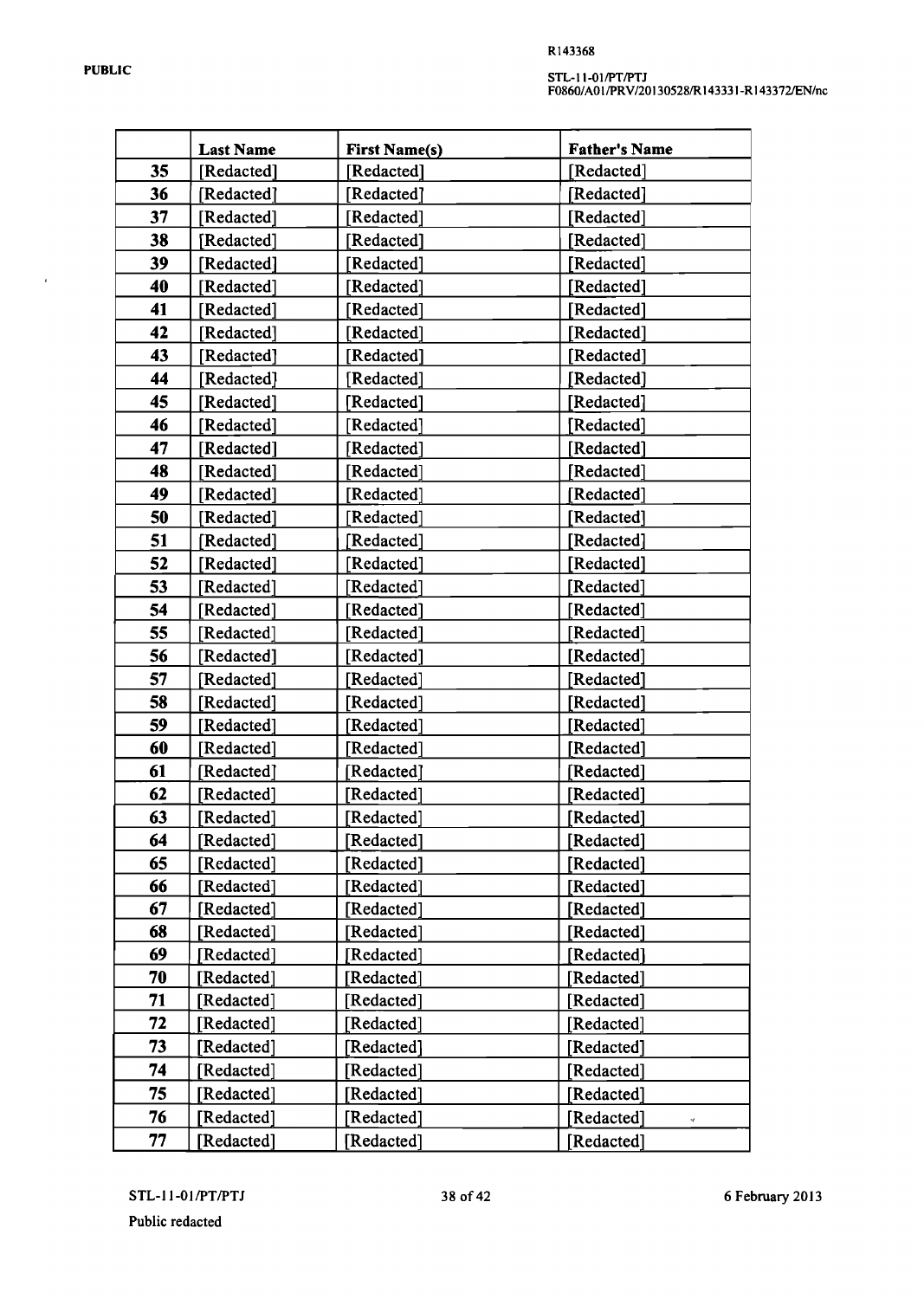$\mathbb{Z}$ 

#### STL-II-OI/PT/PTJ F0860/AOIIPRV/201305281R143331-R I 43372/EN/nc

|            | <b>Last Name</b>      | <b>First Name(s)</b> | <b>Father's Name</b>  |
|------------|-----------------------|----------------------|-----------------------|
| 78         | [Redacted]            | [Redacted]           | [Redacted]            |
| 79         | Redacted]             | [Redacted]           | [Redacted]            |
| 80         | Redacted]             | [Redacted]           | [Redacted]            |
| 81         | Redacted]             | [Redacted]           | [Redacted]            |
| 82         | Redacted]             | Redacted]            | [Redacted]            |
| 83         | Redacted]             | Redacted]            | [Redacted]            |
| 84         | Redacted]             | [Redacted]           | [Redacted]            |
| 85         | Redacted]             | [Redacted]           | [Redacted]            |
| 86         | [Redacted]            | [Redacted]           | [Redacted]            |
| 87         | Redacted]             | [Redacted]           | [Redacted]            |
| 88         | Redacted]             | [Redacted]           | [Redacted]            |
| 89         | Redacted              | [Redacted]           | [Redacted]            |
| 90         | Redacted]             | [Redacted]           | [Redacted]            |
| 91         | Redacted]             | [Redacted]           | [Redacted]            |
| 92         | [Redacted]            | [Redacted]           | [Redacted]            |
| 93         | [Redacted]            | [Redacted]           | [Redacted]            |
| 94         | [Redacted]            | [Redacted]           | [Redacted]            |
| 95         | Redacted]             | [Redacted]           | [Redacted]            |
| 96         | Redacted]             | Redacted]            | [Redacted]            |
| 97         | [Redacted]            | [Redacted]           | [Redacted]            |
| 98         | Redacted <sup>-</sup> | [Redacted]           | [Redacted]            |
| 99         | Redacted]             | Redacted]            | [Redacted]            |
| 100        | [Redacted]            | [Redacted]           | [Redacted]            |
| 101        | Redacted]             | [Redacted]           | [Redacted]            |
| 102        | [Redacted]            | [Redacted]           | [Redacted]            |
| 103        | Redacted]             | [Redacted]           | [Redacted]            |
| 104        | Redacted]             | [Redacted]           | [Redacted]            |
| 105        | Redacted]             | [Redacted]           | [Redacted]            |
| 106        | Redacted]             | [Redacted]           | [Redacted]            |
| 107        | Redacted]             | [Redacted]           | [Redacted]            |
| 108        | [Redacted]            | [Redacted]           | [Redacted]            |
| 109        | [Redacted]            | [Redacted]           | [Redacted]            |
| <b>110</b> | Redacted]             | [Redacted]           | [Redacted]            |
| 111        | [Redacted]            | [Redacted]           | [Redacted]            |
| 112        | Redacted]             | [Redacted]           | [Redacted]            |
| 113        | [Redacted]            | [Redacted]           | Redacted <sup>®</sup> |
| 114        | Redacted]             | [Redacted]           | Redacted]             |
| 115        | [Redacted]            | [Redacted]           | [Redacted]            |
| 116        | [Redacted]            | [Redacted]           | [Redacted]            |
| 117        | [Redacted]            | [Redacted]           | [Redacted]            |
| <b>118</b> | [Redacted]            | [Redacted]           | [Redacted]            |
| <b>119</b> | [Redacted]            | [Redacted]           | [Redacted]            |
| <b>120</b> | [Redacted]            | [Redacted]           | [Redacted]            |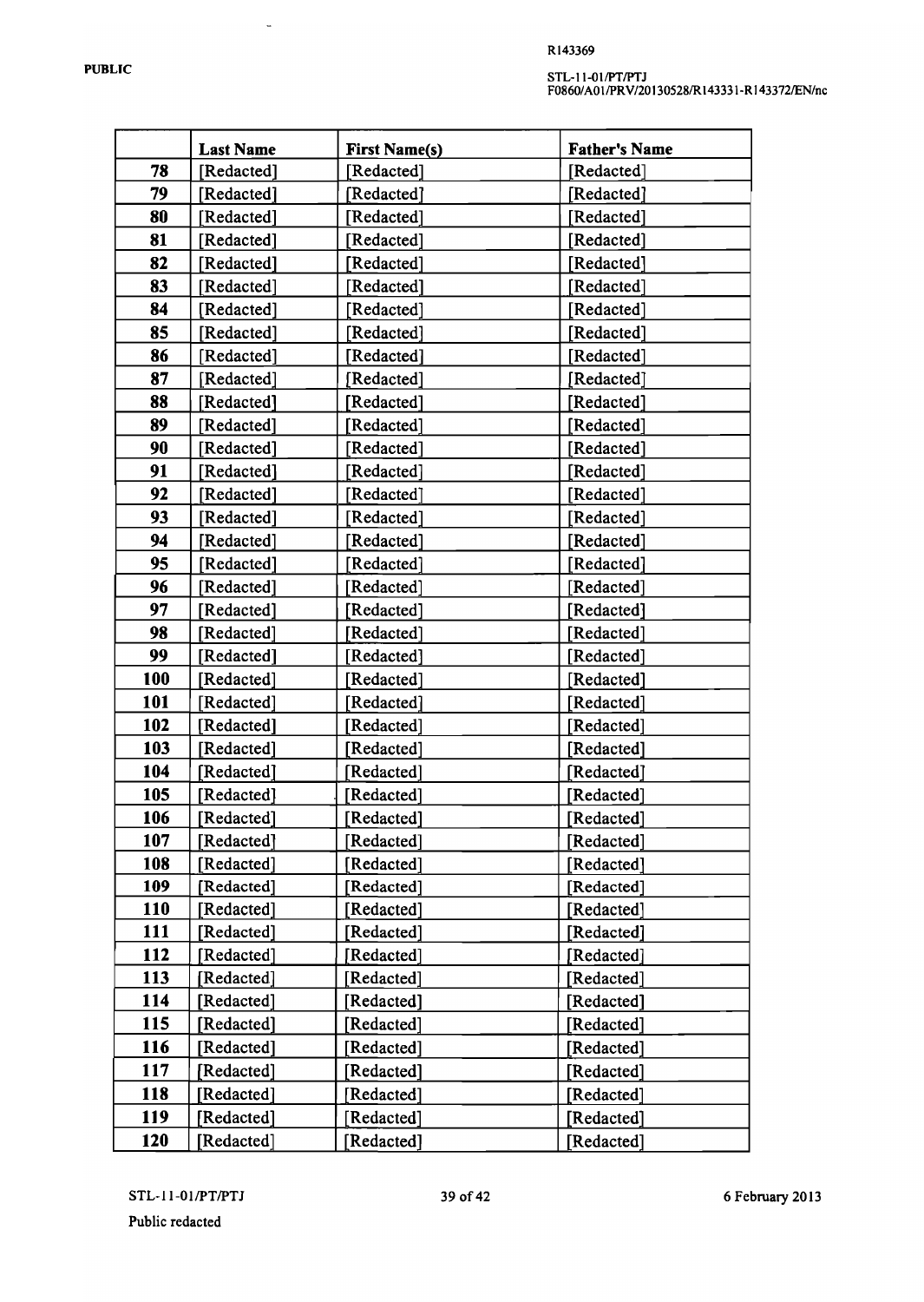# STL-TI-01/PT/PTJ<br>F0860/A01/PRV/20130528/R143331-R143372/EN/nc

|     | <b>Last Name</b> | <b>First Name(s)</b> | <b>Father's Name</b>  |
|-----|------------------|----------------------|-----------------------|
| 121 | [Redacted]       | [Redacted]           | [Redacted]            |
| 122 | [Redacted]       | [Redacted]           | [Redacted]            |
| 123 | [Redacted]       | [Redacted]           | [Redacted]            |
| 124 | Redacted]        | [Redacted]           | [Redacted]            |
| 125 | Redacted]        | [Redacted]           | [Redacted]            |
| 126 | Redacted]        | [Redacted]           | [Redacted]            |
| 127 | Redacted]        | [Redacted]           | [Redacted]            |
| 128 | Redacted]        | [Redacted]           | [Redacted]            |
| 129 | Redacted]        | [Redacted]           | [Redacted]            |
| 130 | Redacted]        | [Redacted]           | [Redacted]            |
| 131 | [Redacted]       | [Redacted]           | [Redacted]            |
| 132 | [Redacted]       | [Redacted]           | [Redacted]            |
| 133 | [Redacted]       | [Redacted]           | [Redacted]            |
| 134 | [Redacted]       | [Redacted]           | [Redacted]            |
| 135 | [Redacted]       | [Redacted]           | [Redacted]            |
| 136 | [Redacted]       | [Redacted]           | [Redacted]            |
| 137 | Redacted         | [Redacted]           | [Redacted]            |
| 138 | Redacted]        | [Redacted]           | [Redacted]            |
| 139 | Redacted]        | [Redacted]           | [Redacted]            |
| 140 | Redacted]        | [Redacted]           | [Redacted]            |
| 141 | Redacted]        | [Redacted]           | [Redacted]            |
| 142 | Redacted]        | [Redacted]           | [Redacted]            |
| 143 | [Redacted]       | [Redacted]           | [Redacted]            |
| 144 | Redacted]        | [Redacted]           | [Redacted]            |
| 145 | [Redacted]       | [Redacted]           | [Redacted]            |
| 146 | Redacted]        | [Redacted]           | [Redacted]            |
| 147 | [Redacted]       | [Redacted]           | [Redacted]            |
| 148 | [Redacted]       | [Redacted]           | [Redacted]            |
| 149 | [Redacted]       | [Redacted]           | [Redacted]            |
| 150 | Redacted]        | Redacted]            | Redacted]             |
| 151 | Redacted]        | Redacted]            | Redacted <sup>®</sup> |
| 152 | Redacted]        | Redacted]            | [Redacted]            |
| 153 | Redacted]        | Redacted]            | [Redacted]            |
| 154 | Redacted]        | Redacted]            | Redacted <sup>1</sup> |
| 155 | Redacted]        | Redacted]            | [Redacted]            |
| 156 | [Redacted]       | [Redacted]           | [Redacted]            |
| 157 | [Redacted]       | [Redacted]           | [Redacted]            |
| 158 | Redacted]        | Redacted]            | Redacted]             |
| 159 | Redacted]        | Redacted]            | Redacted]             |
| 160 | Redacted]        | Redacted]            | Redacted]             |
| 161 | Redacted]        | [Redacted]           | Redacted              |
| 162 | Redacted]        | Redacted]            | Redacted]             |
| 163 | Redacted]        | Redacted]            | Redacted]             |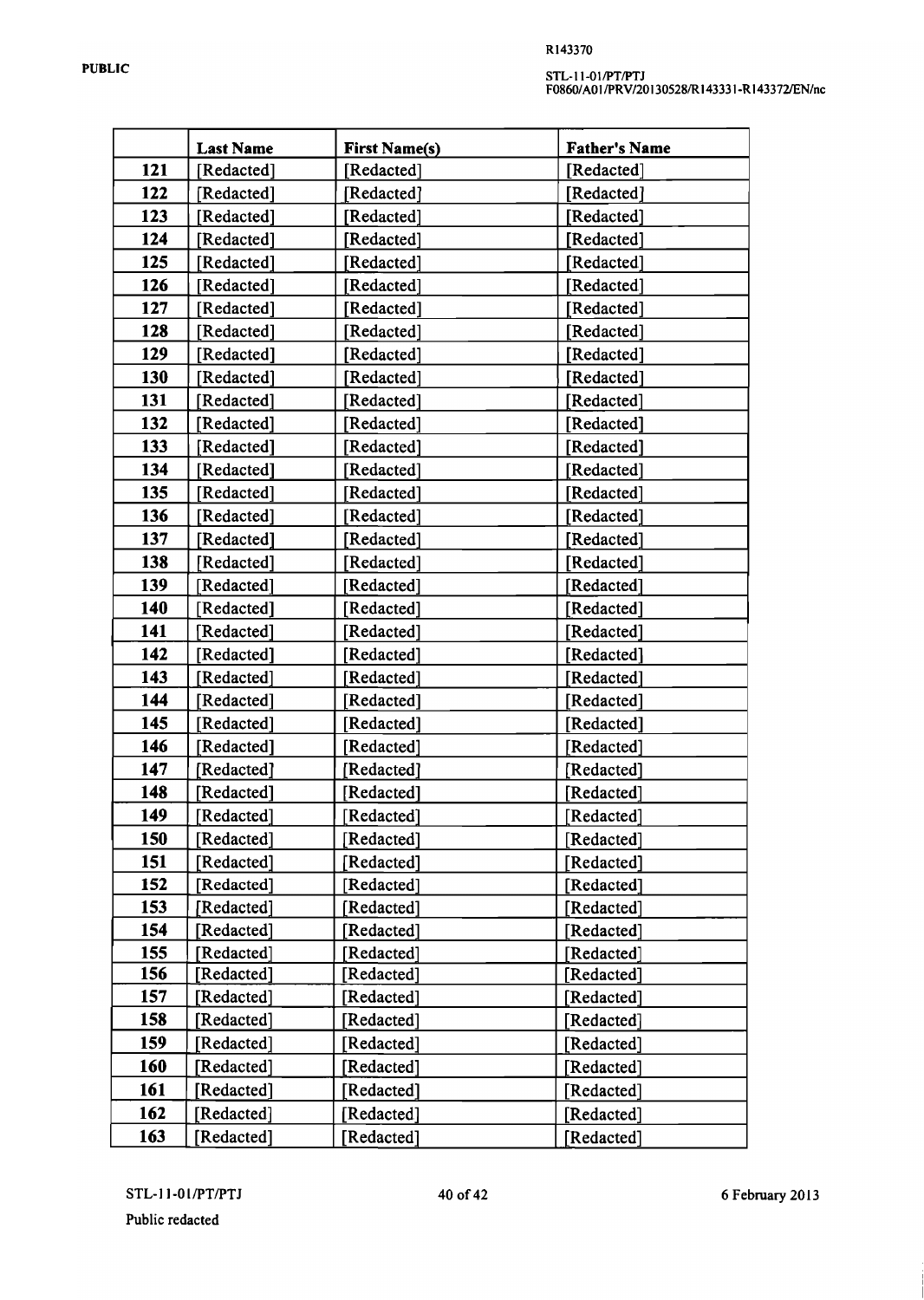#### STL-II-OIIPTIPTJ F0860/AOIIPRV/201305281R 143331-R I 43372/EN/nc

|            | <b>Last Name</b>      | <b>First Name(s)</b> | <b>Father's Name</b>  |
|------------|-----------------------|----------------------|-----------------------|
| 164        | Redacted]             | [Redacted]           | [Redacted]            |
| 165        | [Redacted]            | [Redacted]           | [Redacted]            |
| 166        | [Redacted]            | [Redacted]           | [Redacted]            |
| 167        | [Redacted]            | [Redacted]           | [Redacted]            |
| 168        | [Redacted]            | [Redacted]           | [Redacted]            |
| 169        | Redacted]             | [Redacted]           | [Redacted]            |
| 170        | [Redacted]            | [Redacted]           | [Redacted]            |
| 171        | Redacted <sup>-</sup> | [Redacted]           | [Redacted]            |
| 172        | Redacted]             | [Redacted]           | [Redacted]            |
| 173        | Redacted]             | [Redacted]           | [Redacted]            |
| 174        | [Redacted]            | [Redacted]           | [Redacted]            |
| 175        | [Redacted]            | [Redacted]           | [Redacted]            |
| 176        | [Redacted]            | [Redacted]           | [Redacted]            |
| 177        | [Redacted]            | [Redacted]           | [Redacted]            |
| 178        | [Redacted]            | [Redacted]           | [Redacted]            |
| 179        | [Redacted]            | [Redacted]           | [Redacted]            |
| <b>180</b> | Redacted]             | [Redacted]           | [Redacted]            |
| 181        | Redacted]             | [Redacted]           | [Redacted]            |
| 182        | [Redacted]            | [Redacted]           | [Redacted]            |
| 183        | [Redacted]            | [Redacted]           | [Redacted]            |
| 184        | [Redacted]            | [Redacted]           | [Redacted]            |
| 185        | [Redacted]            | [Redacted]           | [Redacted]            |
| 186        | Redacted]             | [Redacted]           | [Redacted]            |
| 187        | Redacted]             | [Redacted]           | [Redacted]            |
| 188        | Redacted]             | [Redacted]           | [Redacted]            |
| 189        | [Redacted]            | [Redacted]           | [Redacted]            |
| 190        | Redacted]             | [Redacted]           | [Redacted]            |
| 191        | Redacted]             | [Redacted]           | Redacted]             |
| 192        | [Redacted]            | [Redacted]           | [Redacted]            |
| 193        | Redacted]             | [Redacted]           | [Redacted]            |
| 194        | Redacted]             | [Redacted]           | [Redacted]            |
| 195        | [Redacted]            | [Redacted]           | [Redacted]            |
| 196        | Redacted]             | [Redacted]           | Redacted <sup>1</sup> |
| 197        | Redacted]             | [Redacted]           | [Redacted]            |
| 198        | Redacted]             | Redacted]            | [Redacted]            |
| 199        | [Redacted]            | [Redacted]           | [Redacted]            |
| <b>200</b> | Redacted]             | Redacted]            | [Redacted]            |
| 201        | [Redacted]            | [Redacted]           | Redacted]             |
| 202        | Redacted]             | Redacted]            | Redacted]             |
| 203        | [Redacted]            | [Redacted]           | Redacted]             |
| 204        | Redacted]             | Redacted]            | Redacted]             |
| 205        | [Redacted]            | [Redacted]           | [Redacted]            |
| 206        | [Redacted]            | [Redacted]           | [Redacted]            |